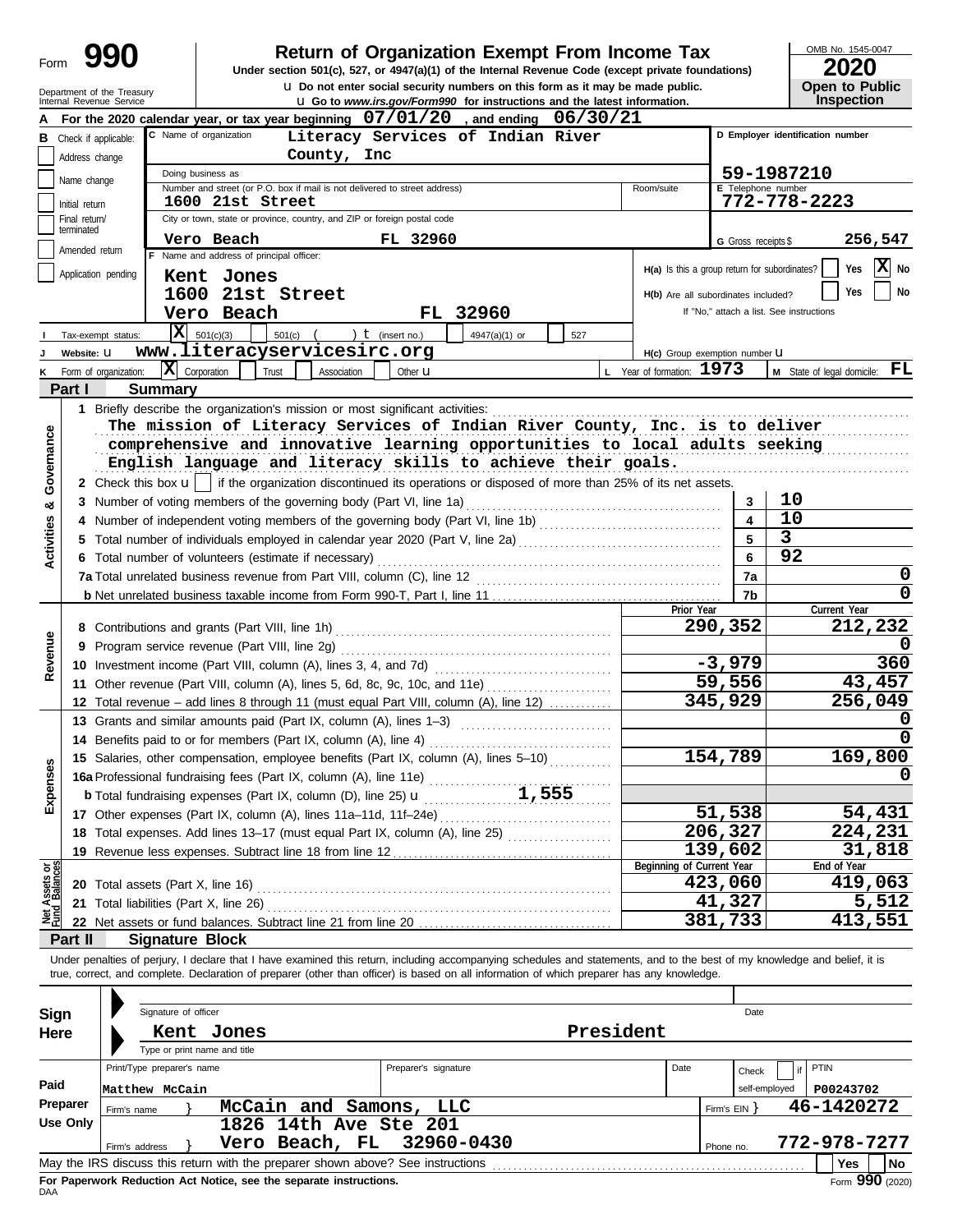|   | Form 990 (2020) Literacy Services of Indian River                                                                              | 59-1987210                              | Page 2                                            |
|---|--------------------------------------------------------------------------------------------------------------------------------|-----------------------------------------|---------------------------------------------------|
|   | Part III<br><b>Statement of Program Service Accomplishments</b>                                                                |                                         |                                                   |
|   | Check if Schedule O contains a response or note to any line in this Part III                                                   |                                         |                                                   |
| 1 | Briefly describe the organization's mission:                                                                                   |                                         |                                                   |
|   | The mission of Literacy Services of Indian River County, Inc. is to deliver                                                    |                                         |                                                   |
|   | comprehensive and innovative learning opportunities to local adults seeking                                                    |                                         |                                                   |
|   | English language and literacy skills to achieve their goals.                                                                   |                                         |                                                   |
|   |                                                                                                                                |                                         |                                                   |
| 2 | Did the organization undertake any significant program services during the year which were not listed on the                   |                                         |                                                   |
|   | prior Form 990 or 990-EZ?                                                                                                      |                                         | Yes $\boxed{\mathbf{X}}$ No                       |
|   | If "Yes," describe these new services on Schedule O.                                                                           |                                         |                                                   |
| 3 | Did the organization cease conducting, or make significant changes in how it conducts, any program                             |                                         |                                                   |
|   | services?                                                                                                                      |                                         | $\boxed{\phantom{1}}$ Yes $\boxed{\textbf{X}}$ No |
|   | If "Yes," describe these changes on Schedule O.                                                                                |                                         |                                                   |
|   |                                                                                                                                |                                         |                                                   |
| 4 | Describe the organization's program service accomplishments for each of its three largest program services, as measured by     |                                         |                                                   |
|   | expenses. Section 501(c)(3) and 501(c)(4) organizations are required to report the amount of grants and allocations to others, |                                         |                                                   |
|   | the total expenses, and revenue, if any, for each program service reported.                                                    |                                         |                                                   |
|   |                                                                                                                                |                                         |                                                   |
|   | 4a (Code: ) (Expenses \$174,679 including grants of \$114,679 including grants of \$11 (Revenue \$11) (Revenue \$11)           |                                         |                                                   |
|   |                                                                                                                                |                                         |                                                   |
|   | County, Florida by providing English language and literacy instruction.                                                        |                                         |                                                   |
|   |                                                                                                                                |                                         |                                                   |
|   |                                                                                                                                |                                         |                                                   |
|   |                                                                                                                                |                                         |                                                   |
|   |                                                                                                                                |                                         |                                                   |
|   |                                                                                                                                |                                         |                                                   |
|   |                                                                                                                                |                                         |                                                   |
|   |                                                                                                                                |                                         |                                                   |
|   |                                                                                                                                |                                         |                                                   |
|   |                                                                                                                                |                                         |                                                   |
|   |                                                                                                                                |                                         |                                                   |
|   |                                                                                                                                |                                         |                                                   |
|   | N/A                                                                                                                            |                                         |                                                   |
|   |                                                                                                                                |                                         |                                                   |
|   |                                                                                                                                |                                         |                                                   |
|   |                                                                                                                                |                                         |                                                   |
|   |                                                                                                                                |                                         |                                                   |
|   |                                                                                                                                |                                         |                                                   |
|   |                                                                                                                                |                                         |                                                   |
|   |                                                                                                                                |                                         |                                                   |
|   |                                                                                                                                |                                         |                                                   |
|   |                                                                                                                                |                                         |                                                   |
|   |                                                                                                                                |                                         |                                                   |
|   |                                                                                                                                |                                         |                                                   |
|   |                                                                                                                                |                                         |                                                   |
|   |                                                                                                                                |                                         |                                                   |
|   | 4c (Code:<br>) (Expenses \$                                                                                                    | including grants of \$<br>) (Revenue \$ |                                                   |
|   | N/A                                                                                                                            |                                         |                                                   |
|   |                                                                                                                                |                                         |                                                   |
|   |                                                                                                                                |                                         |                                                   |
|   |                                                                                                                                |                                         |                                                   |
|   |                                                                                                                                |                                         |                                                   |
|   |                                                                                                                                |                                         |                                                   |
|   |                                                                                                                                |                                         |                                                   |
|   |                                                                                                                                |                                         |                                                   |
|   |                                                                                                                                |                                         |                                                   |
|   |                                                                                                                                |                                         |                                                   |
|   |                                                                                                                                |                                         |                                                   |
|   |                                                                                                                                |                                         |                                                   |
|   |                                                                                                                                |                                         |                                                   |
|   | 4d Other program services (Describe on Schedule O.)                                                                            |                                         |                                                   |
|   | (Expenses \$<br>including grants of \$<br>174,679<br><b>4e</b> Total program service expenses <b>u</b>                         | (Revenue \$                             |                                                   |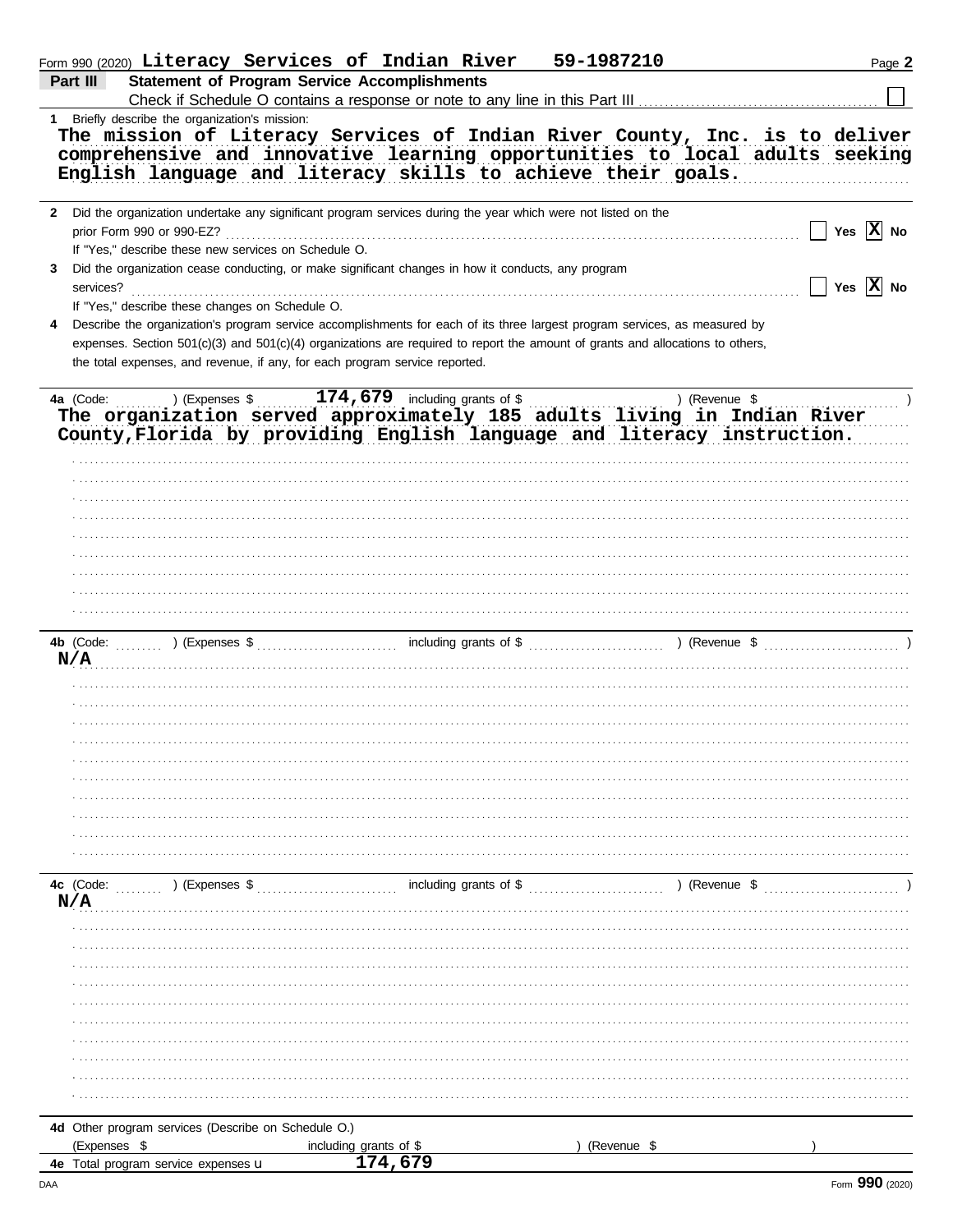# Form 990 (2020) Page **3 Literacy Services of Indian River 59-1987210**

**Part IV Checklist of Required Schedules**

|     |                                                                                                                                                                                                                              |                 | Yes | No |
|-----|------------------------------------------------------------------------------------------------------------------------------------------------------------------------------------------------------------------------------|-----------------|-----|----|
| 1   | Is the organization described in section $501(c)(3)$ or $4947(a)(1)$ (other than a private foundation)? If "Yes,"                                                                                                            | 1               | x   |    |
| 2   | complete Schedule A<br>Is the organization required to complete Schedule B, Schedule of Contributors (see instructions)?                                                                                                     | $\mathbf{2}$    |     | X  |
| 3   | Did the organization engage in direct or indirect political campaign activities on behalf of or in opposition to                                                                                                             |                 |     |    |
|     | candidates for public office? If "Yes," complete Schedule C, Part I                                                                                                                                                          | 3               |     | X. |
| 4   | Section 501(c)(3) organizations. Did the organization engage in lobbying activities, or have a section 501(h)                                                                                                                |                 |     |    |
|     | election in effect during the tax year? If "Yes," complete Schedule C, Part II                                                                                                                                               | 4               |     | X. |
| 5   | Is the organization a section $501(c)(4)$ , $501(c)(5)$ , or $501(c)(6)$ organization that receives membership dues,                                                                                                         |                 |     |    |
|     | assessments, or similar amounts as defined in Revenue Procedure 98-19? If "Yes," complete Schedule C, Part III                                                                                                               | 5               |     | x  |
| 6   | Did the organization maintain any donor advised funds or any similar funds or accounts for which donors                                                                                                                      |                 |     |    |
|     | have the right to provide advice on the distribution or investment of amounts in such funds or accounts? If                                                                                                                  |                 |     |    |
|     | "Yes," complete Schedule D, Part I                                                                                                                                                                                           | 6               |     | X. |
| 7   | Did the organization receive or hold a conservation easement, including easements to preserve open space,                                                                                                                    |                 |     |    |
|     | the environment, historic land areas, or historic structures? If "Yes," complete Schedule D, Part II                                                                                                                         | 7               |     | X. |
| 8   | Did the organization maintain collections of works of art, historical treasures, or other similar assets? If "Yes,"                                                                                                          |                 |     |    |
|     | complete Schedule D, Part III                                                                                                                                                                                                | 8               |     | x  |
| 9   | Did the organization report an amount in Part X, line 21, for escrow or custodial account liability, serve as a                                                                                                              |                 |     |    |
|     | custodian for amounts not listed in Part X; or provide credit counseling, debt management, credit repair, or                                                                                                                 |                 |     |    |
|     | debt negotiation services? If "Yes," complete Schedule D, Part IV                                                                                                                                                            | 9               |     | X. |
| 10  | Did the organization, directly or through a related organization, hold assets in donor-restricted endowments                                                                                                                 |                 |     |    |
|     | or in quasi endowments? If "Yes," complete Schedule D, Part V                                                                                                                                                                | 10              |     | x. |
| 11  | If the organization's answer to any of the following questions is "Yes," then complete Schedule D, Parts VI,                                                                                                                 |                 |     |    |
|     | VII, VIII, IX, or X as applicable.                                                                                                                                                                                           |                 |     |    |
| a   | Did the organization report an amount for land, buildings, and equipment in Part X, line 10? If "Yes,"                                                                                                                       | 11a             | х   |    |
| b   | complete Schedule D, Part VI<br>Did the organization report an amount for investments—other securities in Part X, line 12, that is 5% or more                                                                                |                 |     |    |
|     | of its total assets reported in Part X, line 16? If "Yes," complete Schedule D, Part VII                                                                                                                                     | 11b             |     | X. |
| c   | Did the organization report an amount for investments—program related in Part X, line 13, that is 5% or more                                                                                                                 |                 |     |    |
|     | of its total assets reported in Part X, line 16? If "Yes," complete Schedule D, Part VIII                                                                                                                                    | 11c             |     | X. |
| d   | Did the organization report an amount for other assets in Part X, line 15, that is 5% or more of its total assets                                                                                                            |                 |     |    |
|     | reported in Part X, line 16? If "Yes," complete Schedule D, Part IX                                                                                                                                                          | <b>11d</b>      |     | x  |
| е   | Did the organization report an amount for other liabilities in Part X, line 25? If "Yes," complete Schedule D, Part X                                                                                                        | 11e             | x   |    |
| f   | Did the organization's separate or consolidated financial statements for the tax year include a footnote that addresses                                                                                                      |                 |     |    |
|     | the organization's liability for uncertain tax positions under FIN 48 (ASC 740)? If "Yes," complete Schedule D, Part X                                                                                                       | 11f             |     | X  |
| 12a | Did the organization obtain separate, independent audited financial statements for the tax year? If "Yes," complete                                                                                                          |                 |     |    |
|     |                                                                                                                                                                                                                              | 12a             | x   |    |
|     | <b>b</b> Was the organization included in consolidated, independent audited financial statements for the tax year? If                                                                                                        |                 |     |    |
|     | "Yes," and if the organization answered "No" to line 12a, then completing Schedule D, Parts XI and XII is optional                                                                                                           | 12 <sub>b</sub> |     | X  |
| 13  |                                                                                                                                                                                                                              | 13              |     | X  |
| 14a | Did the organization maintain an office, employees, or agents outside of the United States?                                                                                                                                  | 14a             |     | x  |
| b   | Did the organization have aggregate revenues or expenses of more than \$10,000 from grantmaking,                                                                                                                             |                 |     |    |
|     | fundraising, business, investment, and program service activities outside the United States, or aggregate                                                                                                                    |                 |     |    |
|     | foreign investments valued at \$100,000 or more? If "Yes," complete Schedule F, Parts I and IV [[[[[[[[[[[[[[[                                                                                                               | 14b             |     | X, |
| 15  | Did the organization report on Part IX, column (A), line 3, more than \$5,000 of grants or other assistance to or                                                                                                            |                 |     | X  |
| 16  | for any foreign organization? If "Yes," complete Schedule F, Parts II and IV [[[[[[[[[[[[[[[[[[[[[[[[[[[[[[[[[<br>Did the organization report on Part IX, column (A), line 3, more than \$5,000 of aggregate grants or other | 15              |     |    |
|     | assistance to or for foreign individuals? If "Yes," complete Schedule F, Parts III and IV [[[[[[[[[[[[[[[[[[[                                                                                                                | 16              |     | X. |
| 17  | Did the organization report a total of more than \$15,000 of expenses for professional fundraising services on                                                                                                               |                 |     |    |
|     |                                                                                                                                                                                                                              | 17              |     | X. |
| 18  | Did the organization report more than \$15,000 total of fundraising event gross income and contributions on                                                                                                                  |                 |     |    |
|     | Part VIII, lines 1c and 8a? If "Yes," complete Schedule G, Part II                                                                                                                                                           | 18              |     | X. |
| 19  | Did the organization report more than \$15,000 of gross income from gaming activities on Part VIII, line 9a?                                                                                                                 |                 |     |    |
|     |                                                                                                                                                                                                                              | 19              |     | x  |
| 20a |                                                                                                                                                                                                                              | <b>20a</b>      |     | x  |
| b   |                                                                                                                                                                                                                              | 20 <sub>b</sub> |     |    |
| 21  | Did the organization report more than \$5,000 of grants or other assistance to any domestic organization or                                                                                                                  |                 |     |    |
|     |                                                                                                                                                                                                                              | 21              |     | x  |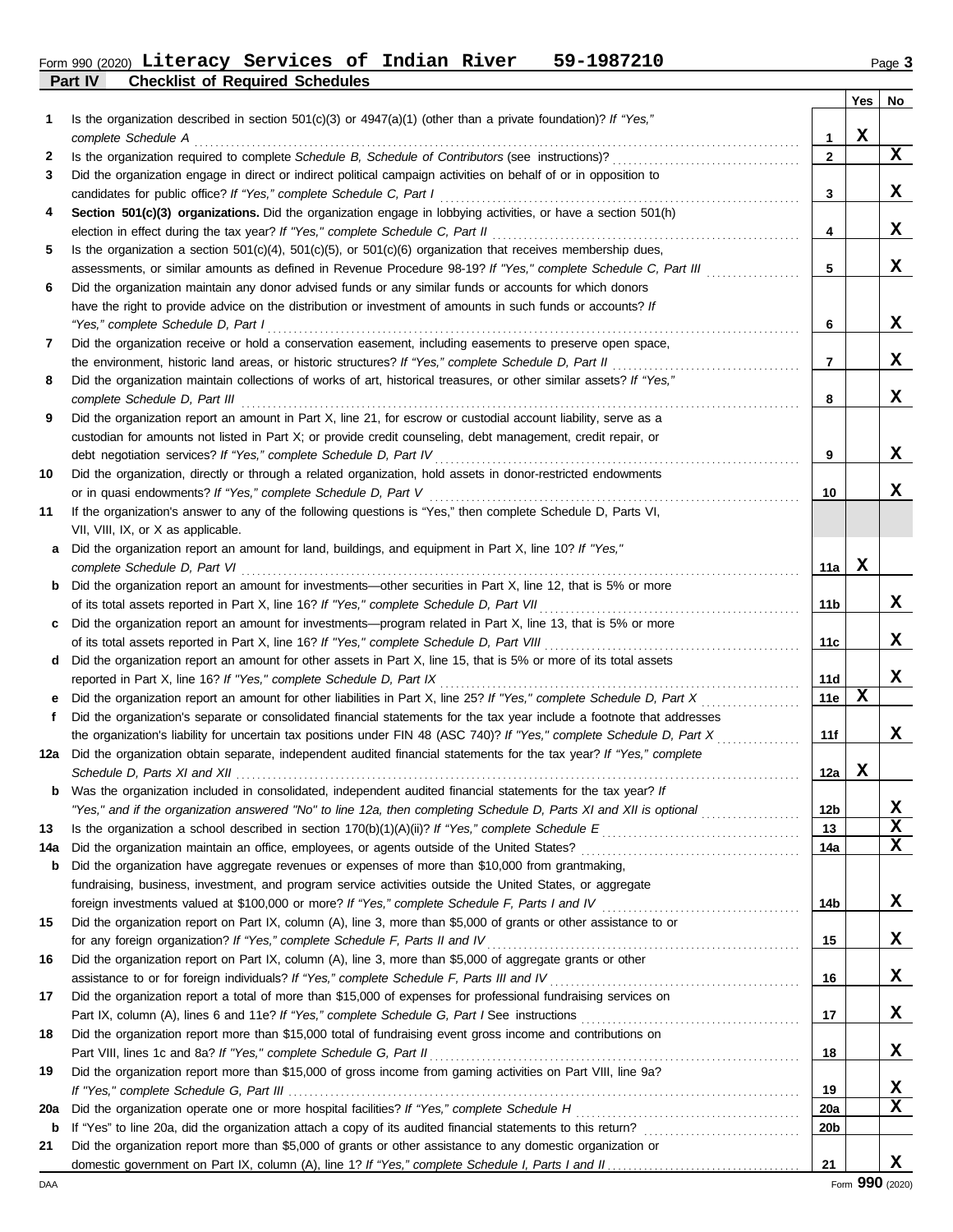#### Form 990 (2020) **Literacy Services of Indian River 59-1987210** Page **4 Literacy Services of Indian River 59-1987210**

**Part IV Checklist of Required Schedules** *(continued)*

|        | $\frac{1}{2}$                                                                                                                                                                                                        |                        | Yes | No               |
|--------|----------------------------------------------------------------------------------------------------------------------------------------------------------------------------------------------------------------------|------------------------|-----|------------------|
| 22     | Did the organization report more than \$5,000 of grants or other assistance to or for domestic individuals on                                                                                                        |                        |     |                  |
|        | Part IX, column (A), line 2? If "Yes," complete Schedule I, Parts I and III                                                                                                                                          | 22                     |     | x                |
| 23     | Did the organization answer "Yes" to Part VII, Section A, line 3, 4, or 5 about compensation of the                                                                                                                  |                        |     |                  |
|        | organization's current and former officers, directors, trustees, key employees, and highest compensated                                                                                                              |                        |     |                  |
|        | employees? If "Yes," complete Schedule J                                                                                                                                                                             | 23                     |     | x                |
| 24a    | Did the organization have a tax-exempt bond issue with an outstanding principal amount of more than                                                                                                                  |                        |     |                  |
|        | \$100,000 as of the last day of the year, that was issued after December 31, 2002? If "Yes," answer lines 24b                                                                                                        |                        |     |                  |
|        | through 24d and complete Schedule K. If "No," go to line 25a                                                                                                                                                         | 24a                    |     | x                |
| b      |                                                                                                                                                                                                                      | 24b                    |     |                  |
| c      | Did the organization maintain an escrow account other than a refunding escrow at any time during the year                                                                                                            |                        |     |                  |
| d      | to defease any tax-exempt bonds?<br>Did the organization act as an "on behalf of" issuer for bonds outstanding at any time during the year?                                                                          | 24c<br>24d             |     |                  |
| 25a    | Section 501(c)(3), 501(c)(4), and 501(c)(29) organizations. Did the organization engage in an excess benefit                                                                                                         |                        |     |                  |
|        | transaction with a disqualified person during the year? If "Yes," complete Schedule L, Part I                                                                                                                        | 25a                    |     | x                |
| b      | Is the organization aware that it engaged in an excess benefit transaction with a disqualified person in a prior                                                                                                     |                        |     |                  |
|        | year, and that the transaction has not been reported on any of the organization's prior Forms 990 or 990-EZ?                                                                                                         |                        |     |                  |
|        | If "Yes," complete Schedule L, Part I                                                                                                                                                                                | 25 <sub>b</sub>        |     | x                |
| 26     | Did the organization report any amount on Part X, line 5 or 22, for receivables from or payables to any current                                                                                                      |                        |     |                  |
|        | or former officer, director, trustee, key employee, creator or founder, substantial contributor, or 35%                                                                                                              |                        |     |                  |
|        | controlled entity or family member of any of these persons? If "Yes," complete Schedule L, Part II                                                                                                                   | 26                     |     | x                |
| 27     | Did the organization provide a grant or other assistance to any current or former officer, director, trustee, key                                                                                                    |                        |     |                  |
|        | employee, creator or founder, substantial contributor or employee thereof, a grant selection committee                                                                                                               |                        |     |                  |
|        | member, or to a 35% controlled entity (including an employee thereof) or family member of any of these                                                                                                               |                        |     |                  |
|        | persons? If "Yes," complete Schedule L, Part III                                                                                                                                                                     | 27                     |     | x                |
| 28     | Was the organization a party to a business transaction with one of the following parties (see Schedule L, Part                                                                                                       |                        |     |                  |
|        | IV instructions, for applicable filing thresholds, conditions, and exceptions):                                                                                                                                      |                        |     |                  |
| а      | A current or former officer, director, trustee, key employee, creator or founder, or substantial contributor? If                                                                                                     |                        |     |                  |
|        | "Yes," complete Schedule L, Part IV<br>A family member of any individual described in line 28a? If "Yes," complete Schedule L, Part IV                                                                               | 28a<br>28 <sub>b</sub> |     | X<br>$\mathbf x$ |
| b<br>c | A 35% controlled entity of one or more individuals and/or organizations described in lines 28a or 28b? If                                                                                                            |                        |     |                  |
|        | "Yes," complete Schedule L, Part IV                                                                                                                                                                                  | 28c                    |     | x                |
| 29     | Did the organization receive more than \$25,000 in non-cash contributions? If "Yes," complete Schedule M                                                                                                             | 29                     |     | $\mathbf x$      |
| 30     | Did the organization receive contributions of art, historical treasures, or other similar assets, or qualified                                                                                                       |                        |     |                  |
|        | conservation contributions? If "Yes," complete Schedule M                                                                                                                                                            | 30                     |     | X                |
| 31     | Did the organization liquidate, terminate, or dissolve and cease operations? If "Yes," complete Schedule N, Part I                                                                                                   | 31                     |     | $\mathbf x$      |
| 32     | Did the organization sell, exchange, dispose of, or transfer more than 25% of its net assets? If "Yes,"                                                                                                              |                        |     |                  |
|        | complete Schedule N, Part II                                                                                                                                                                                         | 32                     |     | X                |
| 33     | Did the organization own 100% of an entity disregarded as separate from the organization under Regulations                                                                                                           |                        |     |                  |
|        | sections 301.7701-2 and 301.7701-3? If "Yes," complete Schedule R, Part I                                                                                                                                            | 33                     |     | X                |
| 34     | Was the organization related to any tax-exempt or taxable entity? If "Yes," complete Schedule R, Part II, III,                                                                                                       |                        |     |                  |
|        | or IV, and Part V, line 1                                                                                                                                                                                            | 34                     |     | X                |
| 35a    | Did the organization have a controlled entity within the meaning of section 512(b)(13)?                                                                                                                              | 35a                    |     | $\mathbf x$      |
| b      | If "Yes" to line 35a, did the organization receive any payment from or engage in any transaction with a<br>controlled entity within the meaning of section 512(b)(13)? If "Yes," complete Schedule R, Part V, line 2 | 35b                    |     |                  |
| 36     | Section 501(c)(3) organizations. Did the organization make any transfers to an exempt non-charitable                                                                                                                 |                        |     |                  |
|        | related organization? If "Yes," complete Schedule R, Part V, line 2                                                                                                                                                  | 36                     |     | x                |
| 37     | Did the organization conduct more than 5% of its activities through an entity that is not a related organization                                                                                                     |                        |     |                  |
|        | and that is treated as a partnership for federal income tax purposes? If "Yes," complete Schedule R, Part VI                                                                                                         | 37                     |     | X                |
| 38     | Did the organization complete Schedule O and provide explanations in Schedule O for Part VI, lines 11b and                                                                                                           |                        |     |                  |
|        | 19? Note: All Form 990 filers are required to complete Schedule O.                                                                                                                                                   | 38                     | X   |                  |
|        | Statements Regarding Other IRS Filings and Tax Compliance<br>Part V                                                                                                                                                  |                        |     |                  |
|        | Check if Schedule O contains a response or note to any line in this Part V                                                                                                                                           |                        |     |                  |
|        |                                                                                                                                                                                                                      |                        | Yes | No               |
| 1a     | 4<br>Enter the number reported in Box 3 of Form 1096. Enter -0- if not applicable<br>1a                                                                                                                              |                        |     |                  |
| b      | $\mathbf 0$<br>1 <sub>b</sub><br>Enter the number of Forms W-2G included in line 1a. Enter -0- if not applicable                                                                                                     |                        |     |                  |
| c      | Did the organization comply with backup withholding rules for reportable payments to vendors and                                                                                                                     |                        |     |                  |
|        |                                                                                                                                                                                                                      | 1c                     |     | x                |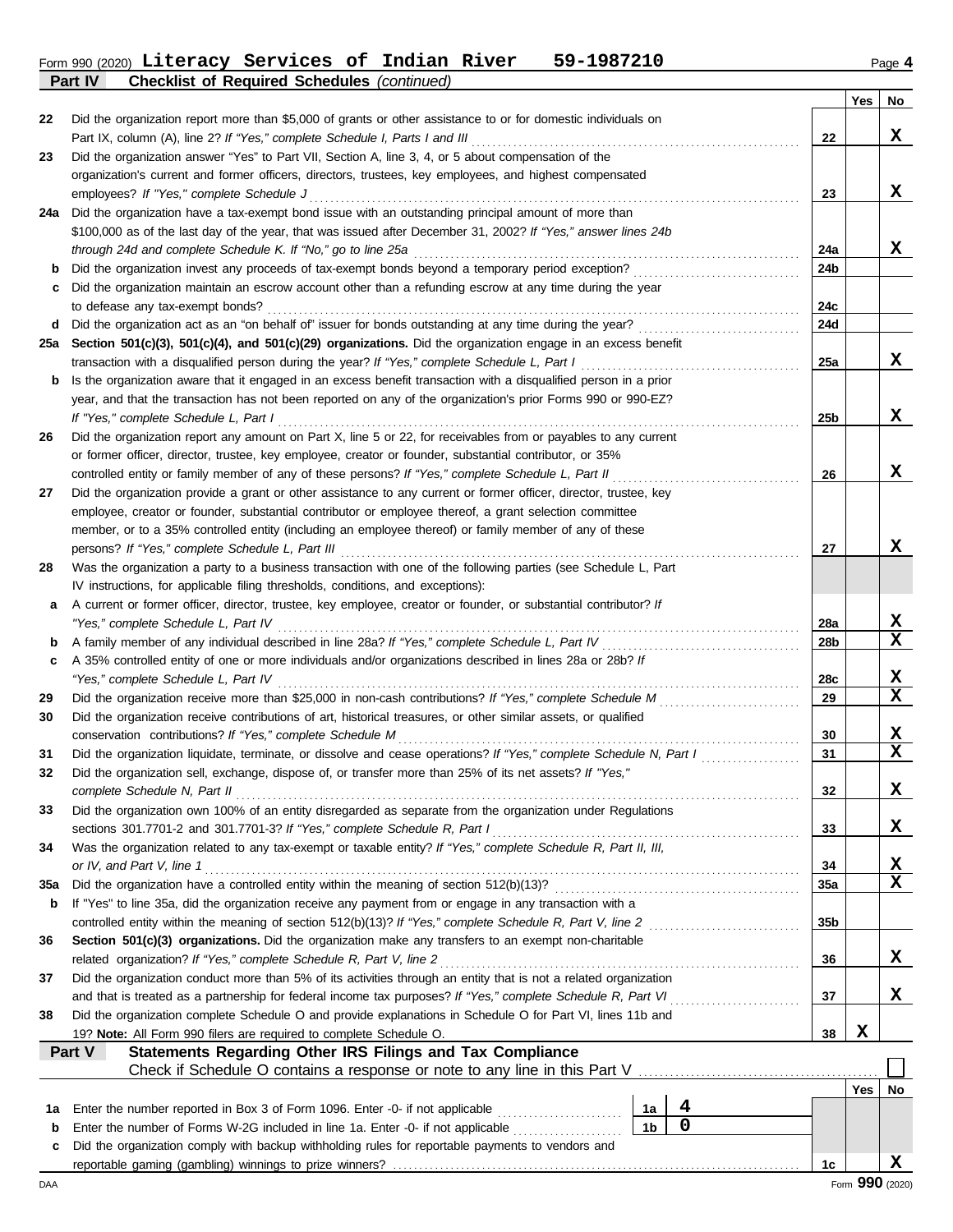## **Part V Statements Regarding Other IRS Filings and Tax Compliance** *(continued)* Form 990 (2020) Page **5 Literacy Services of Indian River 59-1987210**

|     |                                                                                                                                                                             |                 |   |                      | Yes | No |
|-----|-----------------------------------------------------------------------------------------------------------------------------------------------------------------------------|-----------------|---|----------------------|-----|----|
| 2a  | Enter the number of employees reported on Form W-3, Transmittal of Wage and Tax                                                                                             |                 |   |                      |     |    |
|     | Statements, filed for the calendar year ending with or within the year covered by this return                                                                               | 2a              | 3 |                      |     |    |
| b   | If at least one is reported on line 2a, did the organization file all required federal employment tax returns?                                                              |                 |   | 2b                   | X   |    |
|     | Note: If the sum of lines 1a and 2a is greater than 250, you may be required to e-file (see instructions)                                                                   |                 |   |                      |     |    |
| За  | Did the organization have unrelated business gross income of \$1,000 or more during the year?                                                                               |                 |   | За                   |     | x  |
| b   |                                                                                                                                                                             |                 |   | 3b                   |     |    |
| 4a  | At any time during the calendar year, did the organization have an interest in, or a signature or other authority over,                                                     |                 |   |                      |     |    |
|     | a financial account in a foreign country (such as a bank account, securities account, or other financial account)?                                                          |                 |   | 4a                   |     | х  |
| b   | If "Yes," enter the name of the foreign country <b>u</b>                                                                                                                    |                 |   |                      |     |    |
|     | See instructions for filing requirements for FinCEN Form 114, Report of Foreign Bank and Financial Accounts (FBAR).                                                         |                 |   |                      |     |    |
| 5a  | Was the organization a party to a prohibited tax shelter transaction at any time during the tax year?                                                                       |                 |   | 5a<br>5 <sub>b</sub> |     | x  |
| b   |                                                                                                                                                                             |                 |   |                      |     | X  |
| c   | If "Yes" to line 5a or 5b, did the organization file Form 8886-T?<br>Does the organization have annual gross receipts that are normally greater than \$100,000, and did the |                 |   | 5c                   |     |    |
| 6a  | organization solicit any contributions that were not tax deductible as charitable contributions?                                                                            |                 |   | 6a                   |     | x  |
| b   | If "Yes," did the organization include with every solicitation an express statement that such contributions or                                                              |                 |   |                      |     |    |
|     | gifts were not tax deductible?                                                                                                                                              |                 |   | 6b                   |     |    |
| 7   | Organizations that may receive deductible contributions under section 170(c).                                                                                               |                 |   |                      |     |    |
| а   | Did the organization receive a payment in excess of \$75 made partly as a contribution and partly for goods                                                                 |                 |   |                      |     |    |
|     | and services provided to the payor?                                                                                                                                         |                 |   | 7a                   |     |    |
| b   |                                                                                                                                                                             |                 |   | 7b                   |     |    |
| c   | Did the organization sell, exchange, or otherwise dispose of tangible personal property for which it was                                                                    |                 |   |                      |     |    |
|     |                                                                                                                                                                             |                 |   | 7c                   |     |    |
| a   | If "Yes," indicate the number of Forms 8282 filed during the year                                                                                                           | 7d              |   |                      |     |    |
| е   | Did the organization receive any funds, directly or indirectly, to pay premiums on a personal benefit contract?                                                             |                 |   | 7e<br>7f             |     |    |
| f   | Did the organization, during the year, pay premiums, directly or indirectly, on a personal benefit contract?                                                                |                 |   |                      |     |    |
| g   | If the organization received a contribution of qualified intellectual property, did the organization file Form 8899 as required?                                            |                 |   | 7g<br>7h             |     |    |
| h   | If the organization received a contribution of cars, boats, airplanes, or other vehicles, did the organization file a Form 1098-C?                                          |                 |   |                      |     |    |
| 8   | Sponsoring organizations maintaining donor advised funds. Did a donor advised fund maintained by the                                                                        |                 |   |                      |     |    |
| 9   | sponsoring organization have excess business holdings at any time during the year?<br>Sponsoring organizations maintaining donor advised funds.                             |                 |   | 8                    |     |    |
| а   | Did the sponsoring organization make any taxable distributions under section 4966?                                                                                          |                 |   | 9a                   |     |    |
| b   |                                                                                                                                                                             |                 |   | 9b                   |     |    |
| 10  | Section 501(c)(7) organizations. Enter:                                                                                                                                     |                 |   |                      |     |    |
| а   | Initiation fees and capital contributions included on Part VIII, line 12                                                                                                    | 10a             |   |                      |     |    |
| b   | Gross receipts, included on Form 990, Part VIII, line 12, for public use of club facilities                                                                                 | 10 <sub>b</sub> |   |                      |     |    |
| 11  | Section 501(c)(12) organizations. Enter:                                                                                                                                    |                 |   |                      |     |    |
| а   | Gross income from members or shareholders                                                                                                                                   | 11a             |   |                      |     |    |
| b   | Gross income from other sources (Do not net amounts due or paid to other sources                                                                                            |                 |   |                      |     |    |
|     | against amounts due or received from them.)                                                                                                                                 | 11 <sub>b</sub> |   |                      |     |    |
| 12a | Section 4947(a)(1) non-exempt charitable trusts. Is the organization filing Form 990 in lieu of Form 1041?                                                                  |                 |   | 12a                  |     |    |
| b   | If "Yes," enter the amount of tax-exempt interest received or accrued during the year                                                                                       | 12b             |   |                      |     |    |
| 13  | Section 501(c)(29) qualified nonprofit health insurance issuers.                                                                                                            |                 |   |                      |     |    |
| а   | Is the organization licensed to issue qualified health plans in more than one state?                                                                                        |                 |   | 13а                  |     |    |
|     | Note: See the instructions for additional information the organization must report on Schedule O.                                                                           |                 |   |                      |     |    |
| b   | Enter the amount of reserves the organization is required to maintain by the states in which                                                                                | 13b             |   |                      |     |    |
| c   | Enter the amount of reserves on hand                                                                                                                                        | 13с             |   |                      |     |    |
| 14a |                                                                                                                                                                             |                 |   | 14a                  |     | x  |
| b   |                                                                                                                                                                             |                 |   | 14b                  |     |    |
| 15  | Is the organization subject to the section 4960 tax on payment(s) of more than \$1,000,000 in remuneration or                                                               |                 |   |                      |     |    |
|     | excess parachute payment(s) during the year?                                                                                                                                |                 |   | 15                   |     | x  |
|     | If "Yes," see instructions and file Form 4720, Schedule N.                                                                                                                  |                 |   |                      |     |    |
| 16  | Is the organization an educational institution subject to the section 4968 excise tax on net investment income?                                                             |                 |   | 16                   |     | X  |
|     | If "Yes," complete Form 4720, Schedule O.                                                                                                                                   |                 |   |                      |     |    |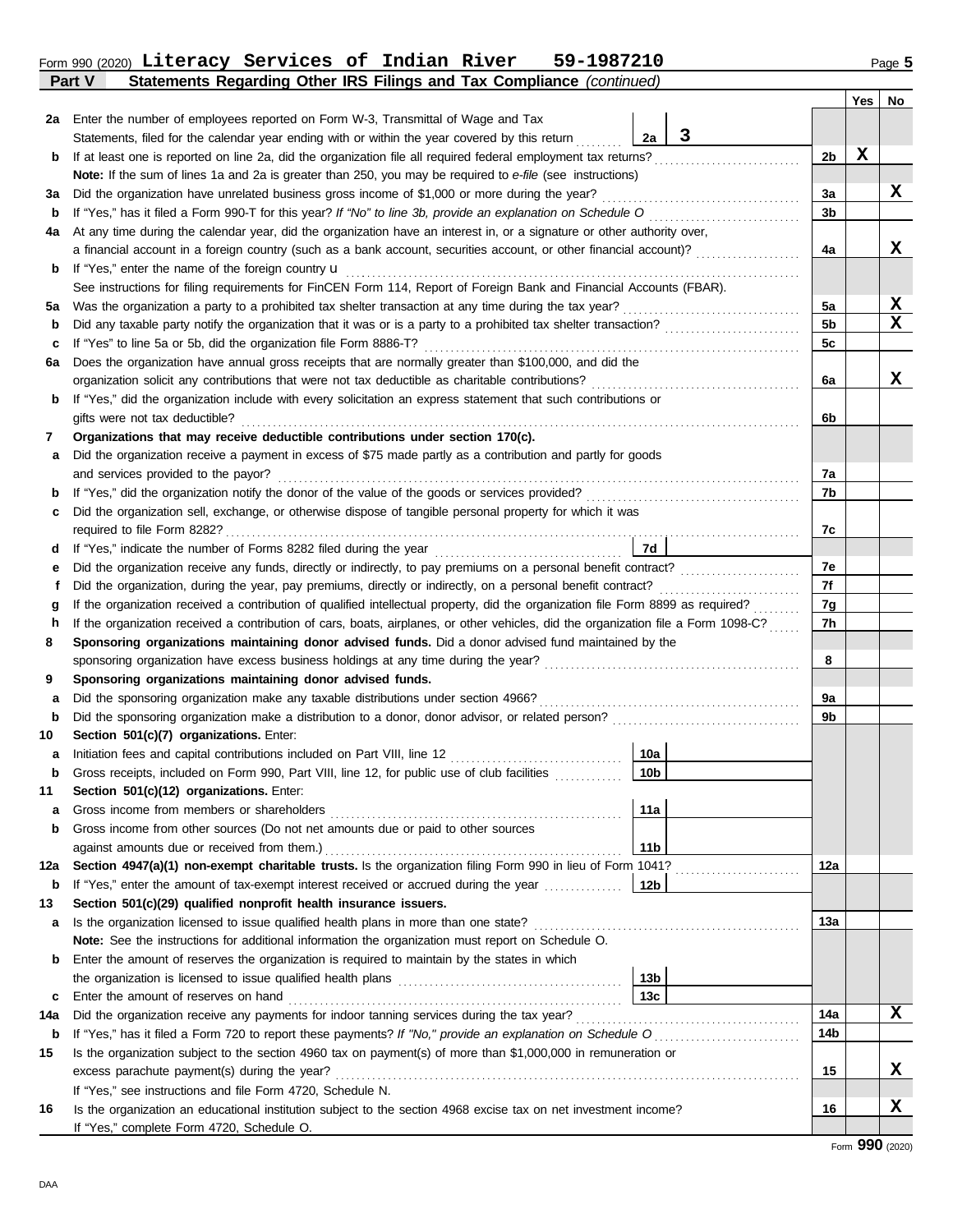## Form 990 (2020) Page **6 Literacy Services of Indian River 59-1987210**

| Part VI                                  | Governance, Management, and Disclosure For each "Yes" response to lines 2 through 7b below, and for a "No"                |  |  |  |  |  |
|------------------------------------------|---------------------------------------------------------------------------------------------------------------------------|--|--|--|--|--|
|                                          | response to line 8a, 8b, or 10b below, describe the circumstances, processes, or changes on Schedule O. See instructions. |  |  |  |  |  |
|                                          | $\sqrt{\mathbf{x}}$                                                                                                       |  |  |  |  |  |
| Section A. Governing Body and Management |                                                                                                                           |  |  |  |  |  |

|     |                                                                                                                                                          |    |    |                         | Yes         | No |
|-----|----------------------------------------------------------------------------------------------------------------------------------------------------------|----|----|-------------------------|-------------|----|
| 1а  | Enter the number of voting members of the governing body at the end of the tax year                                                                      | 1a | 10 |                         |             |    |
|     | If there are material differences in voting rights among members of the governing body, or                                                               |    |    |                         |             |    |
|     | if the governing body delegated broad authority to an executive committee or similar                                                                     |    |    |                         |             |    |
|     | committee, explain on Schedule O.                                                                                                                        |    |    |                         |             |    |
| b   | Enter the number of voting members included on line 1a, above, who are independent                                                                       | 1b | 10 |                         |             |    |
| 2   | Did any officer, director, trustee, or key employee have a family relationship or a business relationship with                                           |    |    |                         |             |    |
|     | any other officer, director, trustee, or key employee?                                                                                                   |    |    | 2                       |             | x  |
| 3   | Did the organization delegate control over management duties customarily performed by or under the direct                                                |    |    |                         |             |    |
|     | supervision of officers, directors, trustees, or key employees to a management company or other person?                                                  |    |    | 3                       |             | X  |
| 4   | Did the organization make any significant changes to its governing documents since the prior Form 990 was filed?                                         |    |    | $\overline{\mathbf{4}}$ |             | X  |
| 5   |                                                                                                                                                          |    |    | 5                       |             | X  |
| 6   | Did the organization have members or stockholders?                                                                                                       |    |    | 6                       |             | x  |
| 7a  | Did the organization have members, stockholders, or other persons who had the power to elect or appoint                                                  |    |    |                         |             |    |
|     | one or more members of the governing body?                                                                                                               |    |    | 7a                      |             | x  |
| b   | Are any governance decisions of the organization reserved to (or subject to approval by) members,                                                        |    |    |                         |             |    |
|     | stockholders, or persons other than the governing body?                                                                                                  |    |    | 7b                      |             | x  |
| 8   | Did the organization contemporaneously document the meetings held or written actions undertaken during the year by the following:                        |    |    |                         |             |    |
| а   | The governing body?                                                                                                                                      |    |    | 8a                      | х           |    |
| b   | Each committee with authority to act on behalf of the governing body?                                                                                    |    |    | 8b                      | X           |    |
| 9   | Is there any officer, director, trustee, or key employee listed in Part VII, Section A, who cannot be reached at                                         |    |    |                         |             |    |
|     |                                                                                                                                                          |    |    | 9                       |             | x  |
|     | Section B. Policies (This Section B requests information about policies not required by the Internal Revenue Code.)                                      |    |    |                         |             |    |
|     |                                                                                                                                                          |    |    |                         | Yes         | No |
| 10a | Did the organization have local chapters, branches, or affiliates?                                                                                       |    |    | 10a                     |             | x  |
| b   | If "Yes," did the organization have written policies and procedures governing the activities of such chapters,                                           |    |    |                         |             |    |
|     | affiliates, and branches to ensure their operations are consistent with the organization's exempt purposes?                                              |    |    | 10b                     |             |    |
| 11a | Has the organization provided a complete copy of this Form 990 to all members of its governing body before filing the form?                              |    |    | 11a                     | X           |    |
| b   | Describe in Schedule O the process, if any, used by the organization to review this Form 990.                                                            |    |    |                         |             |    |
| 12a |                                                                                                                                                          |    |    | 12a                     | X           |    |
| b   | Were officers, directors, or trustees, and key employees required to disclose annually interests that could give rise to conflicts?                      |    |    | 12 <sub>b</sub>         | X           |    |
| c   | Did the organization regularly and consistently monitor and enforce compliance with the policy? If "Yes,"                                                |    |    |                         |             |    |
|     | describe in Schedule O how this was done                                                                                                                 |    |    | 12c                     | X           |    |
| 13  | Did the organization have a written whistleblower policy?                                                                                                |    |    | 13                      | X           |    |
| 14  | Did the organization have a written document retention and destruction policy?                                                                           |    |    | 14                      |             | x  |
| 15  | Did the process for determining compensation of the following persons include a review and approval by                                                   |    |    |                         |             |    |
|     | independent persons, comparability data, and contemporaneous substantiation of the deliberation and decision?                                            |    |    |                         | $\mathbf x$ |    |
|     |                                                                                                                                                          |    |    | 15a                     |             |    |
|     | Other officers or key employees of the organization                                                                                                      |    |    | 15b                     |             | х  |
|     | If "Yes" to line 15a or 15b, describe the process in Schedule O (see instructions).                                                                      |    |    |                         |             |    |
| 16a | Did the organization invest in, contribute assets to, or participate in a joint venture or similar arrangement<br>with a taxable entity during the year? |    |    |                         |             | x  |
|     | If "Yes," did the organization follow a written policy or procedure requiring the organization to evaluate its                                           |    |    | 16a                     |             |    |
|     | participation in joint venture arrangements under applicable federal tax law, and take steps to safeguard the                                            |    |    |                         |             |    |
|     |                                                                                                                                                          |    |    | 16b                     |             |    |
|     | <b>Section C. Disclosure</b>                                                                                                                             |    |    |                         |             |    |
| 17  | List the states with which a copy of this Form 990 is required to be filed $\mathbf u$ None                                                              |    |    |                         |             |    |
| 18  | Section 6104 requires an organization to make its Forms 1023 (1024 or 1024-A, if applicable), 990, and 990-T (Section 501(c)                             |    |    |                         |             |    |
|     | (3)s only) available for public inspection. Indicate how you made these available. Check all that apply.                                                 |    |    |                         |             |    |
|     | ΙXΙ<br>Own website<br>Another's website<br>Upon request<br>Other (explain on Schedule O)                                                                 |    |    |                         |             |    |
| 19  | Describe on Schedule O whether (and if so, how) the organization made its governing documents, conflict of interest policy, and                          |    |    |                         |             |    |
|     | financial statements available to the public during the tax year.                                                                                        |    |    |                         |             |    |
| 20  | State the name, address, and telephone number of the person who possesses the organization's books and records u                                         |    |    |                         |             |    |
|     | Melissa Medlock<br>2127 10th Ave                                                                                                                         |    |    |                         |             |    |
|     | FL 32960<br>Vero Beach                                                                                                                                   |    |    | 772-778-2223            |             |    |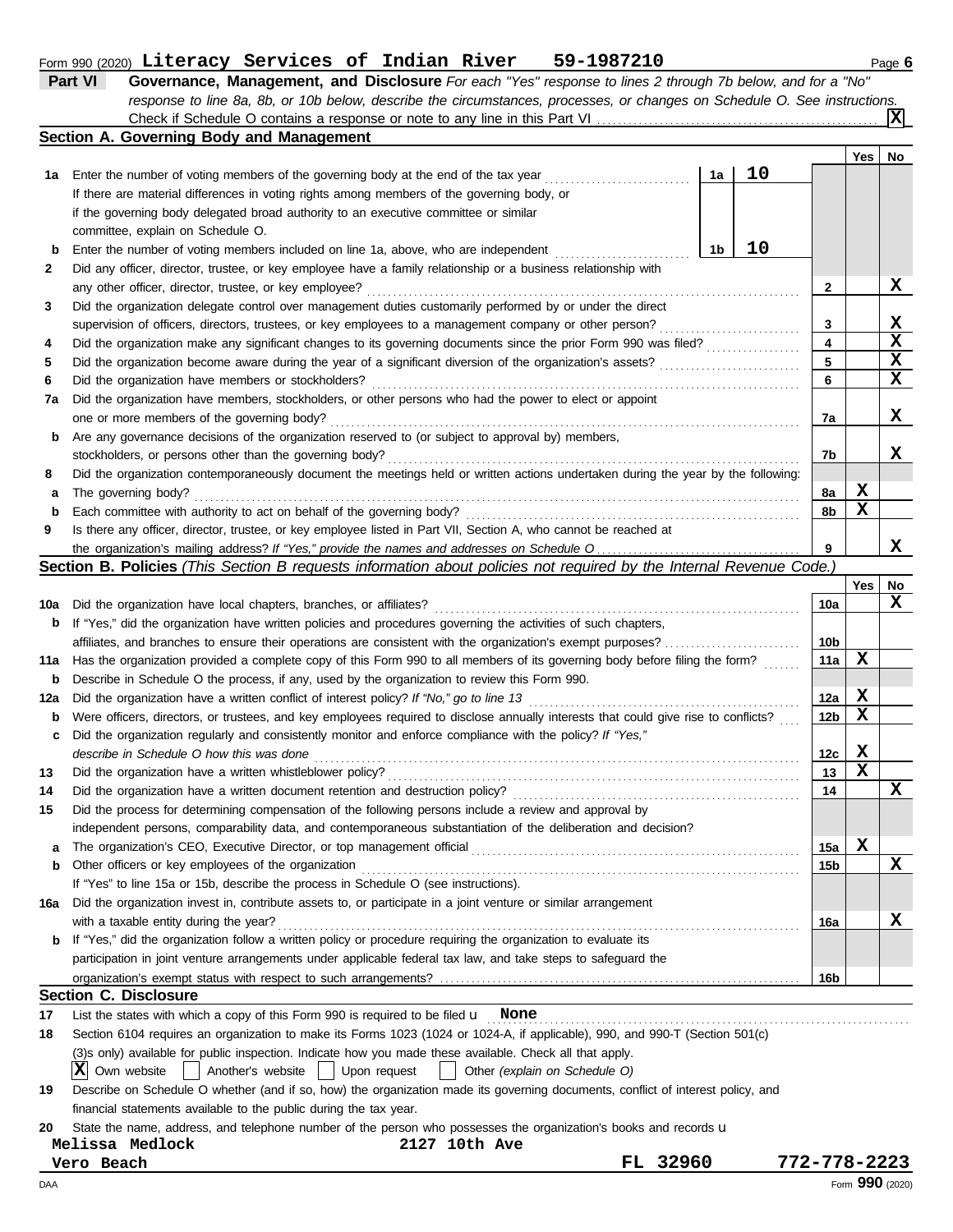|                          | Form 990 (2020) Literacy Services of Indian River<br>59-1987210                                                                                                                                                             | Page 7 |
|--------------------------|-----------------------------------------------------------------------------------------------------------------------------------------------------------------------------------------------------------------------------|--------|
| <b>Part VII</b>          | Compensation of Officers, Directors, Trustees, Key Employees, Highest Compensated Employees, and                                                                                                                            |        |
|                          | <b>Independent Contractors</b>                                                                                                                                                                                              |        |
|                          | Check if Schedule O contains a response or note to any line in this Part VII                                                                                                                                                |        |
| Section A.               | Officers, Directors, Trustees, Key Employees, and Highest Compensated Employees                                                                                                                                             |        |
| organization's tax year. | 1a Complete this table for all persons required to be listed. Report compensation for the calendar year ending with or within the                                                                                           |        |
|                          | • List all of the organization's current officers, directors, trustees (whether individuals or organizations), regardless of amount of<br>compensation. Enter -0- in columns (D), (E), and (F) if no compensation was paid. |        |

● List all of the organization's **current** key employees, if any. See instructions for definition of "key employee."

who received reportable compensation (Box 5 of Form W-2 and/or Box 7 of Form 1099-MISC) of more than \$100,000 from the organization and any related organizations. ■ List the organization's five **current** highest compensated employees (other than an officer, director, trustee, or key employee)<br> **•** Preceived reportable compensation (Box 5 of Form W.2 and/or Box 7 of Form 1000 MISC)

■ List all of the organization's **former** officers, key employees, and highest compensated employees who received more than<br> **•** 00,000 of reportable compensation from the ergonization and any related ergonizations \$100,000 of reportable compensation from the organization and any related organizations.

List all of the organization's **former directors or trustees** that received, in the capacity as a former director or trustee of the organization, more than \$10,000 of reportable compensation from the organization and any related organizations. See instructions for the order in which to list the persons above. **•**

 $\overline{X}$  Check this box if neither the organization nor any related organization compensated any current officer, director, or trustee.

| (A)<br>Name and title      | (B)<br>Average<br>hours<br>per week<br>(list any<br>hours for |                                      |                      | (C)<br>Position |              | (do not check more than one<br>box, unless person is both an<br>officer and a director/trustee) |        | (D)<br>Reportable<br>compensation<br>from the<br>organization<br>(W-2/1099-MISC) | (E)<br>Reportable<br>compensation<br>from related<br>organizations<br>(W-2/1099-MISC) | (F)<br>Estimated amount<br>of other<br>compensation<br>from the<br>organization and |
|----------------------------|---------------------------------------------------------------|--------------------------------------|----------------------|-----------------|--------------|-------------------------------------------------------------------------------------------------|--------|----------------------------------------------------------------------------------|---------------------------------------------------------------------------------------|-------------------------------------------------------------------------------------|
|                            | related<br>organizations<br>below<br>dotted line)             | Individual<br>or director<br>trustee | nstitutional trustee | Officer         | Key employee | Highest compensated<br>employee                                                                 | Former |                                                                                  |                                                                                       | related organizations                                                               |
| $(1)$ Lt Joe Abollo        | 2.00                                                          |                                      |                      |                 |              |                                                                                                 |        |                                                                                  |                                                                                       |                                                                                     |
| Director                   | 0.00                                                          | $\mathbf x$                          |                      |                 |              |                                                                                                 |        | 0                                                                                | $\mathbf 0$                                                                           | 0                                                                                   |
| $(2)$ JoAnn Hitt           |                                                               |                                      |                      |                 |              |                                                                                                 |        |                                                                                  |                                                                                       |                                                                                     |
|                            | 2.00                                                          |                                      |                      |                 |              |                                                                                                 |        |                                                                                  |                                                                                       |                                                                                     |
| Treasurer                  | 0.00                                                          | $\mathbf x$                          |                      | $\mathbf x$     |              |                                                                                                 |        | 0                                                                                | 0                                                                                     | $\mathbf 0$                                                                         |
| (3) Kent Jones             |                                                               |                                      |                      |                 |              |                                                                                                 |        |                                                                                  |                                                                                       |                                                                                     |
|                            | 2.00                                                          |                                      |                      |                 |              |                                                                                                 |        |                                                                                  |                                                                                       |                                                                                     |
| President                  | 0.00                                                          | $\mathbf x$                          |                      | $\mathbf x$     |              |                                                                                                 |        | 0                                                                                | 0                                                                                     | $\mathbf 0$                                                                         |
| (4) Judge Paul Kanarek     |                                                               |                                      |                      |                 |              |                                                                                                 |        |                                                                                  |                                                                                       |                                                                                     |
| Director                   | 2.00<br>0.00                                                  | $\mathbf x$                          |                      |                 |              |                                                                                                 |        | 0                                                                                | 0                                                                                     | $\mathbf 0$                                                                         |
| (5) Karen Malits           |                                                               |                                      |                      |                 |              |                                                                                                 |        |                                                                                  |                                                                                       |                                                                                     |
|                            | 2.00                                                          |                                      |                      |                 |              |                                                                                                 |        |                                                                                  |                                                                                       |                                                                                     |
| Vice President             | 0.00                                                          | $\mathbf x$                          |                      | $\mathbf x$     |              |                                                                                                 |        | 0                                                                                | 0                                                                                     | $\mathbf 0$                                                                         |
| (6) John Musselman         |                                                               |                                      |                      |                 |              |                                                                                                 |        |                                                                                  |                                                                                       |                                                                                     |
|                            | 2.00                                                          |                                      |                      |                 |              |                                                                                                 |        |                                                                                  |                                                                                       |                                                                                     |
| Director                   | 0.00                                                          | $\mathbf x$                          |                      |                 |              |                                                                                                 |        | 0                                                                                | 0                                                                                     | $\mathbf 0$                                                                         |
| (7) Roman Ortega-Cowan     |                                                               |                                      |                      |                 |              |                                                                                                 |        |                                                                                  |                                                                                       |                                                                                     |
|                            | 2.00                                                          |                                      |                      |                 |              |                                                                                                 |        |                                                                                  |                                                                                       |                                                                                     |
| Director                   | 0.00                                                          | $\mathbf x$                          |                      |                 |              |                                                                                                 |        | 0                                                                                | 0                                                                                     | $\mathbf 0$                                                                         |
| Steinkrauss<br>$(8)$ Chris |                                                               |                                      |                      |                 |              |                                                                                                 |        |                                                                                  |                                                                                       |                                                                                     |
| Director                   | 2.00<br>0.00                                                  | $\mathbf x$                          |                      |                 |              |                                                                                                 |        | 0                                                                                | 0                                                                                     | $\mathbf 0$                                                                         |
| (9) Lorna Stengel          |                                                               |                                      |                      |                 |              |                                                                                                 |        |                                                                                  |                                                                                       |                                                                                     |
|                            | 2.00                                                          |                                      |                      |                 |              |                                                                                                 |        |                                                                                  |                                                                                       |                                                                                     |
| Director                   | 0.00                                                          | $\mathbf x$                          |                      |                 |              |                                                                                                 |        | 0                                                                                | 0                                                                                     | 0                                                                                   |
| (10) Diana Walker          |                                                               |                                      |                      |                 |              |                                                                                                 |        |                                                                                  |                                                                                       |                                                                                     |
|                            | 2.00                                                          |                                      |                      |                 |              |                                                                                                 |        |                                                                                  |                                                                                       |                                                                                     |
| Director                   | 0.00                                                          | $\mathbf x$                          |                      |                 |              |                                                                                                 |        | 0                                                                                | 0                                                                                     | $\mathbf 0$                                                                         |
| (11)                       |                                                               |                                      |                      |                 |              |                                                                                                 |        |                                                                                  |                                                                                       |                                                                                     |
|                            |                                                               |                                      |                      |                 |              |                                                                                                 |        |                                                                                  |                                                                                       |                                                                                     |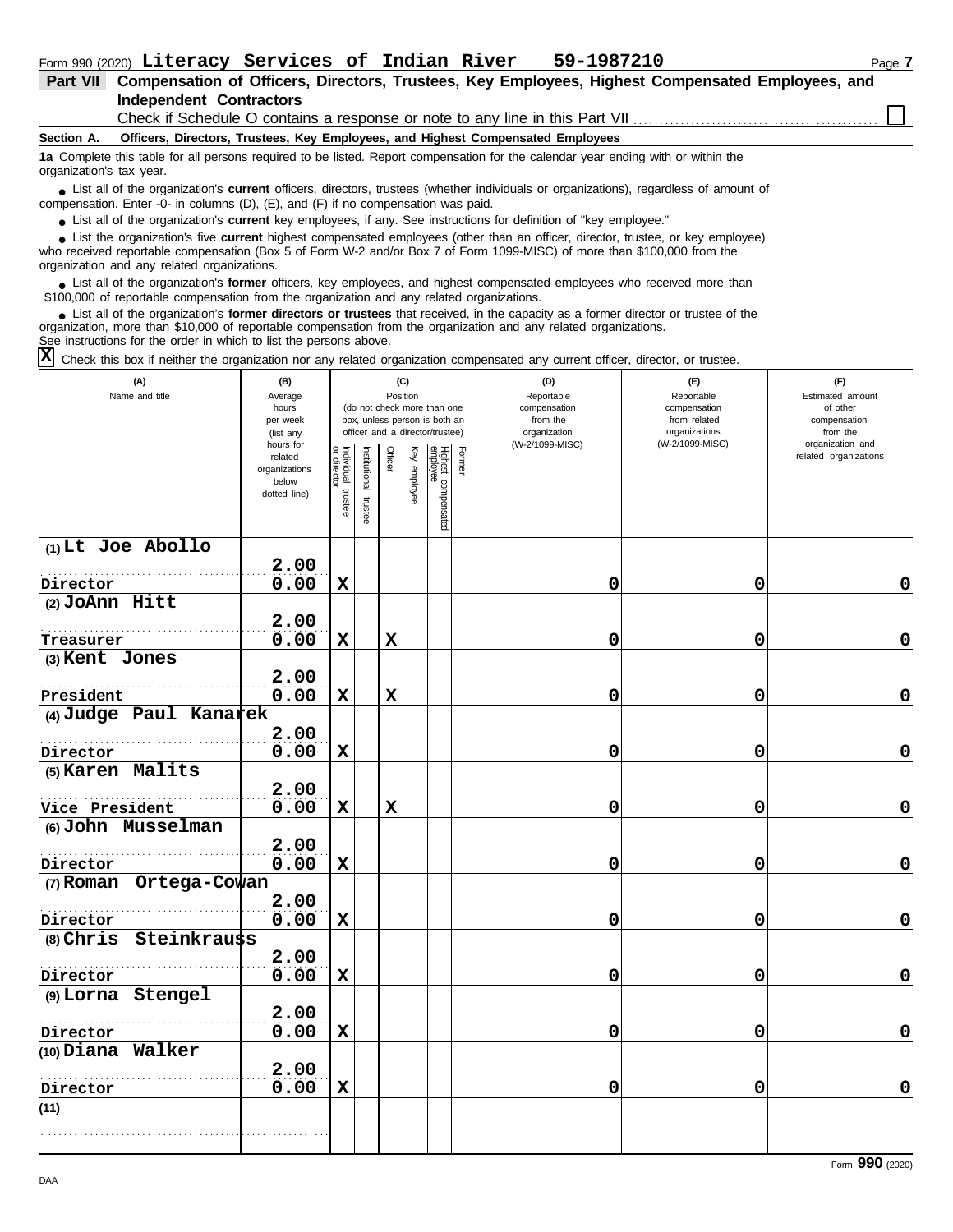|                   | Form 990 (2020) Literacy Services of Indian River                                                                                                                                                                                                                                                                                                                                                                                                     |                                                                |                         |                      |          |              |                                                                                                 |        | 59-1987210                                                                                                                                                              |                                                                    |  |                                                                 |                       | Page 8  |
|-------------------|-------------------------------------------------------------------------------------------------------------------------------------------------------------------------------------------------------------------------------------------------------------------------------------------------------------------------------------------------------------------------------------------------------------------------------------------------------|----------------------------------------------------------------|-------------------------|----------------------|----------|--------------|-------------------------------------------------------------------------------------------------|--------|-------------------------------------------------------------------------------------------------------------------------------------------------------------------------|--------------------------------------------------------------------|--|-----------------------------------------------------------------|-----------------------|---------|
|                   | Part VII<br>(A)<br>Name and title                                                                                                                                                                                                                                                                                                                                                                                                                     | (B)<br>Average<br>hours<br>per week<br>(list any               |                         |                      | Position | (C)          | (do not check more than one<br>box, unless person is both an<br>officer and a director/trustee) |        | Section A. Officers, Directors, Trustees, Key Employees, and Highest Compensated Employees (continued)<br>(D)<br>Reportable<br>compensation<br>from the<br>organization | (E)<br>Reportable<br>compensation<br>from related<br>organizations |  | (F)<br>Estimated amount<br>of other<br>compensation<br>from the |                       |         |
|                   |                                                                                                                                                                                                                                                                                                                                                                                                                                                       | hours for<br>related<br>organizations<br>below<br>dotted line) | Individual 1<br>trustee | nstitutional trustee | Officer  | Key employee | Highest compensated<br>employee                                                                 | Former | (W-2/1099-MISC)                                                                                                                                                         | (W-2/1099-MISC)                                                    |  | organization and                                                | related organizations |         |
|                   |                                                                                                                                                                                                                                                                                                                                                                                                                                                       |                                                                |                         |                      |          |              |                                                                                                 |        |                                                                                                                                                                         |                                                                    |  |                                                                 |                       |         |
|                   |                                                                                                                                                                                                                                                                                                                                                                                                                                                       |                                                                |                         |                      |          |              |                                                                                                 |        |                                                                                                                                                                         |                                                                    |  |                                                                 |                       |         |
|                   |                                                                                                                                                                                                                                                                                                                                                                                                                                                       |                                                                |                         |                      |          |              |                                                                                                 |        |                                                                                                                                                                         |                                                                    |  |                                                                 |                       |         |
|                   |                                                                                                                                                                                                                                                                                                                                                                                                                                                       |                                                                |                         |                      |          |              |                                                                                                 |        |                                                                                                                                                                         |                                                                    |  |                                                                 |                       |         |
|                   |                                                                                                                                                                                                                                                                                                                                                                                                                                                       |                                                                |                         |                      |          |              |                                                                                                 |        |                                                                                                                                                                         |                                                                    |  |                                                                 |                       |         |
|                   |                                                                                                                                                                                                                                                                                                                                                                                                                                                       |                                                                |                         |                      |          |              |                                                                                                 |        |                                                                                                                                                                         |                                                                    |  |                                                                 |                       |         |
|                   |                                                                                                                                                                                                                                                                                                                                                                                                                                                       |                                                                |                         |                      |          |              |                                                                                                 |        |                                                                                                                                                                         |                                                                    |  |                                                                 |                       |         |
|                   |                                                                                                                                                                                                                                                                                                                                                                                                                                                       |                                                                |                         |                      |          |              |                                                                                                 | u      |                                                                                                                                                                         |                                                                    |  |                                                                 |                       |         |
| c<br>$\mathbf{2}$ | Total from continuation sheets to Part VII, Section A<br>Total number of individuals (including but not limited to those listed above) who received more than \$100,000 of                                                                                                                                                                                                                                                                            |                                                                |                         |                      |          |              |                                                                                                 | u      |                                                                                                                                                                         |                                                                    |  |                                                                 |                       |         |
| 3                 | reportable compensation from the organization $\bf{u}$ 0<br>Did the organization list any former officer, director, trustee, key employee, or highest compensated                                                                                                                                                                                                                                                                                     |                                                                |                         |                      |          |              |                                                                                                 |        |                                                                                                                                                                         |                                                                    |  | 3                                                               | Yes                   | No<br>X |
| 4                 | For any individual listed on line 1a, is the sum of reportable compensation and other compensation from the<br>organization and related organizations greater than \$150,000? If "Yes," complete Schedule J for such<br>individual commutation of the contract of the contract of the contract of the contract of the contract of the contract of the contract of the contract of the contract of the contract of the contract of the contract of the |                                                                |                         |                      |          |              |                                                                                                 |        |                                                                                                                                                                         |                                                                    |  | 4                                                               |                       | X       |
| 5                 | Did any person listed on line 1a receive or accrue compensation from any unrelated organization or individual                                                                                                                                                                                                                                                                                                                                         |                                                                |                         |                      |          |              |                                                                                                 |        |                                                                                                                                                                         |                                                                    |  | 5                                                               |                       | X       |
| 1                 | <b>Section B. Independent Contractors</b><br>Complete this table for your five highest compensated independent contractors that received more than \$100,000 of<br>compensation from the organization. Report compensation for the calendar year ending with or within the organization's tax year.                                                                                                                                                   |                                                                |                         |                      |          |              |                                                                                                 |        |                                                                                                                                                                         |                                                                    |  |                                                                 |                       |         |
|                   |                                                                                                                                                                                                                                                                                                                                                                                                                                                       | (A)<br>Name and business address                               |                         |                      |          |              |                                                                                                 |        |                                                                                                                                                                         | (B)<br>Description of services                                     |  |                                                                 | (C)<br>Compensation   |         |
|                   |                                                                                                                                                                                                                                                                                                                                                                                                                                                       |                                                                |                         |                      |          |              |                                                                                                 |        |                                                                                                                                                                         |                                                                    |  |                                                                 |                       |         |
|                   |                                                                                                                                                                                                                                                                                                                                                                                                                                                       |                                                                |                         |                      |          |              |                                                                                                 |        |                                                                                                                                                                         |                                                                    |  |                                                                 |                       |         |
|                   |                                                                                                                                                                                                                                                                                                                                                                                                                                                       |                                                                |                         |                      |          |              |                                                                                                 |        |                                                                                                                                                                         |                                                                    |  |                                                                 |                       |         |
| 2                 | Total number of independent contractors (including but not limited to those listed above) who<br>received more than \$100,000 of compensation from the organization u                                                                                                                                                                                                                                                                                 |                                                                |                         |                      |          |              |                                                                                                 |        |                                                                                                                                                                         | 0                                                                  |  |                                                                 |                       |         |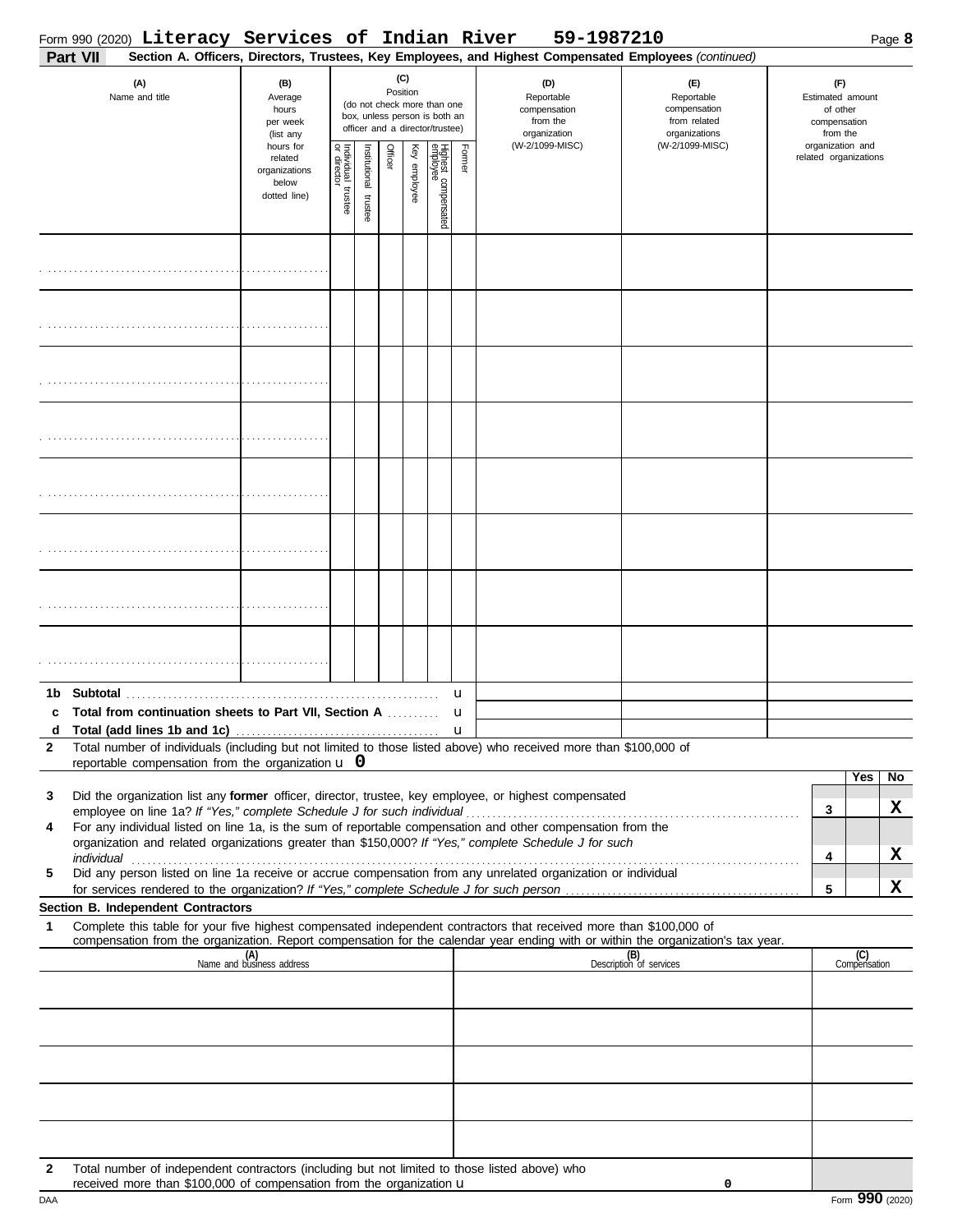|  |  |  |  | Form 990 (2020) Literacy Services of Indian |  |  | River | 59-1987210 | Page <b>9</b> |
|--|--|--|--|---------------------------------------------|--|--|-------|------------|---------------|
|--|--|--|--|---------------------------------------------|--|--|-------|------------|---------------|

#### **Part VIII Statement of Revenue**

Check if Schedule O contains a response or note to any line in this Part VIII . . . . . . . . . . . . . . . . . . . . . . . . . . . . . . . . . . . . . . . . . . . .

|                                                           |     |                                                                                                                                                                                                                                                        |                 |                      | (A)<br>Total revenue | (B)<br>Related or exempt<br>function revenue | (C)<br>Unrelated<br>business revenue | (D)<br>Revenue excluded<br>from tax under |
|-----------------------------------------------------------|-----|--------------------------------------------------------------------------------------------------------------------------------------------------------------------------------------------------------------------------------------------------------|-----------------|----------------------|----------------------|----------------------------------------------|--------------------------------------|-------------------------------------------|
|                                                           |     |                                                                                                                                                                                                                                                        |                 |                      |                      |                                              |                                      | sections 512-514                          |
|                                                           |     | 1a Federated campaigns                                                                                                                                                                                                                                 | 1a              |                      |                      |                                              |                                      |                                           |
| Contributions, Gifts, Grants<br>and Other Similar Amounts |     | <b>b</b> Membership dues                                                                                                                                                                                                                               | 1 <sub>b</sub>  |                      |                      |                                              |                                      |                                           |
|                                                           |     | c Fundraising events                                                                                                                                                                                                                                   | 1 <sub>c</sub>  |                      |                      |                                              |                                      |                                           |
|                                                           |     | d Related organizations                                                                                                                                                                                                                                | 1 <sub>d</sub>  |                      |                      |                                              |                                      |                                           |
|                                                           |     | e Government grants (contributions)                                                                                                                                                                                                                    | 1e              |                      |                      |                                              |                                      |                                           |
|                                                           |     | f All other contributions, gifts, grants,                                                                                                                                                                                                              |                 |                      |                      |                                              |                                      |                                           |
|                                                           |     | and similar amounts not included above                                                                                                                                                                                                                 | 1f              | 212,232              |                      |                                              |                                      |                                           |
|                                                           |     | g Noncash contributions included in lines 1a-1f                                                                                                                                                                                                        | 1g ∣\$          | 4,500                |                      |                                              |                                      |                                           |
|                                                           |     |                                                                                                                                                                                                                                                        |                 | $\mathbf{u}$         | 212,232              |                                              |                                      |                                           |
|                                                           |     |                                                                                                                                                                                                                                                        |                 | <b>Business Code</b> |                      |                                              |                                      |                                           |
|                                                           | 2a  |                                                                                                                                                                                                                                                        |                 |                      |                      |                                              |                                      |                                           |
|                                                           | b   |                                                                                                                                                                                                                                                        |                 |                      |                      |                                              |                                      |                                           |
|                                                           | c   |                                                                                                                                                                                                                                                        |                 |                      |                      |                                              |                                      |                                           |
|                                                           | d   |                                                                                                                                                                                                                                                        |                 |                      |                      |                                              |                                      |                                           |
| Program Service<br>Revenue                                | е   |                                                                                                                                                                                                                                                        |                 |                      |                      |                                              |                                      |                                           |
|                                                           |     | f All other program service revenue                                                                                                                                                                                                                    |                 |                      |                      |                                              |                                      |                                           |
|                                                           |     |                                                                                                                                                                                                                                                        |                 | $\mathbf{u}$         |                      |                                              |                                      |                                           |
|                                                           | 3   | Investment income (including dividends, interest, and                                                                                                                                                                                                  |                 |                      |                      |                                              |                                      |                                           |
|                                                           |     | other similar amounts)                                                                                                                                                                                                                                 |                 | u                    | 360                  | 360                                          |                                      |                                           |
|                                                           | 4   | Income from investment of tax-exempt bond proceeds                                                                                                                                                                                                     |                 | u<br>.               |                      |                                              |                                      |                                           |
|                                                           | 5   |                                                                                                                                                                                                                                                        |                 | u                    |                      |                                              |                                      |                                           |
|                                                           |     | (i) Real                                                                                                                                                                                                                                               |                 | (ii) Personal        |                      |                                              |                                      |                                           |
|                                                           |     | 6a Gross rents<br>6a                                                                                                                                                                                                                                   |                 |                      |                      |                                              |                                      |                                           |
|                                                           |     | 6b<br><b>b</b> Less: rental expenses                                                                                                                                                                                                                   |                 |                      |                      |                                              |                                      |                                           |
|                                                           |     | 6с<br><b>c</b> Rental inc. or (loss)                                                                                                                                                                                                                   |                 |                      |                      |                                              |                                      |                                           |
|                                                           |     | <b>7a</b> Gross amount from                                                                                                                                                                                                                            |                 | u                    |                      |                                              |                                      |                                           |
|                                                           |     | (i) Securities<br>sales of assets                                                                                                                                                                                                                      |                 | (ii) Other           |                      |                                              |                                      |                                           |
|                                                           |     | 7a<br>other than inventory                                                                                                                                                                                                                             |                 |                      |                      |                                              |                                      |                                           |
|                                                           |     | <b>b</b> Less: cost or other                                                                                                                                                                                                                           |                 |                      |                      |                                              |                                      |                                           |
|                                                           |     | 7b<br>basis and sales exps.                                                                                                                                                                                                                            |                 |                      |                      |                                              |                                      |                                           |
| Other Revenue                                             |     | 7c<br>c Gain or (loss)                                                                                                                                                                                                                                 |                 |                      |                      |                                              |                                      |                                           |
|                                                           |     |                                                                                                                                                                                                                                                        |                 | u                    |                      |                                              |                                      |                                           |
|                                                           |     | 8a Gross income from fundraising events                                                                                                                                                                                                                |                 |                      |                      |                                              |                                      |                                           |
|                                                           |     | (not including $$$                                                                                                                                                                                                                                     |                 |                      |                      |                                              |                                      |                                           |
|                                                           |     | of contributions reported on line 1c).                                                                                                                                                                                                                 |                 | 14,139               |                      |                                              |                                      |                                           |
|                                                           |     | See Part IV, line 18<br>and the company of the company of the company of the company of the company of the company of the company of the company of the company of the company of the company of the company of the company of the company of the comp | 8а<br>8b        | 498                  |                      |                                              |                                      |                                           |
|                                                           |     | <b>b</b> Less: direct expenses<br>c Net income or (loss) from fundraising events                                                                                                                                                                       |                 |                      | 13,641               |                                              |                                      |                                           |
|                                                           |     | 9a Gross income from gaming activities.                                                                                                                                                                                                                |                 | $\mathbf{u}$         |                      |                                              |                                      |                                           |
|                                                           |     |                                                                                                                                                                                                                                                        | 9а              |                      |                      |                                              |                                      |                                           |
|                                                           |     | See Part IV, line 19<br><b>b</b> Less: direct expenses                                                                                                                                                                                                 | 9 <sub>b</sub>  |                      |                      |                                              |                                      |                                           |
|                                                           |     | c Net income or (loss) from gaming activities                                                                                                                                                                                                          |                 | u                    |                      |                                              |                                      |                                           |
|                                                           |     | 10a Gross sales of inventory, less                                                                                                                                                                                                                     |                 |                      |                      |                                              |                                      |                                           |
|                                                           |     | returns and allowances                                                                                                                                                                                                                                 | 10a             |                      |                      |                                              |                                      |                                           |
|                                                           |     | .<br><b>b</b> Less: cost of goods sold                                                                                                                                                                                                                 | 10 <sub>b</sub> |                      |                      |                                              |                                      |                                           |
|                                                           |     | <b>c</b> Net income or (loss) from sales of inventory                                                                                                                                                                                                  |                 | $\mathbf{u}$         |                      |                                              |                                      |                                           |
|                                                           |     |                                                                                                                                                                                                                                                        |                 | <b>Business Code</b> |                      |                                              |                                      |                                           |
| Miscellaneous<br>Revenue                                  | 11a | PPP                                                                                                                                                                                                                                                    |                 |                      | 29,816               | 29,816                                       |                                      |                                           |
|                                                           | b   |                                                                                                                                                                                                                                                        |                 |                      |                      |                                              |                                      |                                           |
|                                                           | с   |                                                                                                                                                                                                                                                        |                 |                      |                      |                                              |                                      |                                           |
|                                                           | d   |                                                                                                                                                                                                                                                        |                 |                      |                      |                                              |                                      |                                           |
|                                                           |     |                                                                                                                                                                                                                                                        |                 | $\mathbf{u}$         | 29,816               |                                              |                                      |                                           |
|                                                           | 12  |                                                                                                                                                                                                                                                        |                 | $\mathbf{u}$         | 256,049              | 30,176                                       | 0                                    | 0                                         |
|                                                           |     |                                                                                                                                                                                                                                                        |                 |                      |                      |                                              |                                      | 0 <sub>0</sub>                            |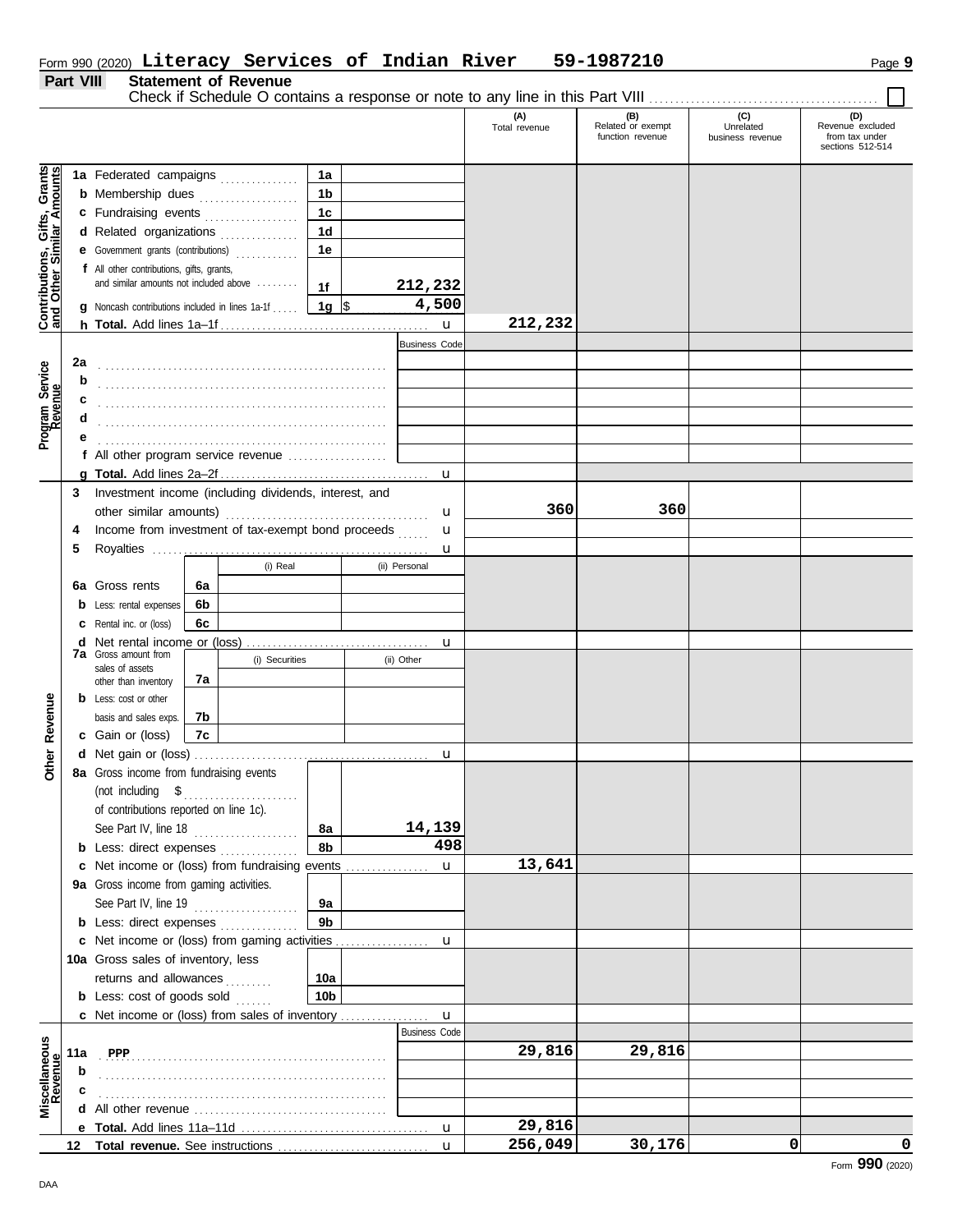|             | Section 501(c)(3) and 501(c)(4) organizations must complete all columns. All other organizations must complete column (A).<br>Check if Schedule O contains a response or note to any line in this Part IX |                       |                        |                       |                    |
|-------------|-----------------------------------------------------------------------------------------------------------------------------------------------------------------------------------------------------------|-----------------------|------------------------|-----------------------|--------------------|
|             | Do not include amounts reported on lines 6b,<br>7b, 8b, 9b, and 10b of Part VIII.                                                                                                                         | (A)<br>Total expenses | (B)<br>Program service | (C)<br>Management and | (D)<br>Fundraising |
|             |                                                                                                                                                                                                           |                       | expenses               | general expenses      | expenses           |
| $\mathbf 1$ | Grants and other assistance to domestic organizations                                                                                                                                                     |                       |                        |                       |                    |
|             | and domestic governments. See Part IV, line 21                                                                                                                                                            |                       |                        |                       |                    |
| 2           | Grants and other assistance to domestic                                                                                                                                                                   |                       |                        |                       |                    |
|             | individuals. See Part IV, line 22                                                                                                                                                                         |                       |                        |                       |                    |
| 3           | Grants and other assistance to foreign                                                                                                                                                                    |                       |                        |                       |                    |
|             | organizations, foreign governments, and foreign                                                                                                                                                           |                       |                        |                       |                    |
|             | individuals. See Part IV, lines 15 and 16                                                                                                                                                                 |                       |                        |                       |                    |
| 4<br>5      | Benefits paid to or for members<br>Compensation of current officers, directors,                                                                                                                           |                       |                        |                       |                    |
|             | trustees, and key employees                                                                                                                                                                               |                       |                        |                       |                    |
| 6           | Compensation not included above to disqualified                                                                                                                                                           |                       |                        |                       |                    |
|             | persons (as defined under section 4958(f)(1)) and                                                                                                                                                         |                       |                        |                       |                    |
|             | persons described in section 4958(c)(3)(B)                                                                                                                                                                |                       |                        |                       |                    |
| 7           | Other salaries and wages                                                                                                                                                                                  | 153,088               | 138,314                | 14,774                |                    |
| 8           | Pension plan accruals and contributions (include                                                                                                                                                          |                       |                        |                       |                    |
|             | section 401(k) and 403(b) employer contributions)                                                                                                                                                         |                       |                        |                       |                    |
| 9           | Other employee benefits                                                                                                                                                                                   |                       |                        |                       |                    |
| 10          |                                                                                                                                                                                                           | 16,712                | 15,505                 | 1,207                 |                    |
| 11          | Fees for services (nonemployees):                                                                                                                                                                         |                       |                        |                       |                    |
| a           | Management                                                                                                                                                                                                |                       |                        |                       |                    |
| b           |                                                                                                                                                                                                           |                       |                        |                       |                    |
| c           |                                                                                                                                                                                                           | 8,975                 |                        | 8,975                 |                    |
| d           |                                                                                                                                                                                                           |                       |                        |                       |                    |
|             | e Professional fundraising services. See Part IV, line 17                                                                                                                                                 |                       |                        |                       |                    |
| f           | Investment management fees                                                                                                                                                                                |                       |                        |                       |                    |
|             | g Other. (If line 11g amount exceeds 10% of line 25, column                                                                                                                                               |                       |                        |                       |                    |
|             | (A) amount, list line 11g expenses on Schedule O.)                                                                                                                                                        | 2,321                 |                        | 2,321                 |                    |
|             | 12 Advertising and promotion                                                                                                                                                                              | 1,965                 |                        | 1,965<br>4,987        | 1,531              |
| 13          | Office expenses                                                                                                                                                                                           | 6,518                 |                        |                       |                    |
| 14          | Information technology                                                                                                                                                                                    |                       |                        |                       |                    |
| 15<br>16    |                                                                                                                                                                                                           | 5,300                 | 4,400                  | 900                   |                    |
| 17          |                                                                                                                                                                                                           |                       |                        |                       |                    |
| 18          | Payments of travel or entertainment expenses                                                                                                                                                              |                       |                        |                       |                    |
|             | for any federal, state, or local public officials                                                                                                                                                         |                       |                        |                       |                    |
| 19          | Conferences, conventions, and meetings                                                                                                                                                                    | 2,090                 | 2,090                  |                       |                    |
| 20          | Interest                                                                                                                                                                                                  |                       |                        |                       |                    |
| 21          |                                                                                                                                                                                                           |                       |                        |                       |                    |
| 22          | Depreciation, depletion, and amortization                                                                                                                                                                 | 833                   |                        | 833                   |                    |
| 23          | Insurance <b>continuous</b>                                                                                                                                                                               | 2,479                 |                        | 2,479                 |                    |
| 24          | Other expenses. Itemize expenses not covered                                                                                                                                                              |                       |                        |                       |                    |
|             | above (List miscellaneous expenses on line 24e. If                                                                                                                                                        |                       |                        |                       |                    |
|             | line 24e amount exceeds 10% of line 25, column                                                                                                                                                            |                       |                        |                       |                    |
|             | (A) amount, list line 24e expenses on Schedule O.)                                                                                                                                                        |                       |                        |                       |                    |
| a           | Skill Books                                                                                                                                                                                               | 9,543                 | 9,543                  |                       |                    |
| b           | Dues and Subscriptions                                                                                                                                                                                    | 6,257                 | 2,644                  | 3,613                 |                    |
| c           | Equipment Rental                                                                                                                                                                                          | 3,896                 |                        | 3,896                 |                    |
| d           | Telephone<br>.                                                                                                                                                                                            | 3,565                 | 2,006                  | 1,559                 |                    |
| е           | All other expenses                                                                                                                                                                                        | 689                   | 177                    | 488                   | $\overline{24}$    |
| 25          | Total functional expenses. Add lines 1 through 24e                                                                                                                                                        | 224,231               | 174,679                | 47,997                | 1,555              |
|             | 26 Joint costs. Complete this line only if the<br>organization reported in column (B) joint costs                                                                                                         |                       |                        |                       |                    |
|             | from a combined educational campaign and                                                                                                                                                                  |                       |                        |                       |                    |
|             | fundraising solicitation. Check here u<br>following SOP 98-2 (ASC 958-720)                                                                                                                                |                       |                        |                       |                    |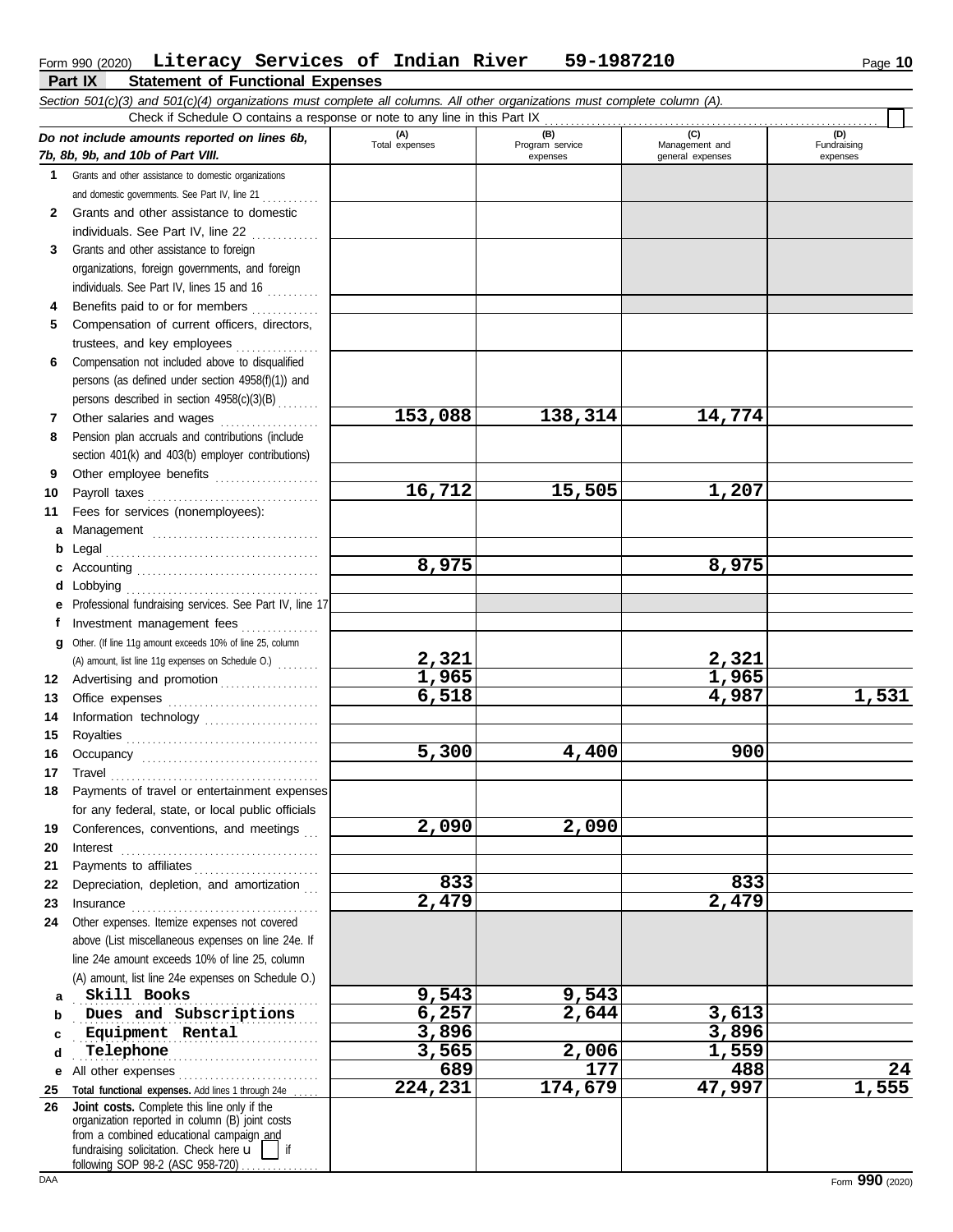| Form 990 (2020) | Literacy Services of | Indian River | 1987210<br>$59-$ | Page |
|-----------------|----------------------|--------------|------------------|------|
|                 |                      |              |                  |      |

|                 | Part X | <b>Balance Sheet</b>                                                                                                                                                                                                           |  |                      |                   |                 |                  |
|-----------------|--------|--------------------------------------------------------------------------------------------------------------------------------------------------------------------------------------------------------------------------------|--|----------------------|-------------------|-----------------|------------------|
|                 |        |                                                                                                                                                                                                                                |  |                      |                   |                 |                  |
|                 |        |                                                                                                                                                                                                                                |  |                      | (A)               |                 | (B)              |
|                 |        |                                                                                                                                                                                                                                |  |                      | Beginning of year |                 | End of year      |
|                 | 1      | Cash-non-interest-bearing                                                                                                                                                                                                      |  |                      | 416,499           | $\mathbf{1}$    | 412,550          |
|                 | 2      |                                                                                                                                                                                                                                |  |                      |                   | $\mathbf{2}$    |                  |
|                 | 3      |                                                                                                                                                                                                                                |  |                      |                   | 3               |                  |
|                 | 4      |                                                                                                                                                                                                                                |  |                      |                   | 4               |                  |
|                 | 5      | Loans and other receivables from any current or former officer, director,                                                                                                                                                      |  |                      |                   |                 |                  |
|                 |        | trustee, key employee, creator or founder, substantial contributor, or 35%                                                                                                                                                     |  |                      |                   |                 |                  |
|                 |        |                                                                                                                                                                                                                                |  |                      |                   | 5               |                  |
|                 | 6      | Loans and other receivables from other disqualified persons (as defined                                                                                                                                                        |  |                      |                   |                 |                  |
|                 |        | under section 4958(f)(1)), and persons described in section 4958(c)(3)(B)                                                                                                                                                      |  |                      |                   | 6               |                  |
| Assets          | 7      |                                                                                                                                                                                                                                |  |                      |                   | 7               |                  |
|                 | 8      |                                                                                                                                                                                                                                |  |                      |                   | 8               |                  |
|                 | 9      |                                                                                                                                                                                                                                |  |                      | 4,662             | - 9             | 3,857            |
|                 |        | 10a Land, buildings, and equipment: cost or other                                                                                                                                                                              |  |                      |                   |                 |                  |
|                 |        |                                                                                                                                                                                                                                |  | <u>23,119</u>        |                   |                 |                  |
|                 |        |                                                                                                                                                                                                                                |  | $\overline{20, 463}$ | 1,899             | 10 <sub>c</sub> | 2,656            |
|                 | 11     |                                                                                                                                                                                                                                |  |                      |                   | 11              |                  |
|                 | 12     |                                                                                                                                                                                                                                |  |                      |                   | 12              |                  |
|                 | 13     |                                                                                                                                                                                                                                |  |                      | 13                |                 |                  |
|                 | 14     | Intangible assets with a control of the control of the control of the control of the control of the control of the control of the control of the control of the control of the control of the control of the control of the co |  |                      |                   | 14              |                  |
|                 | 15     |                                                                                                                                                                                                                                |  |                      |                   | 15              |                  |
|                 | 16     |                                                                                                                                                                                                                                |  |                      | 423,060           | - 16            | 419,063          |
|                 | 17     |                                                                                                                                                                                                                                |  |                      | 699               | 17              | $\overline{399}$ |
|                 | 18     |                                                                                                                                                                                                                                |  |                      |                   | 18              |                  |
|                 | 19     |                                                                                                                                                                                                                                |  | 29,816               | 19                |                 |                  |
|                 | 20     |                                                                                                                                                                                                                                |  |                      | 20                |                 |                  |
|                 | 21     | Escrow or custodial account liability. Complete Part IV of Schedule D                                                                                                                                                          |  |                      |                   | 21              |                  |
|                 | 22     | Loans and other payables to any current or former officer, director,                                                                                                                                                           |  |                      |                   |                 |                  |
| Liabilities     |        | trustee, key employee, creator or founder, substantial contributor, or 35%                                                                                                                                                     |  |                      |                   |                 |                  |
|                 |        |                                                                                                                                                                                                                                |  |                      |                   | 22              |                  |
|                 | 23     |                                                                                                                                                                                                                                |  |                      |                   | 23              |                  |
|                 | 24     |                                                                                                                                                                                                                                |  |                      |                   | 24              |                  |
|                 | 25     | Other liabilities (including federal income tax, payables to related third                                                                                                                                                     |  |                      |                   |                 |                  |
|                 |        | parties, and other liabilities not included on lines 17-24). Complete Part X                                                                                                                                                   |  |                      |                   |                 |                  |
|                 |        | of Schedule D                                                                                                                                                                                                                  |  |                      | 10,812            | 25              | 5,113            |
|                 | 26     |                                                                                                                                                                                                                                |  |                      | 41,327            | 26              | 5,512            |
|                 |        | Organizations that follow FASB ASC 958, check here $\mathbf{u}$ $\overline{\mathbf{X}}$                                                                                                                                        |  |                      |                   |                 |                  |
|                 |        | and complete lines 27, 28, 32, and 33.                                                                                                                                                                                         |  |                      |                   |                 |                  |
|                 | 27     | Net assets without donor restrictions [11] with a set of the system of the system of the system of the system of the system of the system of the system of the system of the system of the system of the system of the system  |  |                      | 381,733           | 27              | 413,551          |
| <b>Balances</b> | 28     | Net assets with donor restrictions                                                                                                                                                                                             |  |                      |                   | 28              |                  |
| <b>Fund</b>     |        | Organizations that do not follow FASB ASC 958, check here u                                                                                                                                                                    |  |                      |                   |                 |                  |
|                 |        | and complete lines 29 through 33.                                                                                                                                                                                              |  |                      |                   |                 |                  |
| ŏ               | 29     | Capital stock or trust principal, or current funds                                                                                                                                                                             |  |                      | 29                |                 |                  |
|                 | 30     |                                                                                                                                                                                                                                |  |                      |                   | 30              |                  |
| Assets          | 31     | Retained earnings, endowment, accumulated income, or other funds                                                                                                                                                               |  |                      |                   | 31              |                  |
| ğ               | 32     | Total net assets or fund balances                                                                                                                                                                                              |  |                      | 381,733           | 32              | 413,551          |
|                 | 33     |                                                                                                                                                                                                                                |  |                      | 423,060           | 33              | 419,063          |

Form **990** (2020)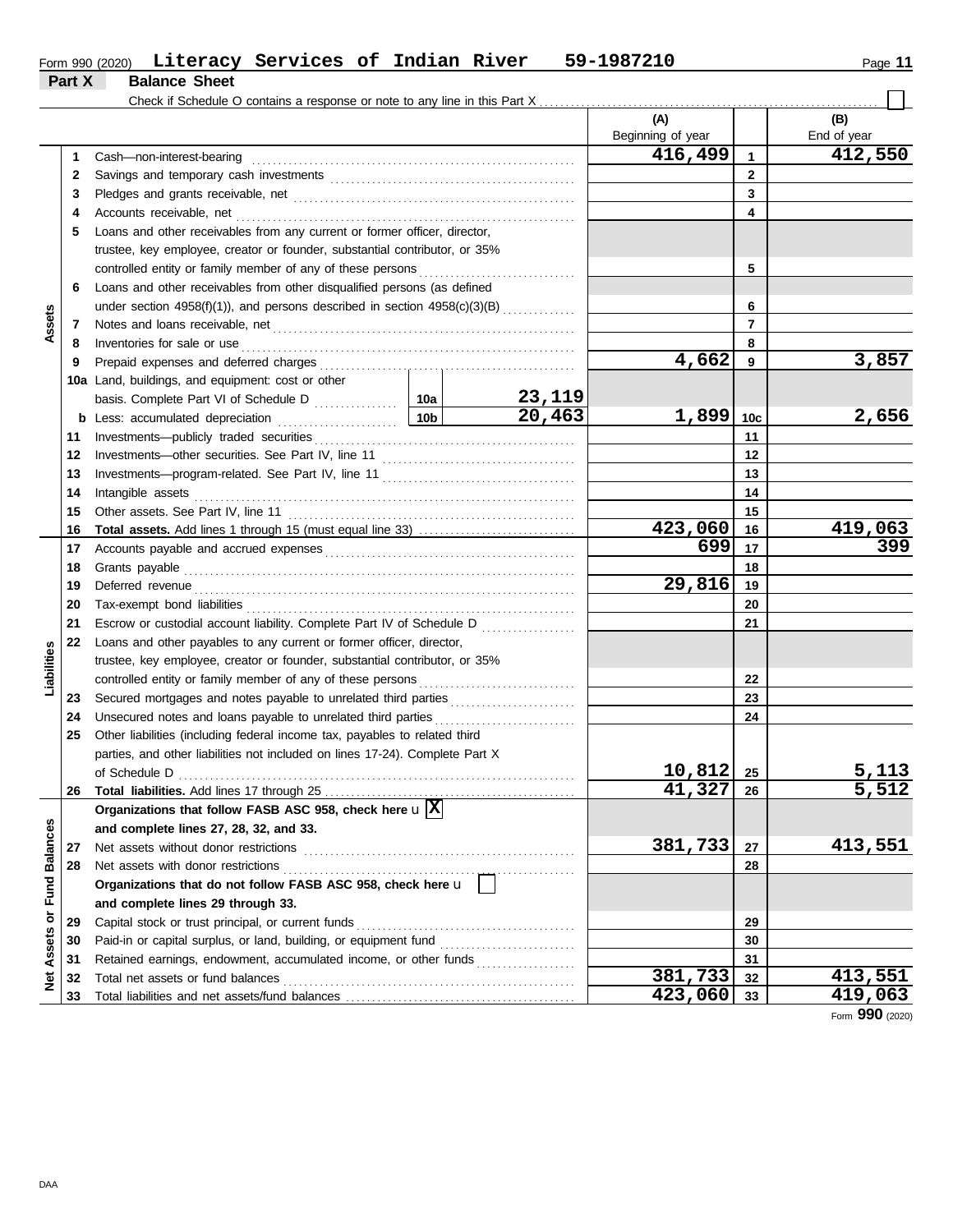|                                                       | Form 990 (2020) Literacy Services of Indian River<br>59-1987210                                                       |                         |    |         | Page 12        |  |  |  |  |
|-------------------------------------------------------|-----------------------------------------------------------------------------------------------------------------------|-------------------------|----|---------|----------------|--|--|--|--|
|                                                       | Part XI<br><b>Reconciliation of Net Assets</b>                                                                        |                         |    |         |                |  |  |  |  |
|                                                       |                                                                                                                       |                         |    |         | $ \mathbf{x} $ |  |  |  |  |
| 1                                                     |                                                                                                                       | $\mathbf{1}$            |    | 256,049 |                |  |  |  |  |
| 2                                                     |                                                                                                                       | $\overline{2}$          |    | 224,231 |                |  |  |  |  |
| 3                                                     | Revenue less expenses. Subtract line 2 from line 1                                                                    | 3                       |    |         | 31,818         |  |  |  |  |
| 4                                                     |                                                                                                                       | $\overline{\mathbf{4}}$ |    |         | 381,733        |  |  |  |  |
| 5                                                     |                                                                                                                       | 5                       |    |         |                |  |  |  |  |
| 6                                                     |                                                                                                                       | 6                       |    |         |                |  |  |  |  |
| 7                                                     | Investment expenses                                                                                                   | $\overline{7}$          |    |         |                |  |  |  |  |
| 8                                                     | 8<br>Prior period adjustments                                                                                         |                         |    |         |                |  |  |  |  |
| 9                                                     | Other changes in net assets or fund balances (explain on Schedule O)                                                  | 9                       |    |         |                |  |  |  |  |
| 10                                                    | Net assets or fund balances at end of year. Combine lines 3 through 9 (must equal Part X, line                        |                         |    |         |                |  |  |  |  |
|                                                       |                                                                                                                       | 10                      |    | 413,551 |                |  |  |  |  |
| <b>Financial Statements and Reporting</b><br>Part XII |                                                                                                                       |                         |    |         |                |  |  |  |  |
|                                                       |                                                                                                                       |                         |    |         |                |  |  |  |  |
|                                                       |                                                                                                                       |                         |    | Yes     | No             |  |  |  |  |
| 1                                                     | $ \mathbf{x} $<br>Accounting method used to prepare the Form 990:<br>Cash<br>Accrual<br>Other                         |                         |    |         |                |  |  |  |  |
|                                                       | If the organization changed its method of accounting from a prior year or checked "Other," explain in                 |                         |    |         |                |  |  |  |  |
|                                                       | Schedule O.                                                                                                           |                         |    |         |                |  |  |  |  |
|                                                       | 2a Were the organization's financial statements compiled or reviewed by an independent accountant?                    |                         | 2a |         | X              |  |  |  |  |
|                                                       | If "Yes," check a box below to indicate whether the financial statements for the year were compiled or                |                         |    |         |                |  |  |  |  |
|                                                       | reviewed on a separate basis, consolidated basis, or both:                                                            |                         |    |         |                |  |  |  |  |
|                                                       | Separate basis<br>Consolidated basis<br>Both consolidated and separate basis<br>$\perp$                               |                         |    |         |                |  |  |  |  |
|                                                       | <b>b</b> Were the organization's financial statements audited by an independent accountant?                           |                         | 2b | X       |                |  |  |  |  |
|                                                       | If "Yes," check a box below to indicate whether the financial statements for the year were audited on a               |                         |    |         |                |  |  |  |  |
|                                                       | separate basis, consolidated basis, or both:                                                                          |                         |    |         |                |  |  |  |  |
|                                                       | X <br>Separate basis<br>Consolidated basis<br>    Both consolidated and separate basis                                |                         |    |         |                |  |  |  |  |
|                                                       | If "Yes" to line 2a or 2b, does the organization have a committee that assumes responsibility for oversight of        |                         |    |         |                |  |  |  |  |
|                                                       | the audit, review, or compilation of its financial statements and selection of an independent accountant?             |                         | 2c | X       |                |  |  |  |  |
|                                                       | If the organization changed either its oversight process or selection process during the tax year, explain on         |                         |    |         |                |  |  |  |  |
|                                                       | Schedule O.                                                                                                           |                         |    |         |                |  |  |  |  |
|                                                       | 3a As a result of a federal award, was the organization required to undergo an audit or audits as set forth in the    |                         |    |         |                |  |  |  |  |
|                                                       | Single Audit Act and OMB Circular A-133?                                                                              |                         | За |         | x              |  |  |  |  |
|                                                       | <b>b</b> If "Yes," did the organization undergo the required audit or audits? If the organization did not undergo the |                         |    |         |                |  |  |  |  |
|                                                       | required audit or audits, explain why on Schedule O and describe any steps taken to undergo such audits               |                         | 3b |         |                |  |  |  |  |

Form **990** (2020)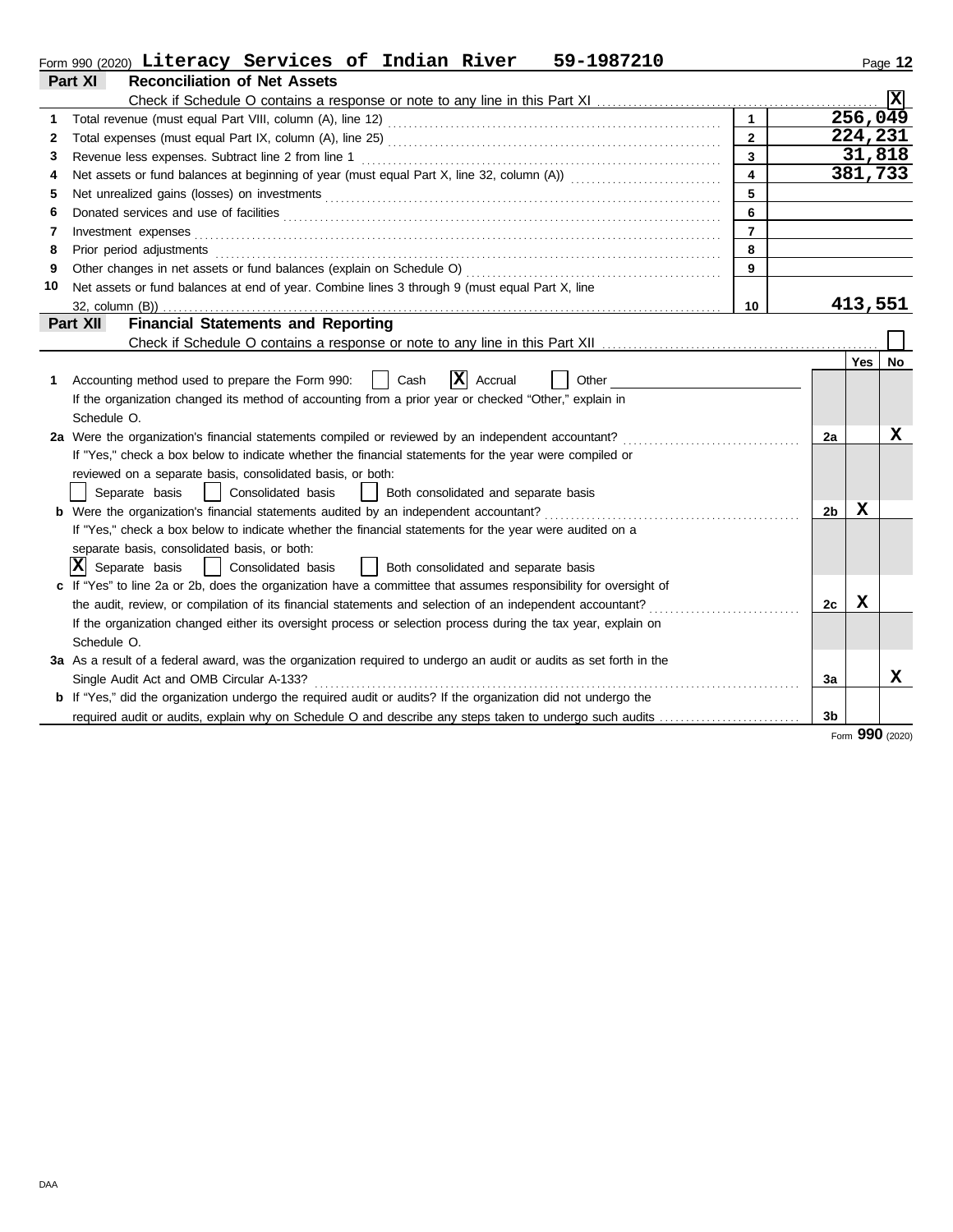| <b>Public Charity Status and Public Support</b><br><b>SCHEDULE A</b> |                                                                                                                                                                                                       |                                                                                                                                                                                                                                  |                                       |    |                                | OMB No. 1545-0047                    |  |  |  |  |  |  |
|----------------------------------------------------------------------|-------------------------------------------------------------------------------------------------------------------------------------------------------------------------------------------------------|----------------------------------------------------------------------------------------------------------------------------------------------------------------------------------------------------------------------------------|---------------------------------------|----|--------------------------------|--------------------------------------|--|--|--|--|--|--|
| (Form 990 or 990-EZ)                                                 |                                                                                                                                                                                                       | Complete if the organization is a section 501(c)(3) organization or a section 4947(a)(1) nonexempt charitable trust.                                                                                                             |                                       |    |                                |                                      |  |  |  |  |  |  |
| Department of the Treasury                                           |                                                                                                                                                                                                       | La Attach to Form 990 or Form 990-EZ.                                                                                                                                                                                            |                                       |    |                                | Open to Public                       |  |  |  |  |  |  |
| Internal Revenue Service                                             |                                                                                                                                                                                                       | <b>u</b> Go to www.irs.gov/Form990 for instructions and the latest information.                                                                                                                                                  |                                       |    |                                | Inspection                           |  |  |  |  |  |  |
| Name of the organization                                             |                                                                                                                                                                                                       | Literacy Services of Indian River                                                                                                                                                                                                |                                       |    | Employer identification number |                                      |  |  |  |  |  |  |
|                                                                      | County, Inc                                                                                                                                                                                           |                                                                                                                                                                                                                                  |                                       |    | 59-1987210                     |                                      |  |  |  |  |  |  |
| Part I                                                               |                                                                                                                                                                                                       | Reason for Public Charity Status. (All organizations must complete this part.) See instructions.                                                                                                                                 |                                       |    |                                |                                      |  |  |  |  |  |  |
|                                                                      |                                                                                                                                                                                                       | The organization is not a private foundation because it is: (For lines 1 through 12, check only one box.)                                                                                                                        |                                       |    |                                |                                      |  |  |  |  |  |  |
| 1                                                                    |                                                                                                                                                                                                       | A church, convention of churches, or association of churches described in <b>section 170(b)(1)(A)(i).</b>                                                                                                                        |                                       |    |                                |                                      |  |  |  |  |  |  |
| 2                                                                    |                                                                                                                                                                                                       | A school described in section 170(b)(1)(A)(ii). (Attach Schedule E (Form 990 or 990-EZ).)                                                                                                                                        |                                       |    |                                |                                      |  |  |  |  |  |  |
| 3                                                                    |                                                                                                                                                                                                       | A hospital or a cooperative hospital service organization described in section 170(b)(1)(A)(iii).                                                                                                                                |                                       |    |                                |                                      |  |  |  |  |  |  |
| 4                                                                    |                                                                                                                                                                                                       | A medical research organization operated in conjunction with a hospital described in section 170(b)(1)(A)(iii). Enter the hospital's name,                                                                                       |                                       |    |                                |                                      |  |  |  |  |  |  |
| 5                                                                    |                                                                                                                                                                                                       | city, and state: <b>contract the state</b> city and state:<br>An organization operated for the benefit of a college or university owned or operated by a governmental unit described in                                          |                                       |    |                                |                                      |  |  |  |  |  |  |
|                                                                      | section 170(b)(1)(A)(iv). (Complete Part II.)                                                                                                                                                         |                                                                                                                                                                                                                                  |                                       |    |                                |                                      |  |  |  |  |  |  |
| 6                                                                    |                                                                                                                                                                                                       | A federal, state, or local government or governmental unit described in section 170(b)(1)(A)(v).                                                                                                                                 |                                       |    |                                |                                      |  |  |  |  |  |  |
| 7                                                                    | An organization that normally receives a substantial part of its support from a governmental unit or from the general public<br>described in section 170(b)(1)(A)(vi). (Complete Part II.)            |                                                                                                                                                                                                                                  |                                       |    |                                |                                      |  |  |  |  |  |  |
| 8                                                                    |                                                                                                                                                                                                       | A community trust described in section 170(b)(1)(A)(vi). (Complete Part II.)                                                                                                                                                     |                                       |    |                                |                                      |  |  |  |  |  |  |
| 9                                                                    |                                                                                                                                                                                                       | An agricultural research organization described in <b>section 170(b)(1)(A)(ix)</b> operated in conjunction with a land-grant college                                                                                             |                                       |    |                                |                                      |  |  |  |  |  |  |
| university:                                                          |                                                                                                                                                                                                       | or university or a non-land-grant college of agriculture (see instructions). Enter the name, city, and state of the college or                                                                                                   |                                       |    |                                |                                      |  |  |  |  |  |  |
| X<br>10                                                              |                                                                                                                                                                                                       | An organization that normally receives: (1) more than 33 1/3% of its support from contributions, membership fees, and gross                                                                                                      |                                       |    |                                |                                      |  |  |  |  |  |  |
|                                                                      |                                                                                                                                                                                                       | receipts from activities related to its exempt functions, subject to certain exceptions; and (2) no more than 331/3% of its                                                                                                      |                                       |    |                                |                                      |  |  |  |  |  |  |
|                                                                      |                                                                                                                                                                                                       | support from gross investment income and unrelated business taxable income (less section 511 tax) from businesses                                                                                                                |                                       |    |                                |                                      |  |  |  |  |  |  |
| 11                                                                   | acquired by the organization after June 30, 1975. See section 509(a)(2). (Complete Part III.)<br>An organization organized and operated exclusively to test for public safety. See section 509(a)(4). |                                                                                                                                                                                                                                  |                                       |    |                                |                                      |  |  |  |  |  |  |
| 12                                                                   |                                                                                                                                                                                                       | An organization organized and operated exclusively for the benefit of, to perform the functions of, or to carry out the purposes                                                                                                 |                                       |    |                                |                                      |  |  |  |  |  |  |
|                                                                      |                                                                                                                                                                                                       | of one or more publicly supported organizations described in section 509(a)(1) or section 509(a)(2). See section 509(a)(3).                                                                                                      |                                       |    |                                |                                      |  |  |  |  |  |  |
|                                                                      |                                                                                                                                                                                                       | Check the box in lines 12a through 12d that describes the type of supporting organization and complete lines 12e, 12f, and 12g.                                                                                                  |                                       |    |                                |                                      |  |  |  |  |  |  |
| a                                                                    |                                                                                                                                                                                                       | Type I. A supporting organization operated, supervised, or controlled by its supported organization(s), typically by giving                                                                                                      |                                       |    |                                |                                      |  |  |  |  |  |  |
|                                                                      |                                                                                                                                                                                                       | the supported organization(s) the power to regularly appoint or elect a majority of the directors or trustees of the<br>supporting organization. You must complete Part IV, Sections A and B.                                    |                                       |    |                                |                                      |  |  |  |  |  |  |
| b                                                                    |                                                                                                                                                                                                       | Type II. A supporting organization supervised or controlled in connection with its supported organization(s), by having                                                                                                          |                                       |    |                                |                                      |  |  |  |  |  |  |
|                                                                      |                                                                                                                                                                                                       | control or management of the supporting organization vested in the same persons that control or manage the supported                                                                                                             |                                       |    |                                |                                      |  |  |  |  |  |  |
|                                                                      |                                                                                                                                                                                                       | organization(s). You must complete Part IV, Sections A and C.                                                                                                                                                                    |                                       |    |                                |                                      |  |  |  |  |  |  |
| c                                                                    |                                                                                                                                                                                                       | Type III functionally integrated. A supporting organization operated in connection with, and functionally integrated with,<br>its supported organization(s) (see instructions). You must complete Part IV, Sections A, D, and E. |                                       |    |                                |                                      |  |  |  |  |  |  |
| d                                                                    |                                                                                                                                                                                                       | Type III non-functionally integrated. A supporting organization operated in connection with its supported organization(s)                                                                                                        |                                       |    |                                |                                      |  |  |  |  |  |  |
|                                                                      |                                                                                                                                                                                                       | that is not functionally integrated. The organization generally must satisfy a distribution requirement and an attentiveness                                                                                                     |                                       |    |                                |                                      |  |  |  |  |  |  |
|                                                                      |                                                                                                                                                                                                       | requirement (see instructions). You must complete Part IV, Sections A and D, and Part V.                                                                                                                                         |                                       |    |                                |                                      |  |  |  |  |  |  |
| е                                                                    |                                                                                                                                                                                                       | Check this box if the organization received a written determination from the IRS that it is a Type I, Type II, Type III<br>functionally integrated, or Type III non-functionally integrated supporting organization.             |                                       |    |                                |                                      |  |  |  |  |  |  |
| f                                                                    | Enter the number of supported organizations                                                                                                                                                           |                                                                                                                                                                                                                                  |                                       |    |                                |                                      |  |  |  |  |  |  |
| g                                                                    |                                                                                                                                                                                                       | Provide the following information about the supported organization(s).                                                                                                                                                           |                                       |    |                                |                                      |  |  |  |  |  |  |
| (i) Name of supported                                                | $(ii)$ $EIN$                                                                                                                                                                                          | (iii) Type of organization                                                                                                                                                                                                       | (iv) Is the organization              |    | (v) Amount of monetary         | (vi) Amount of                       |  |  |  |  |  |  |
| organization                                                         |                                                                                                                                                                                                       | (described on lines 1-10<br>above (see instructions))                                                                                                                                                                            | listed in your governing<br>document? |    | support (see<br>instructions)  | other support (see<br>instructions)  |  |  |  |  |  |  |
|                                                                      |                                                                                                                                                                                                       |                                                                                                                                                                                                                                  | Yes                                   | No |                                |                                      |  |  |  |  |  |  |
| (A)                                                                  |                                                                                                                                                                                                       |                                                                                                                                                                                                                                  |                                       |    |                                |                                      |  |  |  |  |  |  |
|                                                                      |                                                                                                                                                                                                       |                                                                                                                                                                                                                                  |                                       |    |                                |                                      |  |  |  |  |  |  |
| (B)                                                                  |                                                                                                                                                                                                       |                                                                                                                                                                                                                                  |                                       |    |                                |                                      |  |  |  |  |  |  |
| (C)                                                                  |                                                                                                                                                                                                       |                                                                                                                                                                                                                                  |                                       |    |                                |                                      |  |  |  |  |  |  |
|                                                                      |                                                                                                                                                                                                       |                                                                                                                                                                                                                                  |                                       |    |                                |                                      |  |  |  |  |  |  |
| (D)                                                                  |                                                                                                                                                                                                       |                                                                                                                                                                                                                                  |                                       |    |                                |                                      |  |  |  |  |  |  |
| (E)                                                                  |                                                                                                                                                                                                       |                                                                                                                                                                                                                                  |                                       |    |                                |                                      |  |  |  |  |  |  |
|                                                                      |                                                                                                                                                                                                       |                                                                                                                                                                                                                                  |                                       |    |                                |                                      |  |  |  |  |  |  |
| Total                                                                |                                                                                                                                                                                                       | For Paperwork Reduction Act Notice, see the Instructions for Form 990 or 990-EZ.                                                                                                                                                 |                                       |    |                                | Schedule A (Form 990 or 990-EZ) 2020 |  |  |  |  |  |  |
|                                                                      |                                                                                                                                                                                                       |                                                                                                                                                                                                                                  |                                       |    |                                |                                      |  |  |  |  |  |  |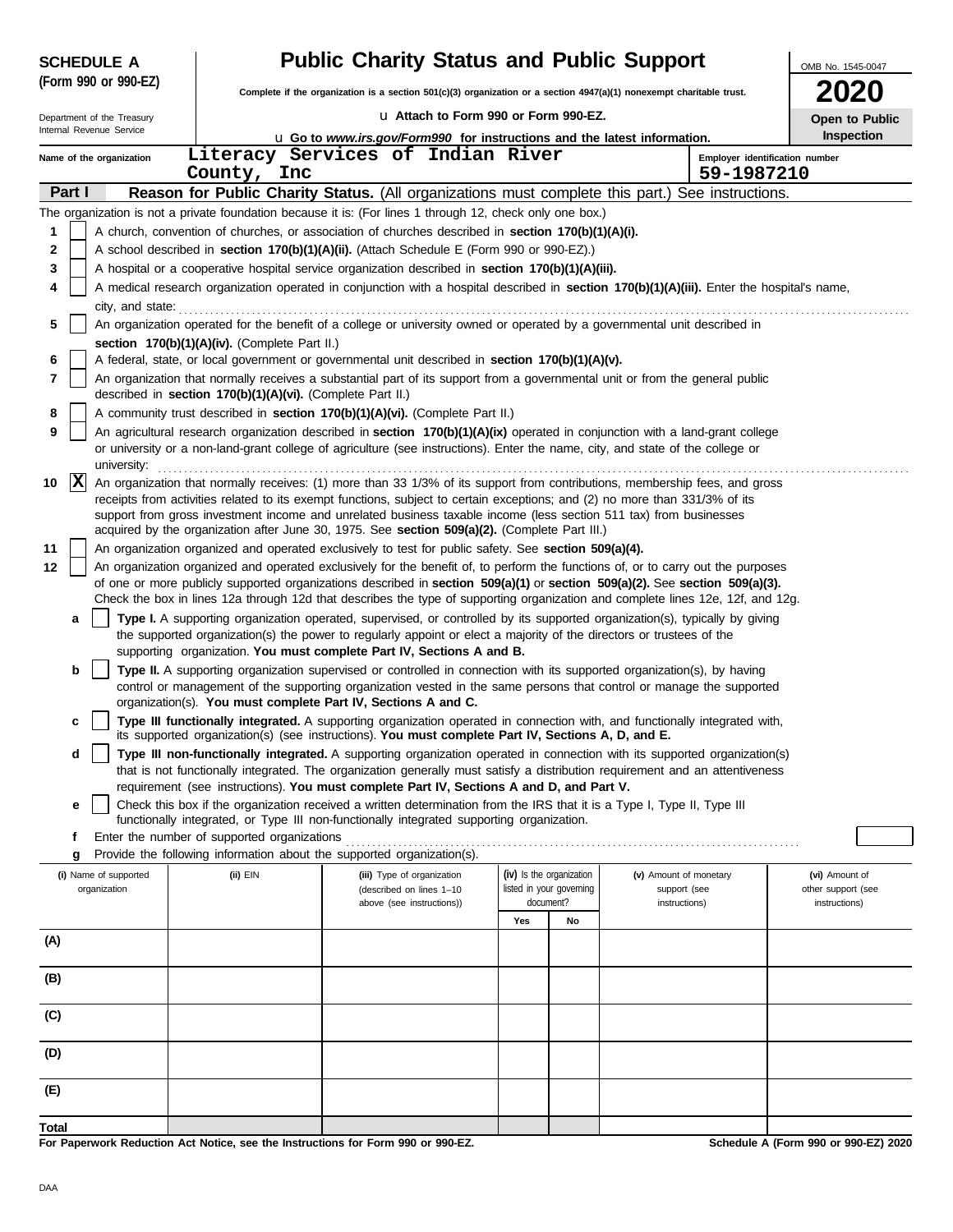| Schedule A (Form 990 or 990-EZ) 2020 | Literacy Services of Indian River |  |  | 59-1987210 | Page 2 |
|--------------------------------------|-----------------------------------|--|--|------------|--------|
|                                      |                                   |  |  |            |        |

(Complete only if you checked the box on line 5, 7, or 8 of Part I or if the organization failed to qualify under **Part II Support Schedule for Organizations Described in Sections 170(b)(1)(A)(iv) and 170(b)(1)(A)(vi)** Part III. If the organization fails to qualify under the tests listed below, please complete Part III.)

|        | <b>Section A. Public Support</b>                                                                                                                                                                                                                        |            |          |            |            |            |    |           |
|--------|---------------------------------------------------------------------------------------------------------------------------------------------------------------------------------------------------------------------------------------------------------|------------|----------|------------|------------|------------|----|-----------|
|        | Calendar year (or fiscal year beginning in)<br>$\mathbf{u}$                                                                                                                                                                                             | (a) $2016$ | (b) 2017 | $(c)$ 2018 | $(d)$ 2019 | (e) $2020$ |    | (f) Total |
| 1.     | Gifts, grants, contributions, and<br>membership fees received. (Do not<br>include any "unusual grants.")                                                                                                                                                |            |          |            |            |            |    |           |
| 2      | Tax revenues levied for the<br>organization's benefit and either paid<br>to or expended on its behalf<br>.                                                                                                                                              |            |          |            |            |            |    |           |
| 3      | The value of services or facilities<br>furnished by a governmental unit to the<br>organization without charge                                                                                                                                           |            |          |            |            |            |    |           |
| 4<br>5 | Total. Add lines 1 through 3<br>.<br>The portion of total contributions by<br>each person (other than a<br>governmental unit or publicly<br>supported organization) included on<br>line 1 that exceeds 2% of the amount<br>shown on line 11, column (f) |            |          |            |            |            |    |           |
| 6      | Public support. Subtract line 5 from line 4                                                                                                                                                                                                             |            |          |            |            |            |    |           |
|        | <b>Section B. Total Support</b>                                                                                                                                                                                                                         |            |          |            |            |            |    |           |
|        | Calendar year (or fiscal year beginning in)<br>$\mathbf{u}$                                                                                                                                                                                             | (a) $2016$ | (b) 2017 | $(c)$ 2018 | $(d)$ 2019 | (e) 2020   |    | (f) Total |
| 7<br>8 | Amounts from line 4<br>Gross income from interest, dividends,<br>payments received on securities loans,<br>rents, royalties, and income from                                                                                                            |            |          |            |            |            |    |           |
|        | similar sources                                                                                                                                                                                                                                         |            |          |            |            |            |    |           |
| 9      | Net income from unrelated business<br>activities, whether or not the business<br>is regularly carried on                                                                                                                                                |            |          |            |            |            |    |           |
| 10     | Other income. Do not include gain or<br>loss from the sale of capital assets<br>(Explain in Part VI.)                                                                                                                                                   |            |          |            |            |            |    |           |
| 11     | Total support. Add lines 7 through 10                                                                                                                                                                                                                   |            |          |            |            |            |    |           |
| 12     | Gross receipts from related activities, etc. (see instructions)                                                                                                                                                                                         |            |          |            |            |            | 12 |           |
| 13     | First 5 years. If the Form 990 is for the organization's first, second, third, fourth, or fifth tax year as a section 501(c)(3)                                                                                                                         |            |          |            |            |            |    |           |
|        | organization, check this box and stop here                                                                                                                                                                                                              |            |          |            |            |            |    |           |
|        | Section C. Computation of Public Support Percentage                                                                                                                                                                                                     |            |          |            |            |            |    |           |
| 14     | Public support percentage for 2020 (line 6, column (f) divided by line 11, column (f)) [[[[[[[[[[[[[[[[[[[[[[                                                                                                                                           |            |          |            |            |            | 14 | %         |
| 15     | Public support percentage from 2019 Schedule A, Part II, line 14                                                                                                                                                                                        |            |          |            |            |            | 15 | %         |
|        | 16a 33 1/3% support test-2020. If the organization did not check the box on line 13, and line 14 is 33 1/3% or more, check this                                                                                                                         |            |          |            |            |            |    |           |
|        | box and stop here. The organization qualifies as a publicly supported organization                                                                                                                                                                      |            |          |            |            |            |    |           |
| b      | 33 1/3% support test-2019. If the organization did not check a box on line 13 or 16a, and line 15 is 33 1/3% or more, check                                                                                                                             |            |          |            |            |            |    |           |
|        | this box and stop here. The organization qualifies as a publicly supported organization                                                                                                                                                                 |            |          |            |            |            |    |           |
|        | 17a 10%-facts-and-circumstances test-2020. If the organization did not check a box on line 13, 16a, or 16b, and line 14 is                                                                                                                              |            |          |            |            |            |    |           |
|        | 10% or more, and if the organization meets the "facts-and-circumstances" test, check this box and stop here. Explain in                                                                                                                                 |            |          |            |            |            |    |           |
|        | Part VI how the organization meets the "facts-and-circumstances" test. The organization qualifies as a publicly supported                                                                                                                               |            |          |            |            |            |    |           |
|        | organization                                                                                                                                                                                                                                            |            |          |            |            |            |    |           |
| b      | 10%-facts-and-circumstances test-2019. If the organization did not check a box on line 13, 16a, 16b, or 17a, and line                                                                                                                                   |            |          |            |            |            |    |           |
|        | 15 is 10% or more, and if the organization meets the "facts-and-circumstances" test, check this box and stop here. Explain                                                                                                                              |            |          |            |            |            |    |           |
|        | in Part VI how the organization meets the "facts-and-circumstances" test. The organization qualifies as a publicly supported                                                                                                                            |            |          |            |            |            |    |           |
|        | organization                                                                                                                                                                                                                                            |            |          |            |            |            |    |           |
| 18     | Private foundation. If the organization did not check a box on line 13, 16a, 16b, 17a, or 17b, check this box and see                                                                                                                                   |            |          |            |            |            |    |           |
|        | instructions                                                                                                                                                                                                                                            |            |          |            |            |            |    |           |
|        |                                                                                                                                                                                                                                                         |            |          |            |            |            |    |           |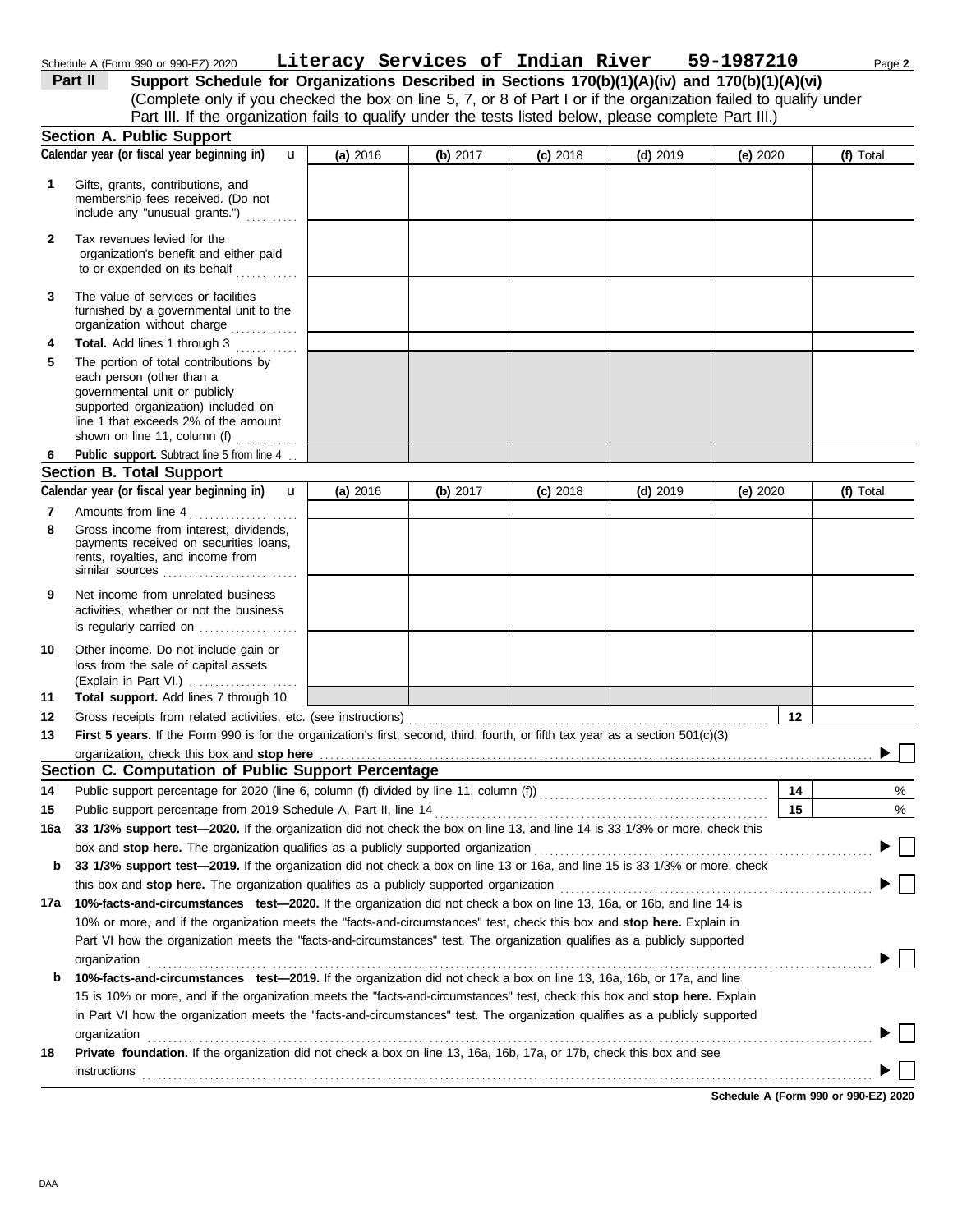## Schedule A (Form 990 or 990-EZ) 2020 Page **3 Literacy Services of Indian River 59-1987210**

# **Part III** Support Schedule for Organizations Described in Section 509(a)(2)

(Complete only if you checked the box on line 10 of Part I or if the organization failed to qualify under Part II. If the organization fails to qualify under the tests listed below, please complete Part II.)

|              | Section A. Public Support                                                                                                                                                                            |          |          |            |            |            |                                      |
|--------------|------------------------------------------------------------------------------------------------------------------------------------------------------------------------------------------------------|----------|----------|------------|------------|------------|--------------------------------------|
|              | Calendar year (or fiscal year beginning in)<br>$\mathbf{u}$                                                                                                                                          | (a) 2016 | (b) 2017 | $(c)$ 2018 | $(d)$ 2019 | (e) $2020$ | (f) Total                            |
| 1            | Gifts, grants, contributions, and membership fees<br>received. (Do not include any "unusual grants.")                                                                                                | 194,676  | 192,685  | 178,737    | 288,265    | 212,232    | 1,066,595                            |
| $\mathbf{2}$ | Gross receipts from admissions, merchandise<br>sold or services performed, or facilities<br>furnished in any activity that is related to the                                                         |          |          |            |            |            |                                      |
|              | organization's fax-exempt purpose                                                                                                                                                                    | 93,033   | 65,217   | 71,946     | 68,880     | 14,139     | 313,215                              |
| 3            | Gross receipts from activities that are not an<br>unrelated trade or business under section 513                                                                                                      |          |          |            |            |            |                                      |
| 4            | Tax revenues levied for the<br>organization's benefit and either paid<br>to or expended on its behalf                                                                                                |          |          |            |            |            |                                      |
| 5            | The value of services or facilities<br>furnished by a governmental unit to the<br>organization without charge                                                                                        |          |          |            |            |            |                                      |
| 6            | Total. Add lines 1 through 5<br>.                                                                                                                                                                    | 287,709  | 257,902  | 250,683    | 357,145    | 226,371    | 1,379,810                            |
| 7a           | Amounts included on lines 1, 2, and 3<br>received from disqualified persons                                                                                                                          |          |          |            |            |            |                                      |
| b            | Amounts included on lines 2 and 3<br>received from other than disqualified<br>persons that exceed the greater of \$5,000<br>or 1% of the amount on line 13 for the year                              |          |          |            |            |            |                                      |
| C            | Add lines 7a and 7b<br>.                                                                                                                                                                             |          |          |            |            |            |                                      |
| 8            | Public support. (Subtract line 7c from                                                                                                                                                               |          |          |            |            |            |                                      |
|              | line $6.$ )                                                                                                                                                                                          |          |          |            |            |            | 1,379,810                            |
|              | <b>Section B. Total Support</b><br>Calendar year (or fiscal year beginning in)<br>$\mathbf{u}$                                                                                                       |          |          |            |            |            |                                      |
|              |                                                                                                                                                                                                      | (a) 2016 | (b) 2017 | $(c)$ 2018 | $(d)$ 2019 | (e) $2020$ | (f) Total                            |
| 9            | Amounts from line 6<br>.                                                                                                                                                                             | 287,709  | 257,902  | 250,683    | 357,145    | 226,371    | 1,379,810                            |
| 10a          | Gross income from interest, dividends,<br>payments received on securities loans, rents,<br>royalties, and income from similar sources                                                                |          |          |            | 2,087      | 360        | 2,447                                |
| b            | Unrelated business taxable income (less<br>section 511 taxes) from businesses<br>acquired after June 30, 1975                                                                                        |          |          |            |            |            |                                      |
| c            | Add lines 10a and 10b                                                                                                                                                                                |          |          |            | 2,087      | 360        | 2,447                                |
| 11           | Net income from unrelated business<br>activities not included in line 10b, whether<br>or not the business is regularly carried on                                                                    |          |          |            |            |            |                                      |
| 12           | Other income. Do not include gain or<br>loss from the sale of capital assets<br>(Explain in Part VI.)                                                                                                |          |          |            |            | 29,816     | 29,816                               |
| 13           | Total support. (Add lines 9, 10c, 11,                                                                                                                                                                |          |          |            |            |            |                                      |
|              | and $12.$ )                                                                                                                                                                                          | 287,709  | 257,902  | 250,683    | 359,232    | 256,547    | 1,412,073                            |
| 14           | First 5 years. If the Form 990 is for the organization's first, second, third, fourth, or fifth tax year as a section 501(c)(3)                                                                      |          |          |            |            |            |                                      |
|              | organization, check this box and stop here                                                                                                                                                           |          |          |            |            |            |                                      |
|              | Section C. Computation of Public Support Percentage                                                                                                                                                  |          |          |            |            |            |                                      |
| 15           |                                                                                                                                                                                                      |          |          |            |            | 15         | 97.72%                               |
| 16           |                                                                                                                                                                                                      |          |          |            |            | 16         | 99.86%                               |
|              | Section D. Computation of Investment Income Percentage                                                                                                                                               |          |          |            |            |            |                                      |
| 17           | Investment income percentage for 2020 (line 10c, column (f), divided by line 13, column (f)) [[[[[[[[[[[[[[[[                                                                                        |          |          |            |            | 17<br>18   | %<br>%                               |
| 18           | Investment income percentage from 2019 Schedule A, Part III, line 17<br>33 1/3% support tests-2020. If the organization did not check the box on line 14, and line 15 is more than 33 1/3%, and line |          |          |            |            |            |                                      |
| 19a          | 17 is not more than 33 1/3%, check this box and stop here. The organization qualifies as a publicly supported organization                                                                           |          |          |            |            |            | $\blacktriangleright$ $ \mathbf{X} $ |
| b            | 33 1/3% support tests-2019. If the organization did not check a box on line 14 or line 19a, and line 16 is more than 33 1/3%, and                                                                    |          |          |            |            |            |                                      |
|              |                                                                                                                                                                                                      |          |          |            |            |            |                                      |
| 20           |                                                                                                                                                                                                      |          |          |            |            |            |                                      |

**Schedule A (Form 990 or 990-EZ) 2020**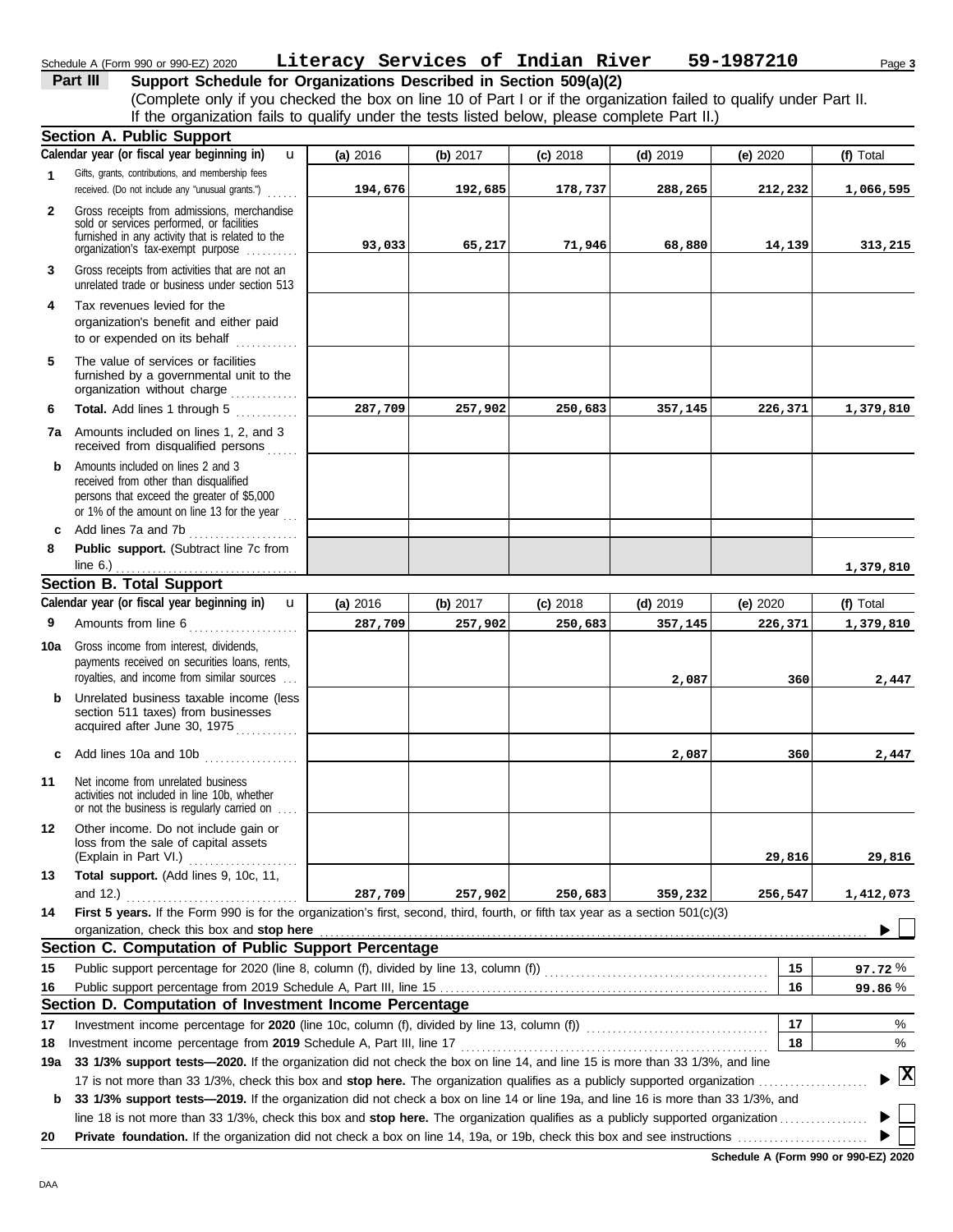|     | Literacy Services of Indian River<br>Schedule A (Form 990 or 990-EZ) 2020                                                | 59-1987210              |     | Page 4 |
|-----|--------------------------------------------------------------------------------------------------------------------------|-------------------------|-----|--------|
|     | <b>Part IV</b><br><b>Supporting Organizations</b>                                                                        |                         |     |        |
|     | (Complete only if you checked a box in line 12 on Part I. If you checked box 12a, Part I, complete Sections A            |                         |     |        |
|     | and B. If you checked box 12b, Part I, complete Sections A and C. If you checked box 12c, Part I, complete               |                         |     |        |
|     | Sections A, D, and E. If you checked box 12d, Part I, complete Sections A and D, and complete Part V.)                   |                         |     |        |
|     | Section A. All Supporting Organizations                                                                                  |                         |     |        |
|     |                                                                                                                          |                         | Yes | No     |
| 1   | Are all of the organization's supported organizations listed by name in the organization's governing                     |                         |     |        |
|     | documents? If "No," describe in Part VI how the supported organizations are designated. If designated by                 |                         |     |        |
|     | class or purpose, describe the designation. If historic and continuing relationship, explain.                            | $\mathbf{1}$            |     |        |
| 2   | Did the organization have any supported organization that does not have an IRS determination of status                   |                         |     |        |
|     | under section 509(a)(1) or (2)? If "Yes," explain in Part VI how the organization determined that the supported          |                         |     |        |
|     | organization was described in section 509(a)(1) or (2).                                                                  | $\mathbf{2}$            |     |        |
| За  | Did the organization have a supported organization described in section $501(c)(4)$ , (5), or (6)? If "Yes," answer      |                         |     |        |
|     | lines 3b and 3c below.                                                                                                   | 3a                      |     |        |
| b   | Did the organization confirm that each supported organization qualified under section $501(c)(4)$ , $(5)$ , or $(6)$ and |                         |     |        |
|     | satisfied the public support tests under section 509(a)(2)? If "Yes," describe in Part VI when and how the               |                         |     |        |
|     | organization made the determination.                                                                                     | 3 <sub>b</sub>          |     |        |
| c   | Did the organization ensure that all support to such organizations was used exclusively for section $170(c)(2)(B)$       |                         |     |        |
|     | purposes? If "Yes," explain in Part VI what controls the organization put in place to ensure such use.                   | 3c                      |     |        |
| 4a  | Was any supported organization not organized in the United States ("foreign supported organization")? If                 |                         |     |        |
|     | "Yes," and if you checked 12a or 12b in Part I, answer (b) and (c) below.                                                | 4a                      |     |        |
| b   | Did the organization have ultimate control and discretion in deciding whether to make grants to the foreign              |                         |     |        |
|     | supported organization? If "Yes," describe in Part VI how the organization had such control and discretion               |                         |     |        |
|     | despite being controlled or supervised by or in connection with its supported organizations.                             | 4b                      |     |        |
| c   | Did the organization support any foreign supported organization that does not have an IRS determination                  |                         |     |        |
|     | under sections $501(c)(3)$ and $509(a)(1)$ or (2)? If "Yes," explain in Part VI what controls the organization used      |                         |     |        |
|     | to ensure that all support to the foreign supported organization was used exclusively for section $170(c)(2)(B)$         |                         |     |        |
|     | purposes.                                                                                                                | 4с                      |     |        |
| 5a  | Did the organization add, substitute, or remove any supported organizations during the tax year? If "Yes,"               |                         |     |        |
|     | answer lines 5b and 5c below (if applicable). Also, provide detail in Part VI, including (i) the names and EIN           |                         |     |        |
|     | numbers of the supported organizations added, substituted, or removed; (ii) the reasons for each such action;            |                         |     |        |
|     | (iii) the authority under the organization's organizing document authorizing such action; and (iv) how the action        |                         |     |        |
|     | was accomplished (such as by amendment to the organizing document).                                                      | 5a                      |     |        |
| b   | Type I or Type II only. Was any added or substituted supported organization part of a class already                      |                         |     |        |
|     | designated in the organization's organizing document?                                                                    | 5b                      |     |        |
| c   | Substitutions only. Was the substitution the result of an event beyond the organization's control?                       | 5 <sub>c</sub>          |     |        |
|     | Did the organization provide support (whether in the form of grants or the provision of services or facilities) to       |                         |     |        |
|     | anyone other than (i) its supported organizations, (ii) individuals that are part of the charitable class benefited      |                         |     |        |
|     | by one or more of its supported organizations, or (iii) other supporting organizations that also support or              |                         |     |        |
|     | benefit one or more of the filing organization's supported organizations? If "Yes," provide detail in Part VI.           | 6                       |     |        |
| 7   | Did the organization provide a grant, loan, compensation, or other similar payment to a substantial contributor          |                         |     |        |
|     | (as defined in section $4958(c)(3)(C)$ ), a family member of a substantial contributor, or a 35% controlled entity       |                         |     |        |
|     | with regard to a substantial contributor? If "Yes," complete Part I of Schedule L (Form 990 or 990-EZ).                  | $\overline{\mathbf{r}}$ |     |        |
| 8   | Did the organization make a loan to a disqualified person (as defined in section 4958) not described in line 7?          |                         |     |        |
|     | If "Yes," complete Part I of Schedule L (Form 990 or 990-EZ).                                                            | 8                       |     |        |
| 9а  | Was the organization controlled directly or indirectly at any time during the tax year by one or more                    |                         |     |        |
|     | disqualified persons, as defined in section 4946 (other than foundation managers and organizations                       |                         |     |        |
|     | described in section 509(a)(1) or (2))? If "Yes," provide detail in Part VI.                                             | 9а                      |     |        |
| b   | Did one or more disqualified persons (as defined in line 9a) hold a controlling interest in any entity in which          |                         |     |        |
|     | the supporting organization had an interest? If "Yes," provide detail in Part VI.                                        | 9b                      |     |        |
| c   | Did a disqualified person (as defined in line 9a) have an ownership interest in, or derive any personal benefit          |                         |     |        |
|     | from, assets in which the supporting organization also had an interest? If "Yes," provide detail in Part VI.             | 9с                      |     |        |
| 10a | Was the organization subject to the excess business holdings rules of section 4943 because of section                    |                         |     |        |
|     | 4943(f) (regarding certain Type II supporting organizations, and all Type III non-functionally integrated                |                         |     |        |
|     | supporting organizations)? If "Yes," answer line 10b below.                                                              | 10a                     |     |        |
| b   | Did the organization have any excess business holdings in the tax year? (Use Schedule C, Form 4720, to                   |                         |     |        |
|     | determine whether the organization had excess business holdings.)                                                        | 10b                     |     |        |

**Schedule A (Form 990 or 990-EZ) 2020**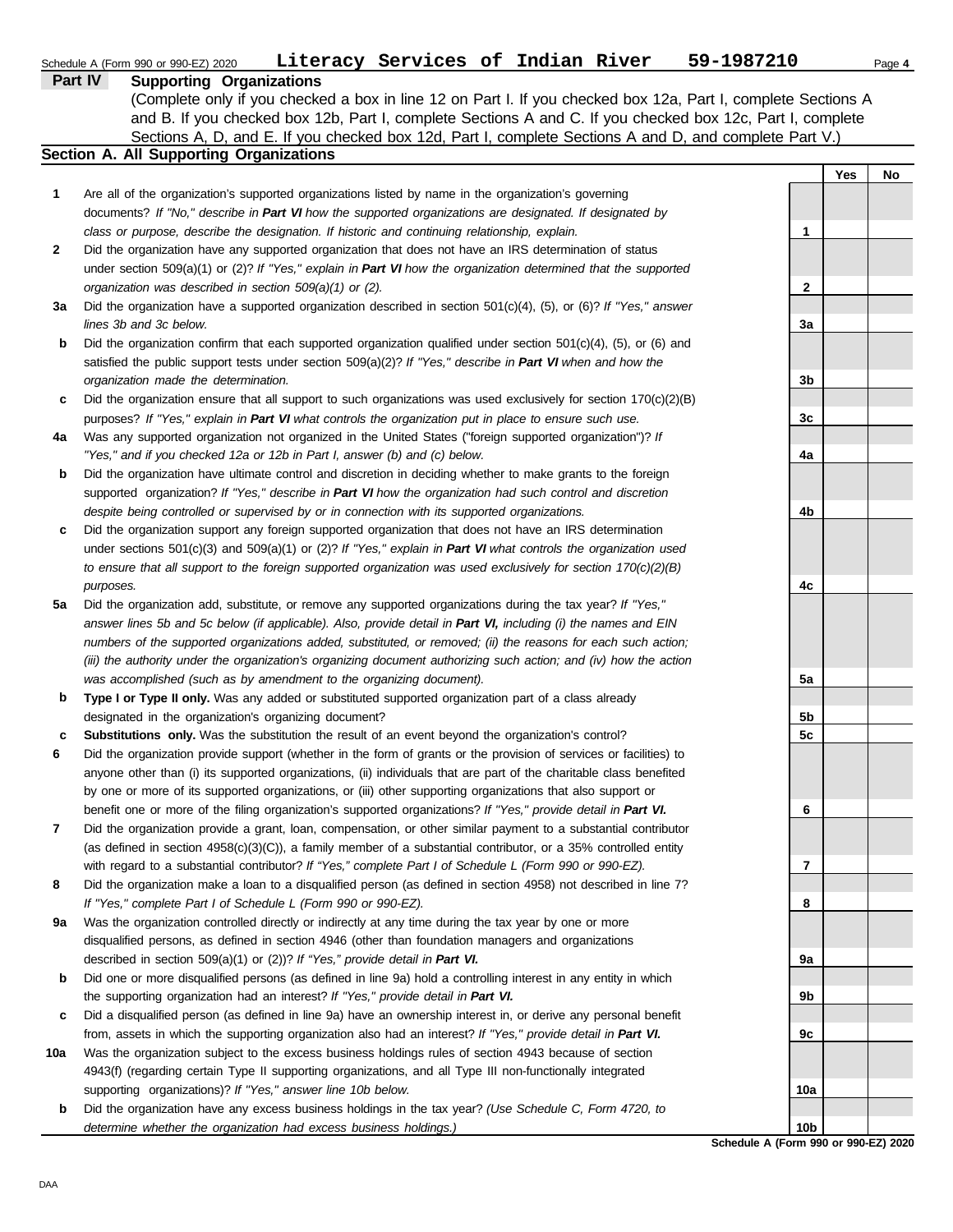#### **Part IV Supporting Organizations** *(continued)* Schedule A (Form 990 or 990-EZ) 2020 Page **5 Literacy Services of Indian River 59-1987210**

|    |                                                                                                                      |                 | Yes | No |
|----|----------------------------------------------------------------------------------------------------------------------|-----------------|-----|----|
| 11 | Has the organization accepted a gift or contribution from any of the following persons?                              |                 |     |    |
| a  | A person who directly or indirectly controls, either alone or together with persons described in lines 11b and       |                 |     |    |
|    | 11c below, the governing body of a supported organization?                                                           | 11a             |     |    |
| b  | A family member of a person described in line 11a above?                                                             | 11 <sub>b</sub> |     |    |
|    | c A 35% controlled entity of a person described in line 11a or 11b above? If "Yes" to line 11a, 11b, or 11c, provide |                 |     |    |
|    | detail in Part VI.                                                                                                   | 11c             |     |    |

#### **Section B. Type I Supporting Organizations**

|              |                                                                                                                                | Yes | No. |
|--------------|--------------------------------------------------------------------------------------------------------------------------------|-----|-----|
| $\mathbf 1$  | Did the governing body, members of the governing body, officers acting in their official capacity, or membership of one or     |     |     |
|              | more supported organizations have the power to regularly appoint or elect at least a majority of the organization's officers,  |     |     |
|              | directors, or trustees at all times during the tax year? If "No," describe in Part VI how the supported organization(s)        |     |     |
|              | effectively operated, supervised, or controlled the organization's activities. If the organization had more than one supported |     |     |
|              | organization, describe how the powers to appoint and/or remove officers, directors, or trustees were allocated among the       |     |     |
|              | supported organizations and what conditions or restrictions, if any, applied to such powers during the tax year.               |     |     |
| $\mathbf{2}$ | Did the organization operate for the benefit of any supported organization other than the supported                            |     |     |
|              | organization(s) that operated, supervised, or controlled the supporting organization? If "Yes," explain in Part                |     |     |
|              | VI how providing such benefit carried out the purposes of the supported organization(s) that operated,                         |     |     |

#### **Section C. Type II Supporting Organizations** Were a majority of the organization's directors or trustees during the tax year also a majority of the directors or trustees of each of the organization's supported organization(s)? *If "No," describe in Part VI how control* **1** *or management of the supporting organization was vested in the same persons that controlled or managed the supported organization(s).* **Yes No 1**

#### **Section D. All Type III Supporting Organizations**

*supervised, or controlled the supporting organization.*

|              |                                                                                                                        |   | Yes | No |
|--------------|------------------------------------------------------------------------------------------------------------------------|---|-----|----|
| 1            | Did the organization provide to each of its supported organizations, by the last day of the fifth month of the         |   |     |    |
|              | organization's tax year, (i) a written notice describing the type and amount of support provided during the prior tax  |   |     |    |
|              | year, (ii) a copy of the Form 990 that was most recently filed as of the date of notification, and (iii) copies of the |   |     |    |
|              | organization's governing documents in effect on the date of notification, to the extent not previously provided?       |   |     |    |
| $\mathbf{2}$ | Were any of the organization's officers, directors, or trustees either (i) appointed or elected by the supported       |   |     |    |
|              | organization(s) or (ii) serving on the governing body of a supported organization? If "No," explain in Part VI how     |   |     |    |
|              | the organization maintained a close and continuous working relationship with the supported organization(s).            | າ |     |    |
| $\mathbf{3}$ | By reason of the relationship described in line 2, above, did the organization's supported organizations have          |   |     |    |
|              | a significant voice in the organization's investment policies and in directing the use of the organization's           |   |     |    |
|              | income or assets at all times during the tax year? If "Yes," describe in Part VI the role the organization's           |   |     |    |
|              | supported organizations played in this regard.                                                                         | 3 |     |    |

#### **Section E. Type III Functionally-Integrated Supporting Organizations**

- **1** *Check the box next to the method that the organization used to satisfy the Integral Part Test during the year (see instructions).*
	- The organization satisfied the Activities Test. *Complete line 2 below.* **a**
	- The organization is the parent of each of its supported organizations. *Complete line 3 below.* **b**

The organization supported a governmental entity. *Describe in Part VI how you supported a governmental entity (see instructions).* **c**

- **2** Activities Test. *Answer lines 2a and 2b below.*
- **a** Did substantially all of the organization's activities during the tax year directly further the exempt purposes of the supported organization(s) to which the organization was responsive? *If "Yes," then in Part VI identify those supported organizations and explain how these activities directly furthered their exempt purposes,*  how the organization was responsive to those supported organizations, and how the organization determined *that these activities constituted substantially all of its activities.*
- **b** Did the activities described in line 2a, above, constitute activities that, but for the organization's involvement, one or more of the organization's supported organization(s) would have been engaged in? If "Yes," explain in *Part VI the reasons for the organization's position that its supported organization(s) would have engaged in these activities but for the organization's involvement.*
- **3** Parent of Supported Organizations. *Answer lines 3a and 3b below.*
- **a** Did the organization have the power to regularly appoint or elect a majority of the officers, directors, or trustees of each of the supported organizations? *If "Yes" or "No," provide details in Part VI.*
- **b** Did the organization exercise a substantial degree of direction over the policies, programs, and activities of each of its supported organizations? *If "Yes," describe in Part VI the role played by the organization in this regard.*

**Yes No 2a 2b 3a 3b**

**2**

DAA **Schedule A (Form 990 or 990-EZ) 2020**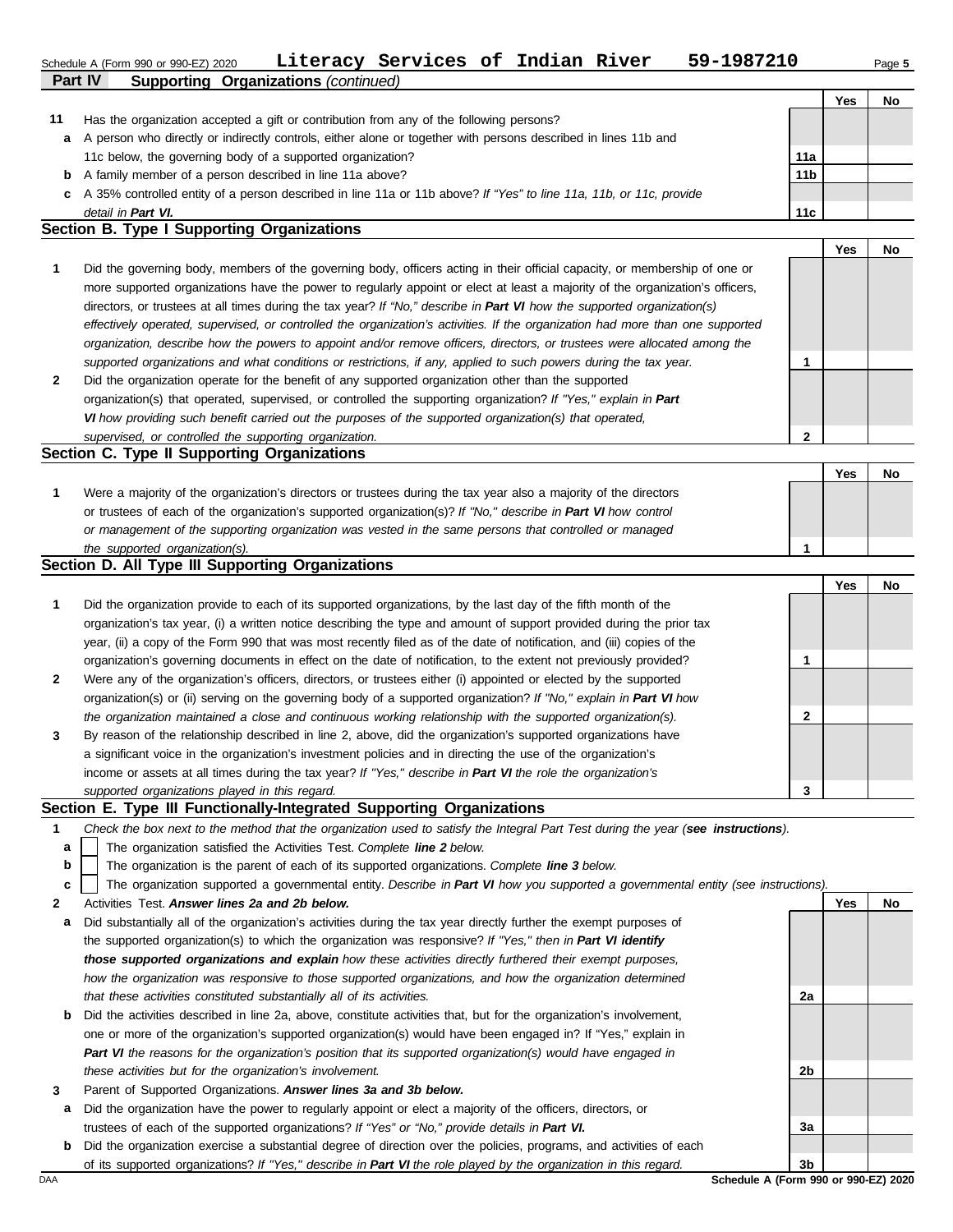|                | Literacy Services of Indian River<br>Schedule A (Form 990 or 990-EZ) 2020                                                        |                | 59-1987210     | Page 6                         |
|----------------|----------------------------------------------------------------------------------------------------------------------------------|----------------|----------------|--------------------------------|
| <b>Part V</b>  | Type III Non-Functionally Integrated 509(a)(3) Supporting Organizations                                                          |                |                |                                |
| $\mathbf{1}$   | Check here if the organization satisfied the Integral Part Test as a qualifying trust on Nov. 20, 1970 (explain in Part VI). See |                |                |                                |
|                | instructions. All other Type III non-functionally integrated supporting organizations must complete Sections A through E.        |                |                |                                |
|                | Section A - Adjusted Net Income                                                                                                  |                | (A) Prior Year | (B) Current Year<br>(optional) |
| 1              | Net short-term capital gain                                                                                                      | 1              |                |                                |
| 2              | Recoveries of prior-year distributions                                                                                           | $\mathbf{2}$   |                |                                |
| 3              | Other gross income (see instructions)                                                                                            | 3              |                |                                |
| 4              | Add lines 1 through 3.                                                                                                           | 4              |                |                                |
| 5              | Depreciation and depletion                                                                                                       | 5              |                |                                |
| 6              | Portion of operating expenses paid or incurred for production or collection of                                                   |                |                |                                |
|                | gross income or for management, conservation, or maintenance of property                                                         |                |                |                                |
|                | held for production of income (see instructions)                                                                                 | 6              |                |                                |
| 7              | Other expenses (see instructions)                                                                                                | $\overline{7}$ |                |                                |
| 8              | Adjusted Net Income (subtract lines 5, 6, and 7 from line 4)                                                                     | 8              |                |                                |
|                | Section B - Minimum Asset Amount                                                                                                 |                | (A) Prior Year | (B) Current Year<br>(optional) |
| 1.             | Aggregate fair market value of all non-exempt-use assets (see                                                                    |                |                |                                |
|                | instructions for short tax year or assets held for part of year):                                                                |                |                |                                |
|                | a Average monthly value of securities                                                                                            | 1a             |                |                                |
|                | <b>b</b> Average monthly cash balances                                                                                           | 1b             |                |                                |
|                | c Fair market value of other non-exempt-use assets                                                                               | 1 <sub>c</sub> |                |                                |
|                | d Total (add lines 1a, 1b, and 1c)                                                                                               | 1d             |                |                                |
|                | e Discount claimed for blockage or other factors                                                                                 |                |                |                                |
|                | (explain in detail in Part VI):                                                                                                  |                |                |                                |
| $\mathbf{2}$   | Acquisition indebtedness applicable to non-exempt-use assets                                                                     | $\mathbf{2}$   |                |                                |
| 3              | Subtract line 2 from line 1d.                                                                                                    | 3              |                |                                |
| 4              | Cash deemed held for exempt use. Enter 0.015 of line 3 (for greater amount,                                                      |                |                |                                |
|                | see instructions).                                                                                                               | 4              |                |                                |
| 5              | Net value of non-exempt-use assets (subtract line 4 from line 3)                                                                 | 5              |                |                                |
| 6              | Multiply line 5 by 0.035.                                                                                                        | 6              |                |                                |
| 7              | Recoveries of prior-year distributions                                                                                           | $\overline{7}$ |                |                                |
| 8              | Minimum Asset Amount (add line 7 to line 6)                                                                                      | 8              |                |                                |
|                | Section C - Distributable Amount                                                                                                 |                |                | <b>Current Year</b>            |
|                | Adjusted net income for prior year (from Section A, line 8, column A)                                                            | 1              |                |                                |
| $\mathbf{2}$   | Enter 0.85 of line 1.                                                                                                            | $\bf 2$        |                |                                |
| 3              | Minimum asset amount for prior year (from Section B, line 8, column A)                                                           | 3              |                |                                |
| 4              | Enter greater of line 2 or line 3.                                                                                               | 4              |                |                                |
| 5.             | Income tax imposed in prior year                                                                                                 | 5              |                |                                |
| 6              | Distributable Amount. Subtract line 5 from line 4, unless subject to                                                             |                |                |                                |
|                | emergency temporary reduction (see instructions).                                                                                | 6              |                |                                |
| $\overline{7}$ | Check here if the current year is the organization's first as a non-functionally integrated Type III supporting organization     |                |                |                                |

(see instructions).

**Schedule A (Form 990 or 990-EZ) 2020**

DAA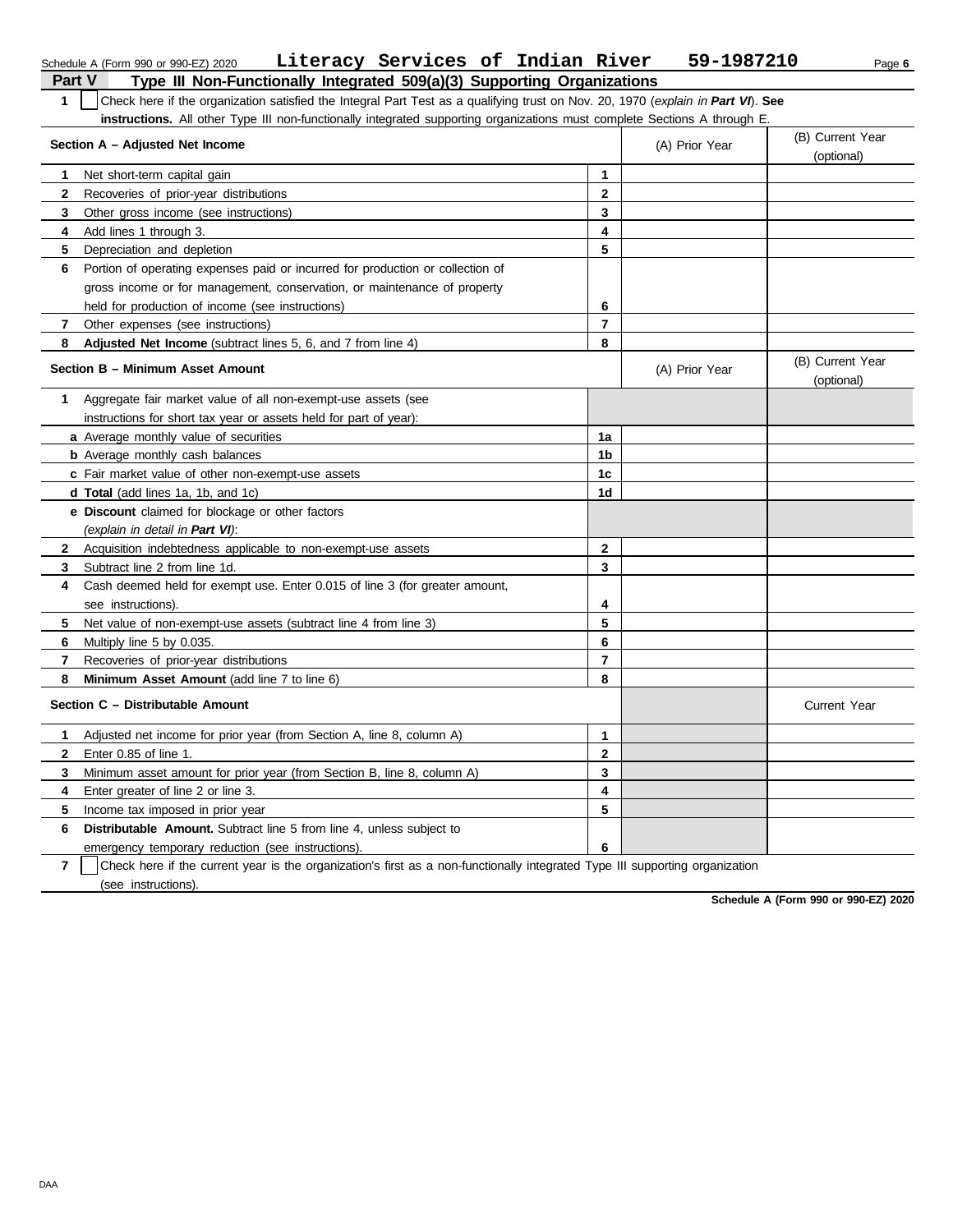#### Schedule A (Form 990 or 990-EZ) 2020 **Literacy Services Or Indian River 59-1987Z10** Page 7 **Literacy Services of Indian River 59-1987210**

# **Part V Type III Non-Functionally Integrated 509(a)(3) Supporting Organizations** *(continued)*

|              | $\cdots$ $\cdots$ $\cdots$ $\cdots$<br><br>Section D - Distributions                       |                                    |                                              | <b>Current Year</b>                              |  |  |  |  |
|--------------|--------------------------------------------------------------------------------------------|------------------------------------|----------------------------------------------|--------------------------------------------------|--|--|--|--|
| 1            | Amounts paid to supported organizations to accomplish exempt purposes                      |                                    |                                              |                                                  |  |  |  |  |
| $\mathbf{2}$ | Amounts paid to perform activity that directly furthers exempt purposes of supported       |                                    |                                              |                                                  |  |  |  |  |
|              | organizations, in excess of income from activity                                           |                                    |                                              |                                                  |  |  |  |  |
| 3            | Administrative expenses paid to accomplish exempt purposes of supported organizations      |                                    |                                              |                                                  |  |  |  |  |
| 4            | Amounts paid to acquire exempt-use assets                                                  |                                    |                                              |                                                  |  |  |  |  |
| 5            | Qualified set-aside amounts (prior IRS approval required-provide details in Part VI)       |                                    |                                              |                                                  |  |  |  |  |
| 6            | Other distributions (describe in Part VI). See instructions.                               |                                    |                                              |                                                  |  |  |  |  |
| 7            | Total annual distributions. Add lines 1 through 6.                                         |                                    |                                              |                                                  |  |  |  |  |
| 8            | Distributions to attentive supported organizations to which the organization is responsive |                                    |                                              |                                                  |  |  |  |  |
|              | (provide details in Part VI). See instructions.                                            |                                    |                                              |                                                  |  |  |  |  |
| 9            | Distributable amount for 2020 from Section C, line 6                                       |                                    |                                              |                                                  |  |  |  |  |
| 10           | Line 8 amount divided by line 9 amount                                                     |                                    |                                              |                                                  |  |  |  |  |
|              | <b>Section E - Distribution Allocations (see instructions)</b>                             | (i)<br><b>Excess Distributions</b> | (i)<br><b>Underdistributions</b><br>Pre-2020 | (iii)<br><b>Distributable</b><br>Amount for 2020 |  |  |  |  |
| 1.           | Distributable amount for 2020 from Section C, line 6                                       |                                    |                                              |                                                  |  |  |  |  |
| $\mathbf{2}$ | Underdistributions, if any, for years prior to 2020                                        |                                    |                                              |                                                  |  |  |  |  |
|              | (reasonable cause required-explain in Part VI). See                                        |                                    |                                              |                                                  |  |  |  |  |
| 3            | instructions.<br>Excess distributions carryover, if any, to 2020                           |                                    |                                              |                                                  |  |  |  |  |
|              | <b>a</b> From 2015                                                                         |                                    |                                              |                                                  |  |  |  |  |
|              | $b$ From 2016                                                                              |                                    |                                              |                                                  |  |  |  |  |
|              |                                                                                            |                                    |                                              |                                                  |  |  |  |  |
|              | $d$ From 2018                                                                              |                                    |                                              |                                                  |  |  |  |  |
|              | e From 2019                                                                                |                                    |                                              |                                                  |  |  |  |  |
|              | f Total of lines 3a through 3e                                                             |                                    |                                              |                                                  |  |  |  |  |
|              | g Applied to underdistributions of prior years                                             |                                    |                                              |                                                  |  |  |  |  |
|              | <b>h</b> Applied to 2020 distributable amount                                              |                                    |                                              |                                                  |  |  |  |  |
|              | Carryover from 2015 not applied (see instructions)                                         |                                    |                                              |                                                  |  |  |  |  |
|              | Remainder. Subtract lines 3g, 3h, and 3i from line 3f.                                     |                                    |                                              |                                                  |  |  |  |  |
| 4            | Distributions for 2020 from                                                                |                                    |                                              |                                                  |  |  |  |  |
|              | Section D, line 7:<br>\$                                                                   |                                    |                                              |                                                  |  |  |  |  |
|              | a Applied to underdistributions of prior years                                             |                                    |                                              |                                                  |  |  |  |  |
|              | <b>b</b> Applied to 2020 distributable amount                                              |                                    |                                              |                                                  |  |  |  |  |
|              | <b>c</b> Remainder. Subtract lines 4a and 4b from line 4.                                  |                                    |                                              |                                                  |  |  |  |  |
| 5            | Remaining underdistributions for years prior to 2020, if                                   |                                    |                                              |                                                  |  |  |  |  |
|              | any. Subtract lines 3g and 4a from line 2. For result                                      |                                    |                                              |                                                  |  |  |  |  |
|              | greater than zero, explain in Part VI. See instructions.                                   |                                    |                                              |                                                  |  |  |  |  |
| 6            | Remaining underdistributions for 2020 Subtract lines 3h                                    |                                    |                                              |                                                  |  |  |  |  |
|              | and 4b from line 1. For result greater than zero, explain in                               |                                    |                                              |                                                  |  |  |  |  |
|              | Part VI. See instructions.                                                                 |                                    |                                              |                                                  |  |  |  |  |
| 7            | Excess distributions carryover to 2021. Add lines 3j                                       |                                    |                                              |                                                  |  |  |  |  |
|              | and 4c.                                                                                    |                                    |                                              |                                                  |  |  |  |  |
| 8            | Breakdown of line 7:                                                                       |                                    |                                              |                                                  |  |  |  |  |
|              | a Excess from 2016                                                                         |                                    |                                              |                                                  |  |  |  |  |
|              | <b>b</b> Excess from 2017                                                                  |                                    |                                              |                                                  |  |  |  |  |
|              | c Excess from 2018                                                                         |                                    |                                              |                                                  |  |  |  |  |
|              | <b>d</b> Excess from 2019                                                                  |                                    |                                              |                                                  |  |  |  |  |
|              | e Excess from 2020                                                                         |                                    |                                              |                                                  |  |  |  |  |

**Schedule A (Form 990 or 990-EZ) 2020**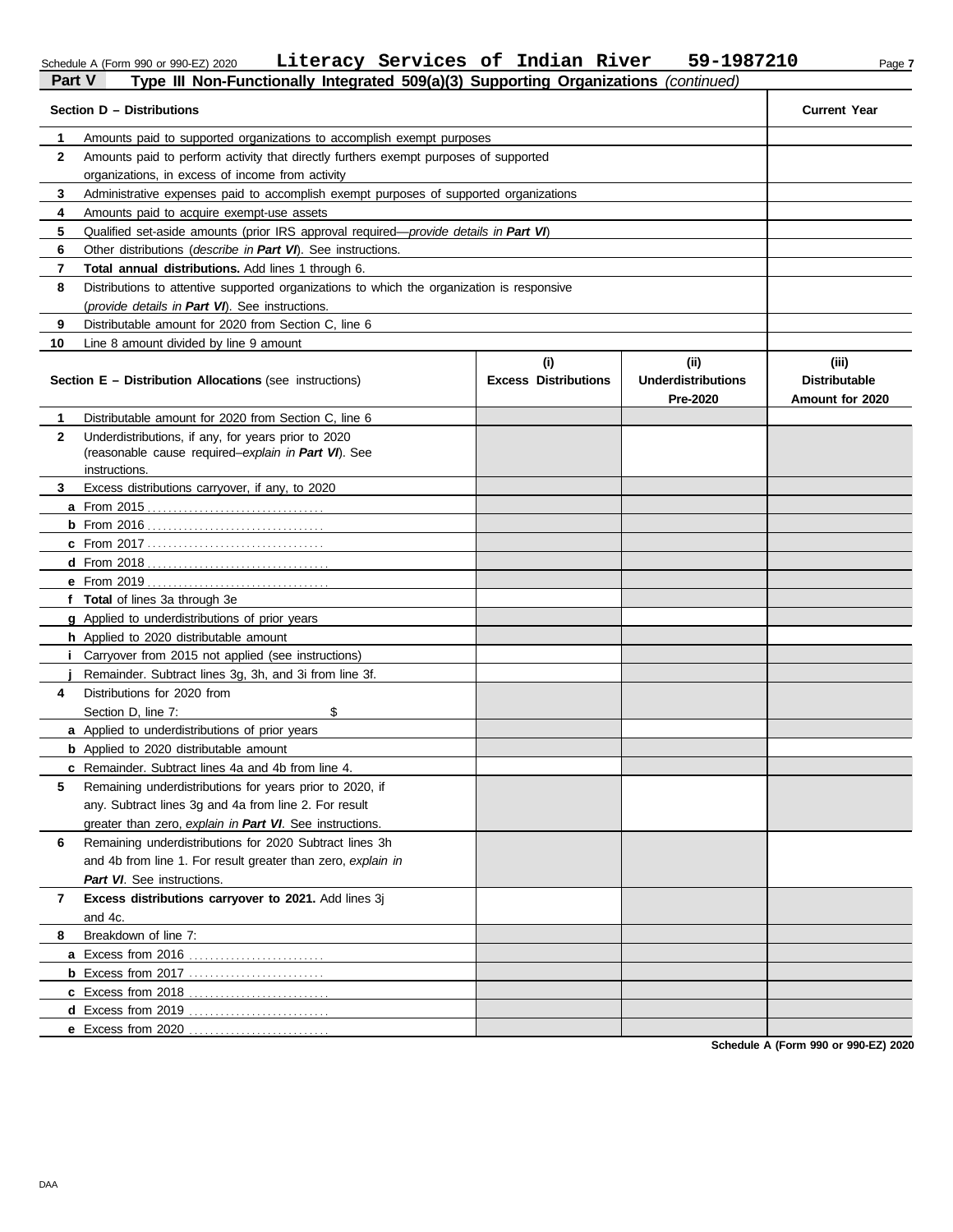| Part VI | Schedule A (Form 990 or 990-EZ) 2020    |  | Literacy Services of Indian River<br>lines 2, 5, and 6. Also complete this part for any additional information. (See instructions.) | 59-1987210<br>Supplemental Information. Provide the explanations required by Part II, line 10; Part II, line 17a or 17b; Part<br>III, line 12; Part IV, Section A, lines 1, 2, 3b, 3c, 4b, 4c, 5a, 6, 9a, 9b, 9c, 11a, 11b, and 11c; Part IV, Section<br>B, lines 1 and 2; Part IV, Section C, line 1; Part IV, Section D, lines 2 and 3; Part IV, Section E, lines 1c, 2a, 2b,<br>3a, and 3b; Part V, line 1; Part V, Section B, line 1e; Part V, Section D, lines 5, 6, and 8; and Part V, Section E, | Page 8 |
|---------|-----------------------------------------|--|-------------------------------------------------------------------------------------------------------------------------------------|---------------------------------------------------------------------------------------------------------------------------------------------------------------------------------------------------------------------------------------------------------------------------------------------------------------------------------------------------------------------------------------------------------------------------------------------------------------------------------------------------------|--------|
|         | Part III, Line 12 - Other Income Detail |  |                                                                                                                                     |                                                                                                                                                                                                                                                                                                                                                                                                                                                                                                         |        |
|         |                                         |  | \$<br>29,816                                                                                                                        |                                                                                                                                                                                                                                                                                                                                                                                                                                                                                                         |        |
|         |                                         |  |                                                                                                                                     |                                                                                                                                                                                                                                                                                                                                                                                                                                                                                                         |        |
|         |                                         |  |                                                                                                                                     |                                                                                                                                                                                                                                                                                                                                                                                                                                                                                                         |        |
|         |                                         |  |                                                                                                                                     |                                                                                                                                                                                                                                                                                                                                                                                                                                                                                                         |        |
|         |                                         |  |                                                                                                                                     |                                                                                                                                                                                                                                                                                                                                                                                                                                                                                                         |        |
|         |                                         |  |                                                                                                                                     |                                                                                                                                                                                                                                                                                                                                                                                                                                                                                                         |        |
|         |                                         |  |                                                                                                                                     |                                                                                                                                                                                                                                                                                                                                                                                                                                                                                                         |        |
|         |                                         |  |                                                                                                                                     |                                                                                                                                                                                                                                                                                                                                                                                                                                                                                                         |        |
|         |                                         |  |                                                                                                                                     |                                                                                                                                                                                                                                                                                                                                                                                                                                                                                                         |        |
|         |                                         |  |                                                                                                                                     |                                                                                                                                                                                                                                                                                                                                                                                                                                                                                                         |        |
|         |                                         |  |                                                                                                                                     |                                                                                                                                                                                                                                                                                                                                                                                                                                                                                                         |        |
|         |                                         |  |                                                                                                                                     |                                                                                                                                                                                                                                                                                                                                                                                                                                                                                                         |        |
|         |                                         |  |                                                                                                                                     |                                                                                                                                                                                                                                                                                                                                                                                                                                                                                                         |        |
|         |                                         |  |                                                                                                                                     |                                                                                                                                                                                                                                                                                                                                                                                                                                                                                                         |        |
|         |                                         |  |                                                                                                                                     |                                                                                                                                                                                                                                                                                                                                                                                                                                                                                                         |        |
|         |                                         |  |                                                                                                                                     |                                                                                                                                                                                                                                                                                                                                                                                                                                                                                                         |        |
|         |                                         |  |                                                                                                                                     |                                                                                                                                                                                                                                                                                                                                                                                                                                                                                                         |        |
|         |                                         |  |                                                                                                                                     |                                                                                                                                                                                                                                                                                                                                                                                                                                                                                                         |        |
|         |                                         |  |                                                                                                                                     |                                                                                                                                                                                                                                                                                                                                                                                                                                                                                                         |        |
|         |                                         |  |                                                                                                                                     |                                                                                                                                                                                                                                                                                                                                                                                                                                                                                                         |        |
|         |                                         |  |                                                                                                                                     |                                                                                                                                                                                                                                                                                                                                                                                                                                                                                                         |        |
|         |                                         |  |                                                                                                                                     |                                                                                                                                                                                                                                                                                                                                                                                                                                                                                                         |        |
|         |                                         |  |                                                                                                                                     |                                                                                                                                                                                                                                                                                                                                                                                                                                                                                                         |        |
|         |                                         |  |                                                                                                                                     |                                                                                                                                                                                                                                                                                                                                                                                                                                                                                                         |        |
|         |                                         |  |                                                                                                                                     |                                                                                                                                                                                                                                                                                                                                                                                                                                                                                                         |        |
|         |                                         |  |                                                                                                                                     |                                                                                                                                                                                                                                                                                                                                                                                                                                                                                                         |        |
|         |                                         |  |                                                                                                                                     |                                                                                                                                                                                                                                                                                                                                                                                                                                                                                                         |        |
|         |                                         |  |                                                                                                                                     |                                                                                                                                                                                                                                                                                                                                                                                                                                                                                                         |        |
|         |                                         |  |                                                                                                                                     |                                                                                                                                                                                                                                                                                                                                                                                                                                                                                                         |        |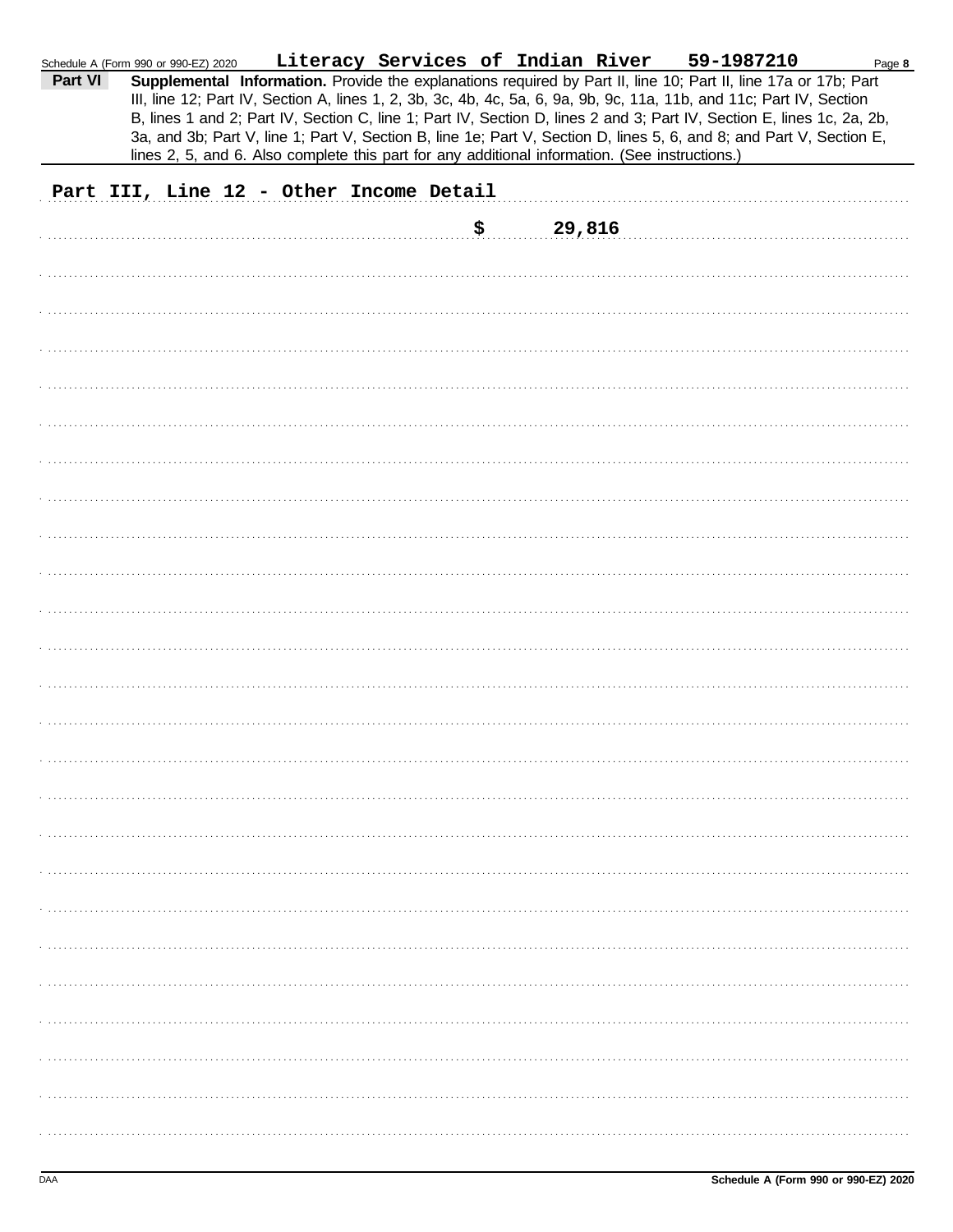| <b>SCHEDULE D</b><br>(Form 990) |                                                                                                                                                                                                                                                |                                                                                                             |  |  |  | Supplemental Financial Statements<br>u Complete if the organization answered "Yes" on Form 990, |                |                                | OMB No. 1545-0047                                |
|---------------------------------|------------------------------------------------------------------------------------------------------------------------------------------------------------------------------------------------------------------------------------------------|-------------------------------------------------------------------------------------------------------------|--|--|--|-------------------------------------------------------------------------------------------------|----------------|--------------------------------|--------------------------------------------------|
|                                 | Part IV, line 6, 7, 8, 9, 10, 11a, 11b, 11c, 11d, 11e, 11f, 12a, or 12b.<br>u Attach to Form 990.<br>Department of the Treasury<br>Internal Revenue Service<br><b>u</b> Go to www.irs.gov/Form990 for instructions and the latest information. |                                                                                                             |  |  |  |                                                                                                 |                | Open to Public<br>Inspection   |                                                  |
|                                 | Name of the organization                                                                                                                                                                                                                       |                                                                                                             |  |  |  |                                                                                                 |                | Employer identification number |                                                  |
|                                 | Literacy Services of Indian River                                                                                                                                                                                                              |                                                                                                             |  |  |  |                                                                                                 |                |                                |                                                  |
|                                 | County, Inc.                                                                                                                                                                                                                                   |                                                                                                             |  |  |  |                                                                                                 |                | 59-1987210                     |                                                  |
|                                 | Part I                                                                                                                                                                                                                                         | Complete if the organization answered "Yes" on Form 990, Part IV, line 6.                                   |  |  |  | Organizations Maintaining Donor Advised Funds or Other Similar Funds or Accounts.               |                |                                |                                                  |
|                                 |                                                                                                                                                                                                                                                |                                                                                                             |  |  |  | (a) Donor advised funds                                                                         |                | (b) Funds and other accounts   |                                                  |
| 1                               |                                                                                                                                                                                                                                                |                                                                                                             |  |  |  |                                                                                                 |                |                                |                                                  |
| 2                               | Aggregate value of contributions to (during year)                                                                                                                                                                                              |                                                                                                             |  |  |  |                                                                                                 |                |                                |                                                  |
| 3                               | Aggregate value of grants from (during year)                                                                                                                                                                                                   |                                                                                                             |  |  |  |                                                                                                 |                |                                |                                                  |
| 4                               |                                                                                                                                                                                                                                                |                                                                                                             |  |  |  |                                                                                                 |                |                                |                                                  |
| 5                               | Did the organization inform all donors and donor advisors in writing that the assets held in donor advised                                                                                                                                     |                                                                                                             |  |  |  |                                                                                                 |                |                                |                                                  |
|                                 |                                                                                                                                                                                                                                                |                                                                                                             |  |  |  |                                                                                                 |                |                                | Yes<br>No                                        |
| 6                               | Did the organization inform all grantees, donors, and donor advisors in writing that grant funds can be used                                                                                                                                   |                                                                                                             |  |  |  |                                                                                                 |                |                                |                                                  |
|                                 | only for charitable purposes and not for the benefit of the donor or donor advisor, or for any other purpose                                                                                                                                   |                                                                                                             |  |  |  |                                                                                                 |                |                                |                                                  |
|                                 |                                                                                                                                                                                                                                                |                                                                                                             |  |  |  |                                                                                                 |                |                                | Yes<br>No.                                       |
|                                 | Part II                                                                                                                                                                                                                                        | <b>Conservation Easements.</b><br>Complete if the organization answered "Yes" on Form 990, Part IV, line 7. |  |  |  |                                                                                                 |                |                                |                                                  |
| 1                               | Purpose(s) of conservation easements held by the organization (check all that apply).                                                                                                                                                          |                                                                                                             |  |  |  |                                                                                                 |                |                                |                                                  |
|                                 |                                                                                                                                                                                                                                                | Preservation of land for public use (for example, recreation or education)                                  |  |  |  | Preservation of a historically important land area                                              |                |                                |                                                  |
|                                 | Protection of natural habitat                                                                                                                                                                                                                  |                                                                                                             |  |  |  | Preservation of a certified historic structure                                                  |                |                                |                                                  |
|                                 | Preservation of open space                                                                                                                                                                                                                     |                                                                                                             |  |  |  |                                                                                                 |                |                                |                                                  |
| 2                               | Complete lines 2a through 2d if the organization held a qualified conservation contribution in the form of a conservation                                                                                                                      |                                                                                                             |  |  |  |                                                                                                 |                |                                |                                                  |
|                                 | easement on the last day of the tax year.                                                                                                                                                                                                      |                                                                                                             |  |  |  |                                                                                                 |                |                                | Held at the End of the Tax Year                  |
| а                               |                                                                                                                                                                                                                                                |                                                                                                             |  |  |  |                                                                                                 | 2a             |                                |                                                  |
|                                 |                                                                                                                                                                                                                                                |                                                                                                             |  |  |  |                                                                                                 | 2 <sub>b</sub> |                                |                                                  |
| c                               | Number of conservation easements on a certified historic structure included in (a) conservation conservation                                                                                                                                   |                                                                                                             |  |  |  |                                                                                                 | 2c             |                                |                                                  |
|                                 | d Number of conservation easements included in (c) acquired after 7/25/06, and not on a                                                                                                                                                        |                                                                                                             |  |  |  |                                                                                                 |                |                                |                                                  |
|                                 |                                                                                                                                                                                                                                                |                                                                                                             |  |  |  |                                                                                                 | <b>2d</b>      |                                |                                                  |
| 3                               | Number of conservation easements modified, transferred, released, extinguished, or terminated by the organization during the                                                                                                                   |                                                                                                             |  |  |  |                                                                                                 |                |                                |                                                  |
|                                 | tax year $\mathbf{u}$                                                                                                                                                                                                                          |                                                                                                             |  |  |  |                                                                                                 |                |                                |                                                  |
|                                 | Number of states where property subject to conservation easement is located <b>u</b>                                                                                                                                                           |                                                                                                             |  |  |  |                                                                                                 |                |                                |                                                  |
| 5                               | Does the organization have a written policy regarding the periodic monitoring, inspection, handling of                                                                                                                                         |                                                                                                             |  |  |  |                                                                                                 |                |                                | Yes<br>No                                        |
| 6                               | Staff and volunteer hours devoted to monitoring, inspecting, handling of violations, and enforcing conservation easements during the year                                                                                                      |                                                                                                             |  |  |  |                                                                                                 |                |                                |                                                  |
|                                 | u <sub></sub>                                                                                                                                                                                                                                  |                                                                                                             |  |  |  |                                                                                                 |                |                                |                                                  |
| 7                               | Amount of expenses incurred in monitoring, inspecting, handling of violations, and enforcing conservation easements during the year                                                                                                            |                                                                                                             |  |  |  |                                                                                                 |                |                                |                                                  |
|                                 |                                                                                                                                                                                                                                                |                                                                                                             |  |  |  |                                                                                                 |                |                                |                                                  |
| 8                               | Does each conservation easement reported on line 2(d) above satisfy the requirements of section 170(h)(4)(B)(i)                                                                                                                                |                                                                                                             |  |  |  |                                                                                                 |                |                                |                                                  |
|                                 |                                                                                                                                                                                                                                                |                                                                                                             |  |  |  |                                                                                                 |                |                                | Yes<br>No                                        |
| 9                               | In Part XIII, describe how the organization reports conservation easements in its revenue and expense statement and                                                                                                                            |                                                                                                             |  |  |  |                                                                                                 |                |                                |                                                  |
|                                 | balance sheet, and include, if applicable, the text of the footnote to the organization's financial statements that describes the                                                                                                              |                                                                                                             |  |  |  |                                                                                                 |                |                                |                                                  |
|                                 | organization's accounting for conservation easements.                                                                                                                                                                                          |                                                                                                             |  |  |  |                                                                                                 |                |                                |                                                  |
|                                 | Part III                                                                                                                                                                                                                                       | Complete if the organization answered "Yes" on Form 990, Part IV, line 8.                                   |  |  |  | Organizations Maintaining Collections of Art, Historical Treasures, or Other Similar Assets.    |                |                                |                                                  |
|                                 | 1a If the organization elected, as permitted under FASB ASC 958, not to report in its revenue statement and balance sheet works                                                                                                                |                                                                                                             |  |  |  |                                                                                                 |                |                                |                                                  |
|                                 | of art, historical treasures, or other similar assets held for public exhibition, education, or research in furtherance of public                                                                                                              |                                                                                                             |  |  |  |                                                                                                 |                |                                |                                                  |
|                                 | service, provide in Part XIII the text of the footnote to its financial statements that describes these items.                                                                                                                                 |                                                                                                             |  |  |  |                                                                                                 |                |                                |                                                  |
|                                 | <b>b</b> If the organization elected, as permitted under FASB ASC 958, to report in its revenue statement and balance sheet works of                                                                                                           |                                                                                                             |  |  |  |                                                                                                 |                |                                |                                                  |
|                                 | art, historical treasures, or other similar assets held for public exhibition, education, or research in furtherance of public service,                                                                                                        |                                                                                                             |  |  |  |                                                                                                 |                |                                |                                                  |
|                                 | provide the following amounts relating to these items:                                                                                                                                                                                         |                                                                                                             |  |  |  |                                                                                                 |                |                                |                                                  |
|                                 |                                                                                                                                                                                                                                                |                                                                                                             |  |  |  |                                                                                                 |                |                                |                                                  |
| 2                               | If the organization received or held works of art, historical treasures, or other similar assets for financial gain, provide the                                                                                                               |                                                                                                             |  |  |  |                                                                                                 |                |                                | $\mathbf{u}$ \$                                  |
|                                 | following amounts required to be reported under FASB ASC 958 relating to these items:                                                                                                                                                          |                                                                                                             |  |  |  |                                                                                                 |                |                                |                                                  |
|                                 |                                                                                                                                                                                                                                                |                                                                                                             |  |  |  |                                                                                                 |                |                                |                                                  |
|                                 |                                                                                                                                                                                                                                                |                                                                                                             |  |  |  |                                                                                                 |                |                                | $\underline{u}$ \$<br>Sebedule D (Ferm 000) 2020 |
|                                 |                                                                                                                                                                                                                                                |                                                                                                             |  |  |  |                                                                                                 |                |                                |                                                  |

**For Paperwork Reduction Act Notice, see the Instructions for Form 990.**<br><sub>DAA</sub>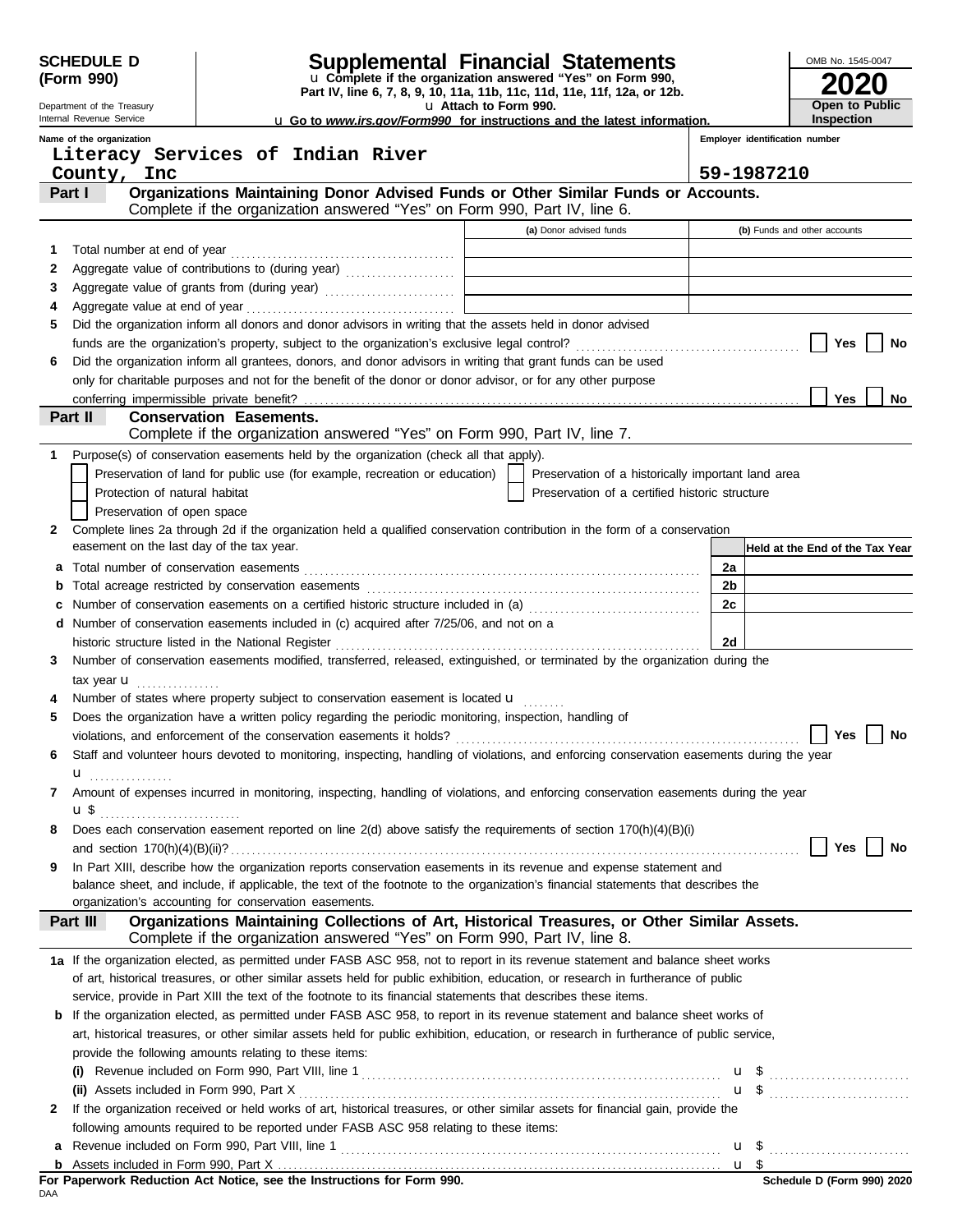|                              | Schedule D (Form 990) 2020 Literacy Services of Indian River                                                                                                                |                         |                          |                |                         | 59-1987210      |                      |                | Page 2              |  |
|------------------------------|-----------------------------------------------------------------------------------------------------------------------------------------------------------------------------|-------------------------|--------------------------|----------------|-------------------------|-----------------|----------------------|----------------|---------------------|--|
| Part III                     | Organizations Maintaining Collections of Art, Historical Treasures, or Other Similar Assets (continued)                                                                     |                         |                          |                |                         |                 |                      |                |                     |  |
| 3                            | Using the organization's acquisition, accession, and other records, check any of the following that make significant use of its<br>collection items (check all that apply): |                         |                          |                |                         |                 |                      |                |                     |  |
| a                            | Public exhibition                                                                                                                                                           | d                       | Loan or exchange program |                |                         |                 |                      |                |                     |  |
| Scholarly research<br>b<br>е |                                                                                                                                                                             |                         |                          |                |                         |                 |                      |                |                     |  |
| c                            | Preservation for future generations                                                                                                                                         |                         |                          |                |                         |                 |                      |                |                     |  |
| 4                            | Provide a description of the organization's collections and explain how they further the organization's exempt purpose in Part                                              |                         |                          |                |                         |                 |                      |                |                     |  |
| XIII.                        |                                                                                                                                                                             |                         |                          |                |                         |                 |                      |                |                     |  |
| 5                            | During the year, did the organization solicit or receive donations of art, historical treasures, or other similar                                                           |                         |                          |                |                         |                 |                      |                |                     |  |
|                              |                                                                                                                                                                             |                         |                          |                |                         |                 |                      | Yes            | No                  |  |
| Part IV                      | <b>Escrow and Custodial Arrangements.</b>                                                                                                                                   |                         |                          |                |                         |                 |                      |                |                     |  |
|                              | Complete if the organization answered "Yes" on Form 990, Part IV, line 9, or reported an amount on Form<br>990, Part X, line 21.                                            |                         |                          |                |                         |                 |                      |                |                     |  |
|                              | 1a Is the organization an agent, trustee, custodian or other intermediary for contributions or other assets not                                                             |                         |                          |                |                         |                 |                      | Yes            | No                  |  |
|                              | <b>b</b> If "Yes," explain the arrangement in Part XIII and complete the following table:                                                                                   |                         |                          |                |                         |                 |                      |                |                     |  |
|                              |                                                                                                                                                                             |                         |                          |                |                         |                 |                      | Amount         |                     |  |
| c Beginning balance          |                                                                                                                                                                             |                         |                          |                |                         |                 | 1c                   |                |                     |  |
|                              |                                                                                                                                                                             |                         |                          |                |                         |                 | 1d                   |                |                     |  |
|                              |                                                                                                                                                                             |                         |                          |                |                         |                 | 1е                   |                |                     |  |
| f                            | Ending balance <i>communically contained a contained a contained a contained a contained a contained a contained a</i>                                                      |                         |                          |                |                         |                 | 1f                   |                |                     |  |
|                              | 2a Did the organization include an amount on Form 990, Part X, line 21, for escrow or custodial account liability?                                                          |                         |                          |                |                         |                 |                      | Yes            | No                  |  |
|                              |                                                                                                                                                                             |                         |                          |                |                         |                 |                      |                |                     |  |
| Part V                       | <b>Endowment Funds.</b>                                                                                                                                                     |                         |                          |                |                         |                 |                      |                |                     |  |
|                              | Complete if the organization answered "Yes" on Form 990, Part IV, line 10.                                                                                                  |                         |                          |                |                         |                 |                      |                |                     |  |
|                              |                                                                                                                                                                             | (a) Current year        |                          | (b) Prior year | (c) Two years back      |                 | (d) Three years back |                | (e) Four years back |  |
|                              | 1a Beginning of year balance                                                                                                                                                |                         |                          |                |                         |                 |                      |                |                     |  |
|                              | <b>b</b> Contributions                                                                                                                                                      |                         |                          |                |                         |                 |                      |                |                     |  |
|                              | c Net investment earnings, gains, and                                                                                                                                       |                         |                          |                |                         |                 |                      |                |                     |  |
|                              |                                                                                                                                                                             |                         |                          |                |                         |                 |                      |                |                     |  |
|                              | <b>d</b> Grants or scholarships<br>.                                                                                                                                        |                         |                          |                |                         |                 |                      |                |                     |  |
|                              | e Other expenditures for facilities and                                                                                                                                     |                         |                          |                |                         |                 |                      |                |                     |  |
|                              | programs $\Box$                                                                                                                                                             |                         |                          |                |                         |                 |                      |                |                     |  |
|                              | f Administrative expenses                                                                                                                                                   |                         |                          |                |                         |                 |                      |                |                     |  |
|                              | End of year balance <i>[[[[[[[[[[[[[[[[[[[[[[[[[[[[]]]</i> ]]]                                                                                                              |                         |                          |                |                         |                 |                      |                |                     |  |
| 2                            | Provide the estimated percentage of the current year end balance (line 1g, column (a)) held as:                                                                             |                         |                          |                |                         |                 |                      |                |                     |  |
|                              | Board designated or quasi-endowment u %                                                                                                                                     |                         |                          |                |                         |                 |                      |                |                     |  |
|                              | <b>b</b> Permanent endowment <b>u</b><br>%                                                                                                                                  |                         |                          |                |                         |                 |                      |                |                     |  |
|                              | <b>c</b> Term endowment $\mathbf{u}$ %                                                                                                                                      |                         |                          |                |                         |                 |                      |                |                     |  |
|                              | The percentages on lines 2a, 2b, and 2c should equal 100%.                                                                                                                  |                         |                          |                |                         |                 |                      |                |                     |  |
|                              | 3a Are there endowment funds not in the possession of the organization that are held and administered for the                                                               |                         |                          |                |                         |                 |                      |                |                     |  |
| organization by:             |                                                                                                                                                                             |                         |                          |                |                         |                 |                      |                | Yes<br>No.          |  |
|                              |                                                                                                                                                                             |                         |                          |                |                         |                 |                      | 3a(i)          |                     |  |
|                              | (ii) Related organizations                                                                                                                                                  |                         |                          |                |                         |                 |                      | 3a(ii)         |                     |  |
| 4                            | Describe in Part XIII the intended uses of the organization's endowment funds.                                                                                              |                         |                          |                |                         |                 |                      | 3b             |                     |  |
| Part VI                      | Land, Buildings, and Equipment.                                                                                                                                             |                         |                          |                |                         |                 |                      |                |                     |  |
|                              | Complete if the organization answered "Yes" on Form 990, Part IV, line 11a. See Form 990, Part X, line 10.                                                                  |                         |                          |                |                         |                 |                      |                |                     |  |
|                              | Description of property                                                                                                                                                     | (a) Cost or other basis |                          |                | (b) Cost or other basis | (c) Accumulated |                      | (d) Book value |                     |  |
|                              |                                                                                                                                                                             | (investment)            |                          |                | (other)                 | depreciation    |                      |                |                     |  |
| 1a Land                      |                                                                                                                                                                             |                         |                          |                |                         |                 |                      |                |                     |  |
|                              |                                                                                                                                                                             |                         |                          |                |                         |                 |                      |                |                     |  |
|                              | c Leasehold improvements                                                                                                                                                    |                         |                          |                |                         |                 |                      |                |                     |  |
|                              |                                                                                                                                                                             |                         |                          |                | 15,499                  |                 | 14,414               |                | 1,085               |  |
|                              |                                                                                                                                                                             |                         |                          |                | 7,620                   |                 | 6,049                |                | 1,571               |  |
|                              | Total. Add lines 1a through 1e. (Column (d) must equal Form 990, Part X, column (B), line 10c.)                                                                             |                         |                          |                |                         |                 |                      |                | 2,656               |  |

**Schedule D (Form 990) 2020**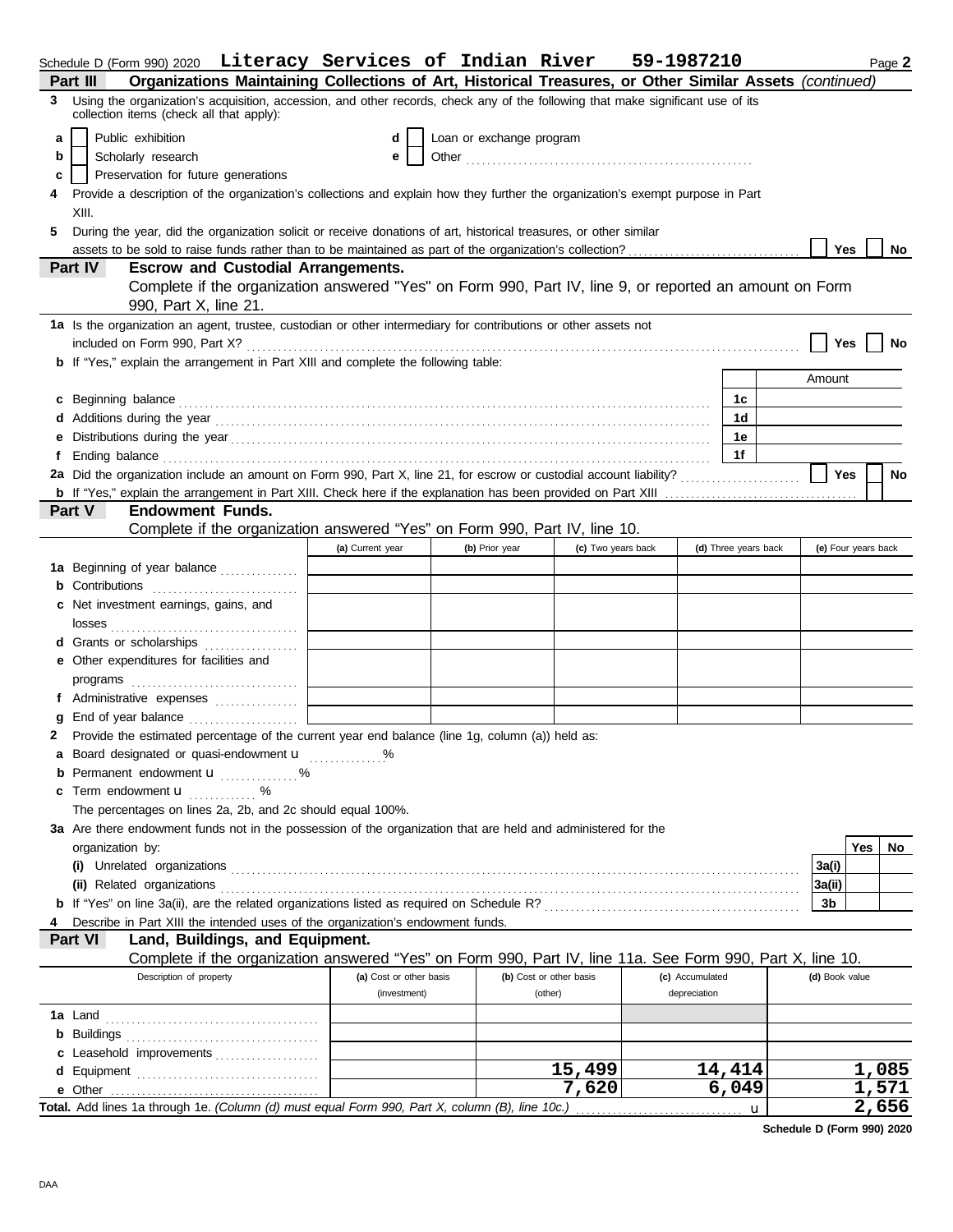|                           | Schedule D (Form 990) 2020 Literacy Services of Indian River                                                                                         |                | 59-1987210                       | Page 3             |
|---------------------------|------------------------------------------------------------------------------------------------------------------------------------------------------|----------------|----------------------------------|--------------------|
| <b>Part VII</b>           | <b>Investments - Other Securities.</b>                                                                                                               |                |                                  |                    |
|                           | Complete if the organization answered "Yes" on Form 990, Part IV, line 11b. See Form 990, Part X, line 12.                                           | (b) Book value | (c) Method of valuation:         |                    |
|                           | (a) Description of security or category<br>(including name of security)                                                                              |                | Cost or end-of-year market value |                    |
| (1) Financial derivatives |                                                                                                                                                      |                |                                  |                    |
|                           |                                                                                                                                                      |                |                                  |                    |
| $(3)$ Other               |                                                                                                                                                      |                |                                  |                    |
| (A)                       |                                                                                                                                                      |                |                                  |                    |
| (B)                       |                                                                                                                                                      |                |                                  |                    |
| (C)                       |                                                                                                                                                      |                |                                  |                    |
| (D)                       |                                                                                                                                                      |                |                                  |                    |
| (E)                       |                                                                                                                                                      |                |                                  |                    |
| (F)                       |                                                                                                                                                      |                |                                  |                    |
| (G)                       |                                                                                                                                                      |                |                                  |                    |
| (H)                       |                                                                                                                                                      |                |                                  |                    |
|                           | Total. (Column (b) must equal Form 990, Part X, col. (B) line 12.)<br>u                                                                              |                |                                  |                    |
| Part VIII                 | Investments - Program Related.                                                                                                                       |                |                                  |                    |
|                           | Complete if the organization answered "Yes" on Form 990, Part IV, line 11c. See Form 990, Part X, line 13.                                           |                |                                  |                    |
|                           | (a) Description of investment                                                                                                                        | (b) Book value | (c) Method of valuation:         |                    |
|                           |                                                                                                                                                      |                | Cost or end-of-year market value |                    |
| (1)                       |                                                                                                                                                      |                |                                  |                    |
| (2)                       |                                                                                                                                                      |                |                                  |                    |
| (3)                       |                                                                                                                                                      |                |                                  |                    |
| (4)                       |                                                                                                                                                      |                |                                  |                    |
| (5)                       |                                                                                                                                                      |                |                                  |                    |
| (6)                       |                                                                                                                                                      |                |                                  |                    |
| (7)                       |                                                                                                                                                      |                |                                  |                    |
| (8)                       |                                                                                                                                                      |                |                                  |                    |
| (9)                       |                                                                                                                                                      |                |                                  |                    |
|                           | Total. (Column (b) must equal Form 990, Part X, col. (B) line 13.)<br>. <b>. u</b>                                                                   |                |                                  |                    |
| Part IX                   | <b>Other Assets.</b>                                                                                                                                 |                |                                  |                    |
|                           | Complete if the organization answered "Yes" on Form 990, Part IV, line 11d. See Form 990, Part X, line 15.                                           |                |                                  |                    |
|                           | (a) Description                                                                                                                                      |                |                                  | (b) Book value     |
| (1)                       |                                                                                                                                                      |                |                                  |                    |
| (2)                       |                                                                                                                                                      |                |                                  |                    |
| (3)                       |                                                                                                                                                      |                |                                  |                    |
| (4)                       |                                                                                                                                                      |                |                                  |                    |
| (5)                       |                                                                                                                                                      |                |                                  |                    |
| (6)                       |                                                                                                                                                      |                |                                  |                    |
| (7)                       |                                                                                                                                                      |                |                                  |                    |
| (8)                       |                                                                                                                                                      |                |                                  |                    |
| (9)                       |                                                                                                                                                      |                |                                  |                    |
|                           | Total. (Column (b) must equal Form 990, Part X, col. (B) line 15.)                                                                                   |                | u                                |                    |
| Part X                    | Other Liabilities.                                                                                                                                   |                |                                  |                    |
|                           | Complete if the organization answered "Yes" on Form 990, Part IV, line 11e or 11f. See Form 990, Part X,                                             |                |                                  |                    |
|                           | line $25$ .                                                                                                                                          |                |                                  |                    |
| 1.                        | (a) Description of liability                                                                                                                         |                |                                  | (b) Book value     |
| (1)                       | Federal income taxes                                                                                                                                 |                |                                  |                    |
| (2)                       | Accrued Payroll                                                                                                                                      |                |                                  | 5,113              |
| (3)                       |                                                                                                                                                      |                |                                  |                    |
| (4)                       |                                                                                                                                                      |                |                                  |                    |
| (5)                       |                                                                                                                                                      |                |                                  |                    |
| (6)                       |                                                                                                                                                      |                |                                  |                    |
| (7)                       |                                                                                                                                                      |                |                                  |                    |
| (8)                       |                                                                                                                                                      |                |                                  |                    |
| (9)                       |                                                                                                                                                      |                |                                  |                    |
|                           | Total. (Column (b) must equal Form 990, Part X, col. (B) line 25.)                                                                                   |                | u                                | $\overline{5,113}$ |
|                           | 2. Liability for uncertain tax positions. In Part XIII, provide the text of the footnote to the organization's financial statements that reports the |                |                                  |                    |
|                           | organization's liability for uncertain tax positions under FASB ASC 740. Check here if the text of the footnote has been provided in Part XIII       |                |                                  |                    |

DAA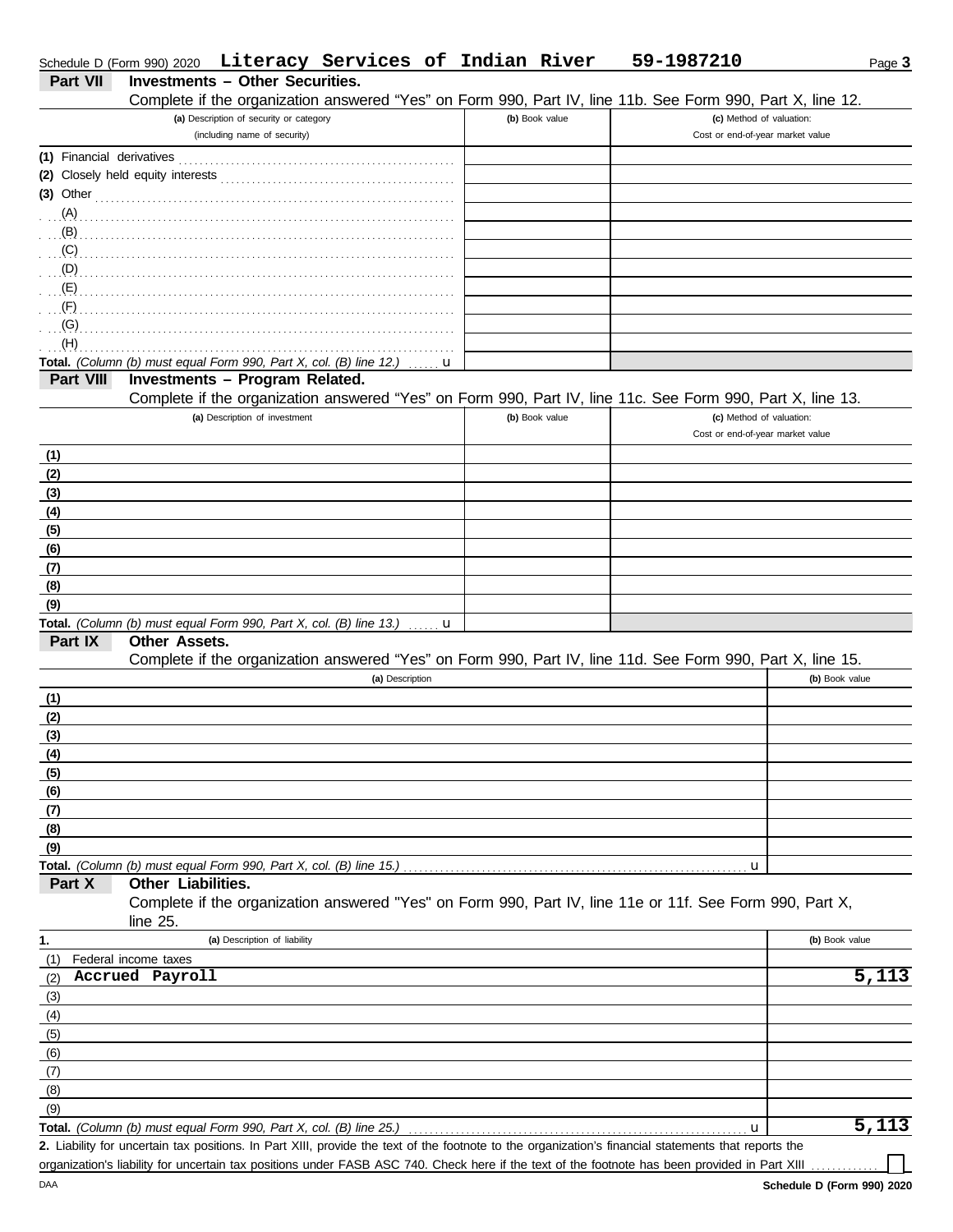|   | Schedule D (Form 990) 2020 Literacy Services of Indian River 59-1987210                                                                                                                                                        |                |     |              | Page 4  |
|---|--------------------------------------------------------------------------------------------------------------------------------------------------------------------------------------------------------------------------------|----------------|-----|--------------|---------|
|   | Reconciliation of Revenue per Audited Financial Statements With Revenue per Return.<br>Part XI                                                                                                                                 |                |     |              |         |
|   | Complete if the organization answered "Yes" on Form 990, Part IV, line 12a.                                                                                                                                                    |                |     |              |         |
| 1 |                                                                                                                                                                                                                                |                |     | $\mathbf{1}$ | 256,547 |
| 2 | Amounts included on line 1 but not on Form 990, Part VIII, line 12:                                                                                                                                                            |                |     |              |         |
|   |                                                                                                                                                                                                                                | 2a             |     |              |         |
| b |                                                                                                                                                                                                                                | 2 <sub>b</sub> |     |              |         |
|   |                                                                                                                                                                                                                                | 2c             |     |              |         |
| d |                                                                                                                                                                                                                                | 2d             | 498 |              |         |
| е | Add lines 2a through 2d [11] Additional Process and Additional Process and Additional Process and Additional Process and Additional Process and Additional Process and Additional Process and Additional Process and Additiona |                |     | 2e           | 498     |
| З |                                                                                                                                                                                                                                |                |     | 3            | 256,049 |
| 4 | Amounts included on Form 990, Part VIII, line 12, but not on line 1:                                                                                                                                                           |                |     |              |         |
|   |                                                                                                                                                                                                                                | 4a             |     |              |         |
| b |                                                                                                                                                                                                                                | 4 <sub>b</sub> |     |              |         |
|   | Add lines 4a and 4b                                                                                                                                                                                                            |                |     | 4с           |         |
|   |                                                                                                                                                                                                                                |                |     | 5            | 256,049 |
|   | Reconciliation of Expenses per Audited Financial Statements With Expenses per Return.<br>Part XII                                                                                                                              |                |     |              |         |
|   | Complete if the organization answered "Yes" on Form 990, Part IV, line 12a.                                                                                                                                                    |                |     |              |         |
| 1 | Total expenses and losses per audited financial statements                                                                                                                                                                     |                |     | $\mathbf{1}$ | 224,729 |
| 2 | Amounts included on line 1 but not on Form 990, Part IX, line 25:                                                                                                                                                              |                |     |              |         |
|   |                                                                                                                                                                                                                                | 2a             |     |              |         |
| b |                                                                                                                                                                                                                                | 2 <sub>b</sub> |     |              |         |
|   |                                                                                                                                                                                                                                | 2c             |     |              |         |
|   |                                                                                                                                                                                                                                | 2d             | 498 |              |         |
| е | Add lines 2a through 2d [11] March 2014 [12] March 2014 [12] March 2014 [12] March 2014 [12] March 2014 [12] March 2015 [12] March 2014 [12] March 2014 [12] March 2014 [12] March 2014 [12] March 2014 [12] March 2014 [12] M |                |     | 2e           | 498     |
| З |                                                                                                                                                                                                                                |                |     | 3            | 224,231 |
| 4 | Amounts included on Form 990, Part IX, line 25, but not on line 1:                                                                                                                                                             |                |     |              |         |
|   | Investment expenses not included on Form 990, Part VIII, line 7b                                                                                                                                                               | 4a             |     |              |         |
| b |                                                                                                                                                                                                                                | 4 <sub>b</sub> |     |              |         |
|   | c Add lines 4a and 4b                                                                                                                                                                                                          |                |     | 4c           |         |
|   |                                                                                                                                                                                                                                |                |     | 5            | 224,231 |
|   | Part XIII Supplemental Information.                                                                                                                                                                                            |                |     |              |         |
|   | Provide the descriptions required for Part II, lines 3, 5, and 9; Part III, lines 1a and 4; Part IV, lines 1b and 2b; Part V, line 4; Part X, line                                                                             |                |     |              |         |
|   | 2; Part XI, lines 2d and 4b; and Part XII, lines 2d and 4b. Also complete this part to provide any additional information.                                                                                                     |                |     |              |         |
|   | Part XI, Line 2d - Revenue Amounts Included in Financials - Other                                                                                                                                                              |                |     |              |         |
|   |                                                                                                                                                                                                                                |                |     |              |         |
|   | Direct Fundraising Expenses                                                                                                                                                                                                    |                | \$  |              | 498     |
|   |                                                                                                                                                                                                                                |                |     |              |         |
|   |                                                                                                                                                                                                                                |                |     |              |         |
|   |                                                                                                                                                                                                                                |                |     |              |         |
|   | Part XII, Line 2d - Expense Amounts Included in Financials - Other                                                                                                                                                             |                |     |              |         |
|   |                                                                                                                                                                                                                                |                |     |              |         |
|   | Direct Fundraising Expenses                                                                                                                                                                                                    |                | \$  |              | 498     |
|   |                                                                                                                                                                                                                                |                |     |              |         |
|   |                                                                                                                                                                                                                                |                |     |              |         |
|   |                                                                                                                                                                                                                                |                |     |              |         |
|   |                                                                                                                                                                                                                                |                |     |              |         |
|   |                                                                                                                                                                                                                                |                |     |              |         |
|   |                                                                                                                                                                                                                                |                |     |              |         |
|   |                                                                                                                                                                                                                                |                |     |              |         |
|   |                                                                                                                                                                                                                                |                |     |              |         |
|   |                                                                                                                                                                                                                                |                |     |              |         |
|   |                                                                                                                                                                                                                                |                |     |              |         |
|   |                                                                                                                                                                                                                                |                |     |              |         |
|   |                                                                                                                                                                                                                                |                |     |              |         |
|   |                                                                                                                                                                                                                                |                |     |              |         |
|   |                                                                                                                                                                                                                                |                |     |              |         |
|   |                                                                                                                                                                                                                                |                |     |              |         |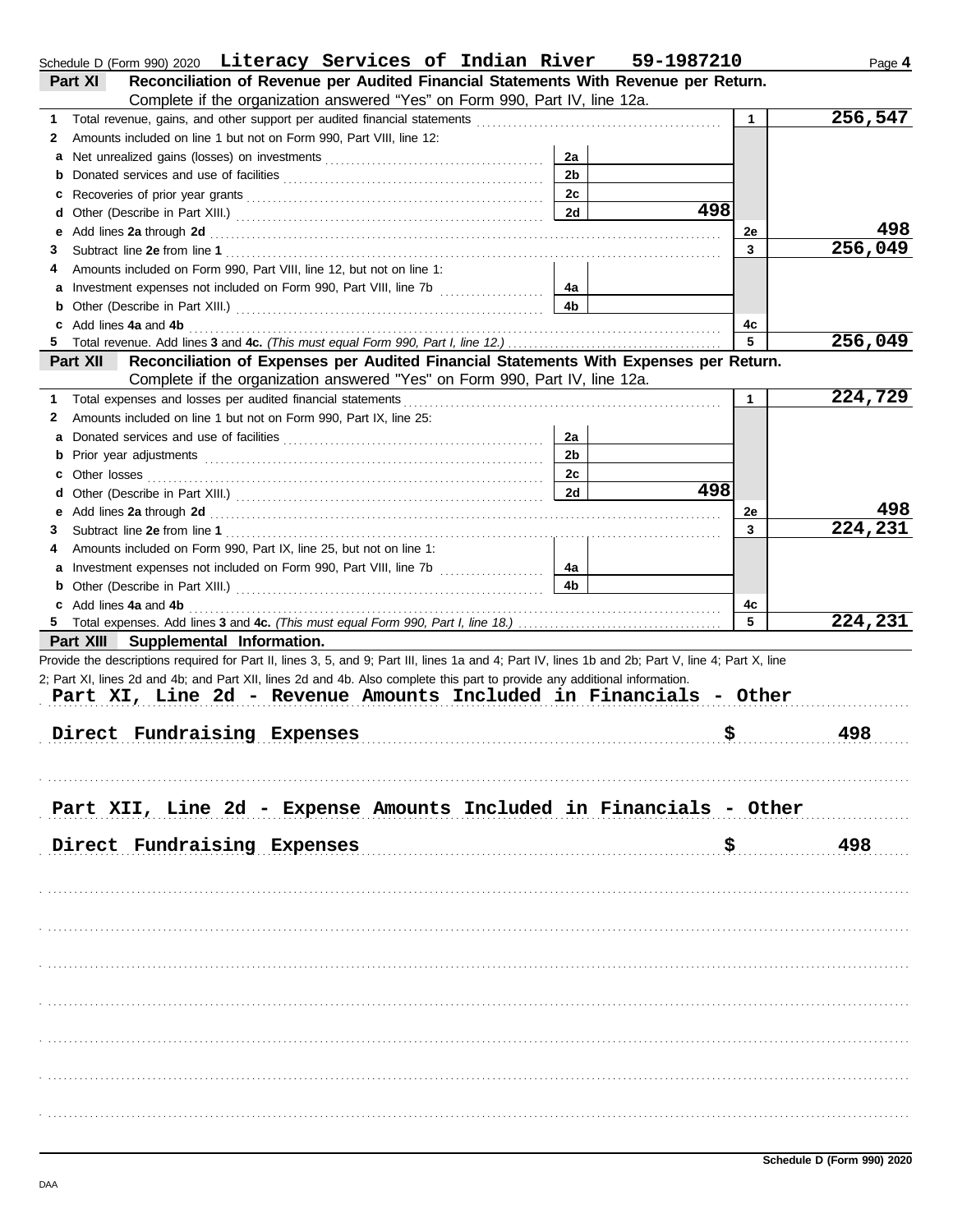| <b>Fait Alli</b> Supplemental Information ( <i>Continued</i> ) |  |
|----------------------------------------------------------------|--|
|                                                                |  |
|                                                                |  |
|                                                                |  |
|                                                                |  |
|                                                                |  |
|                                                                |  |
|                                                                |  |
|                                                                |  |
|                                                                |  |
|                                                                |  |
|                                                                |  |
|                                                                |  |
|                                                                |  |
|                                                                |  |
|                                                                |  |
|                                                                |  |
|                                                                |  |
|                                                                |  |
|                                                                |  |
|                                                                |  |
|                                                                |  |
|                                                                |  |
|                                                                |  |
|                                                                |  |
|                                                                |  |
|                                                                |  |
|                                                                |  |
|                                                                |  |
|                                                                |  |
|                                                                |  |
|                                                                |  |
|                                                                |  |
|                                                                |  |
|                                                                |  |
|                                                                |  |
|                                                                |  |
|                                                                |  |
|                                                                |  |
|                                                                |  |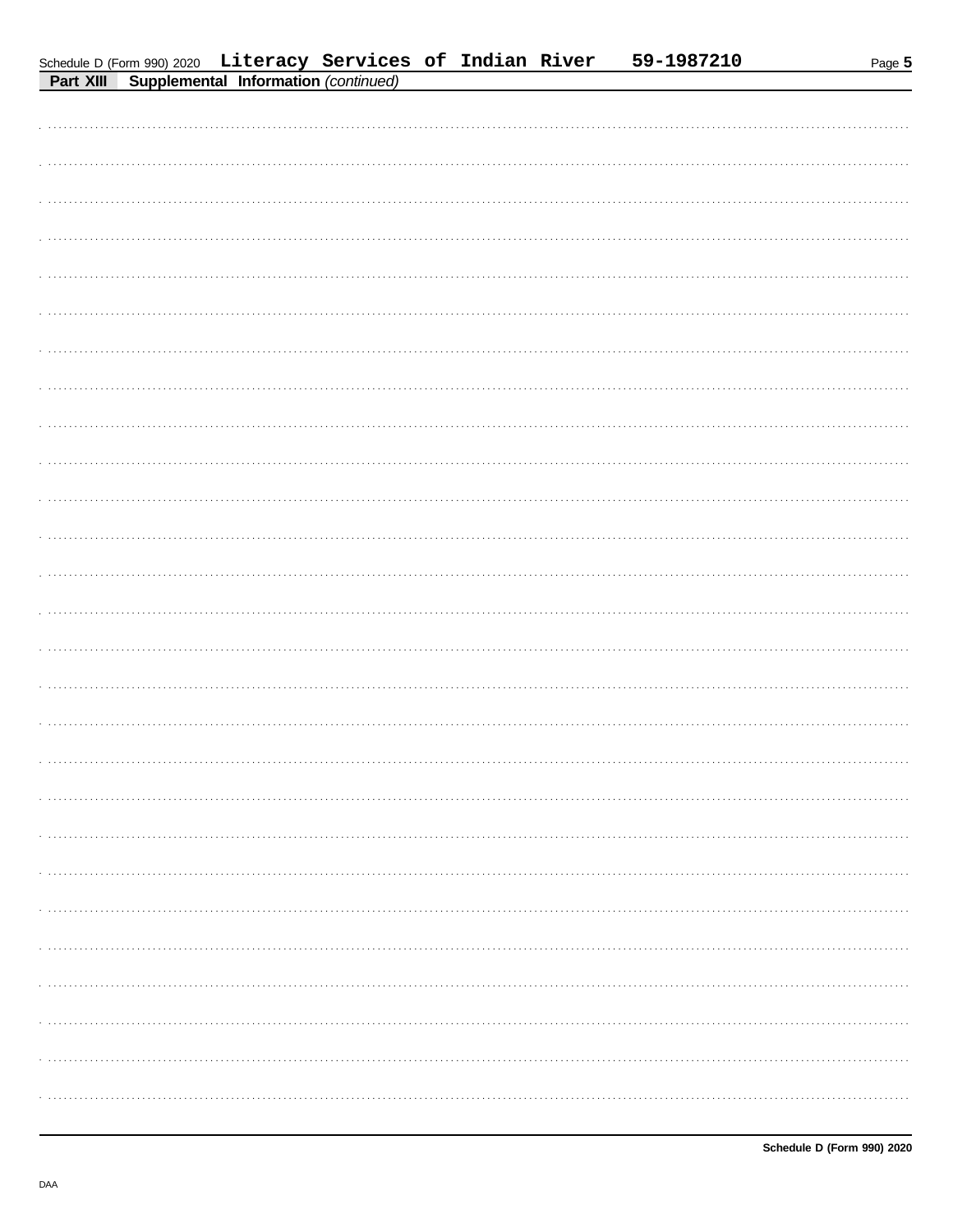| <b>SCHEDULE O</b>                                                                                                                                              | Supplemental Information to Form 990 or 990-EZ |                                   |                                                         |                                  |                                                                            |                                              | OMB No. 1545-0047                   |
|----------------------------------------------------------------------------------------------------------------------------------------------------------------|------------------------------------------------|-----------------------------------|---------------------------------------------------------|----------------------------------|----------------------------------------------------------------------------|----------------------------------------------|-------------------------------------|
| Complete to provide information for responses to specific questions on<br>(Form 990 or 990-EZ)<br>Form 990 or 990-EZ or to provide any additional information. |                                                |                                   |                                                         |                                  |                                                                            |                                              | 2020                                |
| Department of the Treasury<br>Internal Revenue Service                                                                                                         |                                                |                                   | u Go to www.irs.gov/Form990 for the latest information. | La Attach to Form 990 or 990-EZ. |                                                                            |                                              | Open to Public<br><b>Inspection</b> |
| Name of the organization                                                                                                                                       | County, Inc.                                   | Literacy Services of Indian River |                                                         |                                  |                                                                            | Employer identification number<br>59-1987210 |                                     |
|                                                                                                                                                                |                                                |                                   |                                                         |                                  | Form 990, Part VI, Line 11b - Organization's Process to Review Form 990    |                                              |                                     |
| 990 prior to filing it with the IRS.                                                                                                                           |                                                |                                   |                                                         |                                  | The Finance Committee of the Board completes a detailed review of the Form |                                              |                                     |
|                                                                                                                                                                |                                                |                                   |                                                         |                                  | Form 990, Part VI, Line 12c - Enforcement of Conflicts Policy              |                                              |                                     |
| Board meets to monitor and enforce                                                                                                                             |                                                |                                   |                                                         |                                  |                                                                            |                                              |                                     |
|                                                                                                                                                                |                                                |                                   |                                                         |                                  | Form 990, Part VI, Line 15a - Compensation Process for Top Official        |                                              |                                     |
| The Executive Committee meets to approve compensation                                                                                                          |                                                |                                   |                                                         |                                  |                                                                            |                                              |                                     |
|                                                                                                                                                                |                                                |                                   |                                                         |                                  | Form 990, Part VI, Line 19 - Governing Documents Disclosure Explanation    |                                              |                                     |
| Provided in Annual Report                                                                                                                                      |                                                |                                   |                                                         |                                  |                                                                            |                                              |                                     |
|                                                                                                                                                                |                                                |                                   |                                                         |                                  | Form 990, Part XI, Line 9 - Other Changes in Net Assets Explanation        |                                              |                                     |
| Direct Fundraising Expenses                                                                                                                                    |                                                |                                   |                                                         |                                  |                                                                            | \$                                           | 498                                 |
| Direct Fundraising Expenses                                                                                                                                    |                                                |                                   |                                                         |                                  |                                                                            |                                              |                                     |
|                                                                                                                                                                |                                                |                                   |                                                         |                                  |                                                                            |                                              |                                     |
|                                                                                                                                                                |                                                |                                   |                                                         |                                  |                                                                            |                                              |                                     |
|                                                                                                                                                                |                                                |                                   |                                                         |                                  |                                                                            |                                              |                                     |
|                                                                                                                                                                |                                                |                                   |                                                         |                                  |                                                                            |                                              |                                     |
|                                                                                                                                                                |                                                |                                   |                                                         |                                  |                                                                            |                                              |                                     |
|                                                                                                                                                                |                                                |                                   |                                                         |                                  |                                                                            |                                              |                                     |
|                                                                                                                                                                |                                                |                                   |                                                         |                                  |                                                                            |                                              |                                     |
|                                                                                                                                                                |                                                |                                   |                                                         |                                  |                                                                            |                                              |                                     |